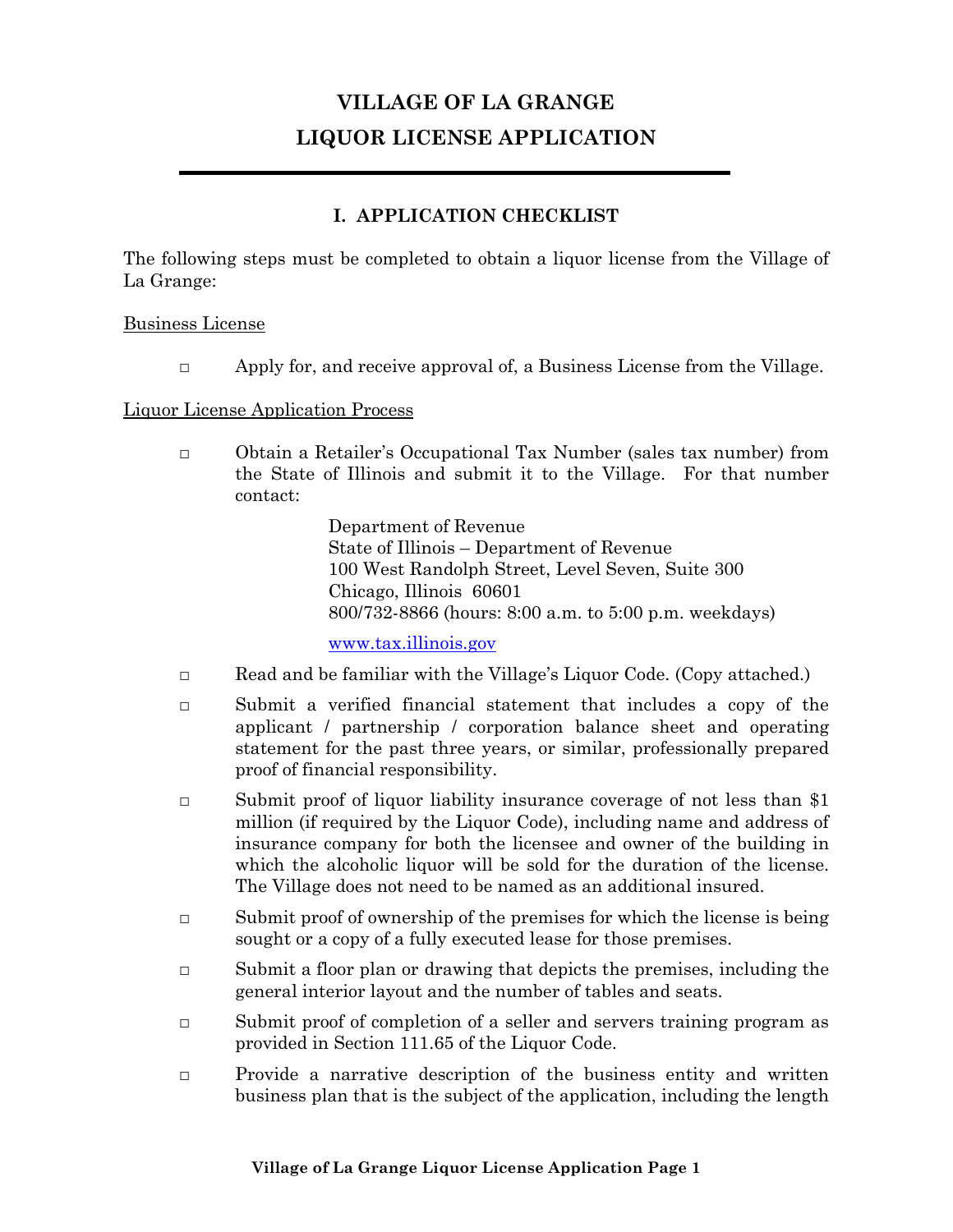of time each applicant has been in business, nature of that business, and factors which led to the business decision to locate in La Grange.

- **□** Provide Articles of Incorporation (if applicable).
- **□** Submit the appropriate application fee or other required fee per section 111.24 of the Liquor Code, as applicable to the license being sought.
- □ Make an appointment to have fingerprints taken at the La Grange Police Department, 304 West Burlington Avenue, (708) 579-2334. (Note that fingerprint clearance may take 6 to 8 weeks to secure.)

#### Proceedings After Completion of Application

**□** Attend a meeting of the La Grange Liquor Commission. The meeting will be scheduled after all information is obtained and reviewed by the Village Manager.

If your application is recommended for approval by the La Grange Liquor Commission, then the application will be presented to the La Grange Board of Trustees for approval. The Board of Trustees meets on the second and fourth Monday of each month at 7:30 p.m. Your attendance at the Village Board meeting may not be required.

- **□** Obtain a State of Illinois liquor license from the Illinois Liquor Commission, 100 West Randolph Street, Suite 7-801, Chicago, 60601 (312) 814-2206.
- **□** If your application of a liquor license is approved, then you must pay the applicable license fee in the amount provided in Section 111.25 of the Liquor Code.

#### Permissible Hours For Liquor Service

The permissible hours of liquor for liquor service are:

- Standard hours: Sunday through Thursday from 11:00 a.m. to 1:00 a.m. the following day. Friday and Saturday from 11:00 a.m. to 2:00 a.m. the following day.
	- Class A-2 and A-3 license holders that serve breakfast or brunch may have extended hours per section 111.60(B) of the Liquor Code.
- Classes B, C-1, C-2, D, E, and H:  $8:00$  a.m. to 11:00 p.m. each day unless otherwise specifically provided in the Liquor Code.
- Tastings:  $12:00$  p.m. to  $8:00$  p.m. each day.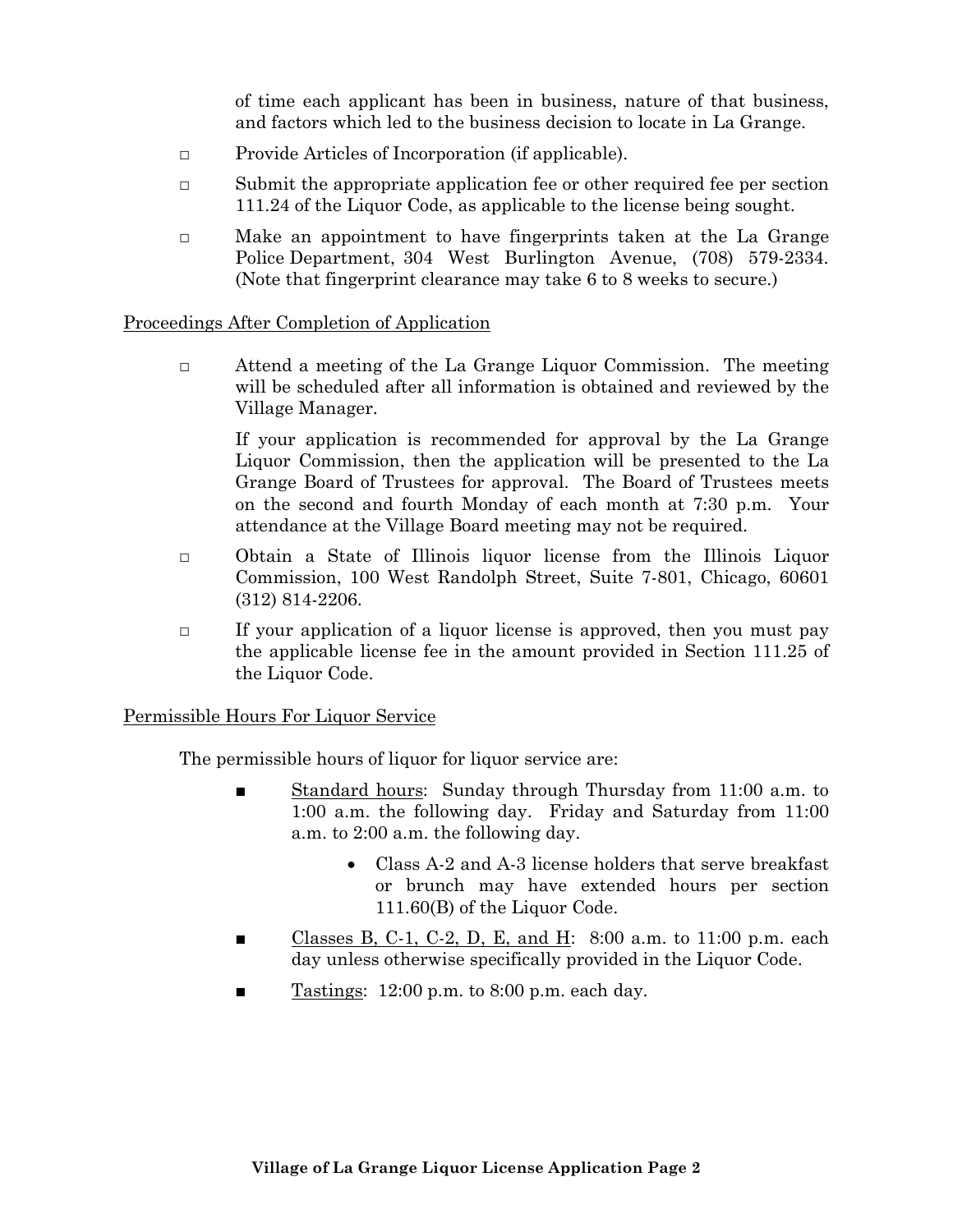#### **II. INFORMATION REGARDING PREMISES TO BE LICENSED**

\_\_\_\_\_\_\_\_\_\_\_\_\_\_\_\_\_\_\_\_\_\_\_\_\_\_\_\_\_\_\_\_\_\_\_\_\_\_\_\_\_\_\_\_\_\_\_\_\_\_\_\_\_\_\_\_\_\_\_\_\_\_\_\_\_\_\_\_\_\_\_\_

 $\_$  , and the set of the set of the set of the set of the set of the set of the set of the set of the set of the set of the set of the set of the set of the set of the set of the set of the set of the set of the set of th  $\_$  , and the set of the set of the set of the set of the set of the set of the set of the set of the set of the set of the set of the set of the set of the set of the set of the set of the set of the set of the set of th

\_\_\_\_\_\_\_\_\_\_\_\_\_\_\_\_\_\_\_\_\_\_\_\_\_\_\_\_\_\_\_\_\_\_\_\_\_\_\_\_\_\_\_\_\_\_\_\_\_\_\_\_\_\_\_\_\_\_\_\_\_\_\_\_\_\_\_\_\_\_\_\_

 $\_$  , and the set of the set of the set of the set of the set of the set of the set of the set of the set of the set of the set of the set of the set of the set of the set of the set of the set of the set of the set of th \_\_\_\_\_\_\_\_\_\_\_\_\_\_\_\_\_\_\_\_\_\_\_\_\_\_\_\_\_\_\_\_\_\_\_\_\_\_\_\_\_\_\_\_\_\_\_\_\_\_\_\_\_\_\_\_\_\_\_\_\_\_\_\_\_\_\_\_\_\_\_\_  $\_$  , and the set of the set of the set of the set of the set of the set of the set of the set of the set of the set of the set of the set of the set of the set of the set of the set of the set of the set of the set of th

\_\_\_\_\_\_\_\_\_\_\_\_\_\_\_\_\_\_\_\_\_\_\_\_\_\_\_\_\_\_\_\_\_\_\_\_\_\_\_\_\_\_\_\_\_\_\_\_\_\_\_\_\_\_\_\_\_\_\_\_\_\_\_\_\_\_\_\_\_\_\_\_

#### **A. General Information:**

Name by which business will be known:

Address of business:

Telephone number of business:

Fax number of business:

E-mail and website addresses of business:

Description of business:

Proposed hours of business operation:

Illinois Retail Occupation Tax Registration Number:

# **B. Information About Each Store Manager (attach separate sheet if more than one):**

1. Name: \_\_\_\_\_\_\_\_\_\_\_\_\_\_\_\_\_\_\_\_\_\_\_\_\_\_\_\_\_\_\_\_\_\_\_\_\_\_\_\_\_\_\_\_\_\_\_

| 2. | Residence Address:          |
|----|-----------------------------|
|    |                             |
| 3. | Residence telephone number: |
| 4. | Date of birth:              |
| 5. | Driver's license number:    |
| 6. | Social Security Number:     |
| 7. | Place of birth:             |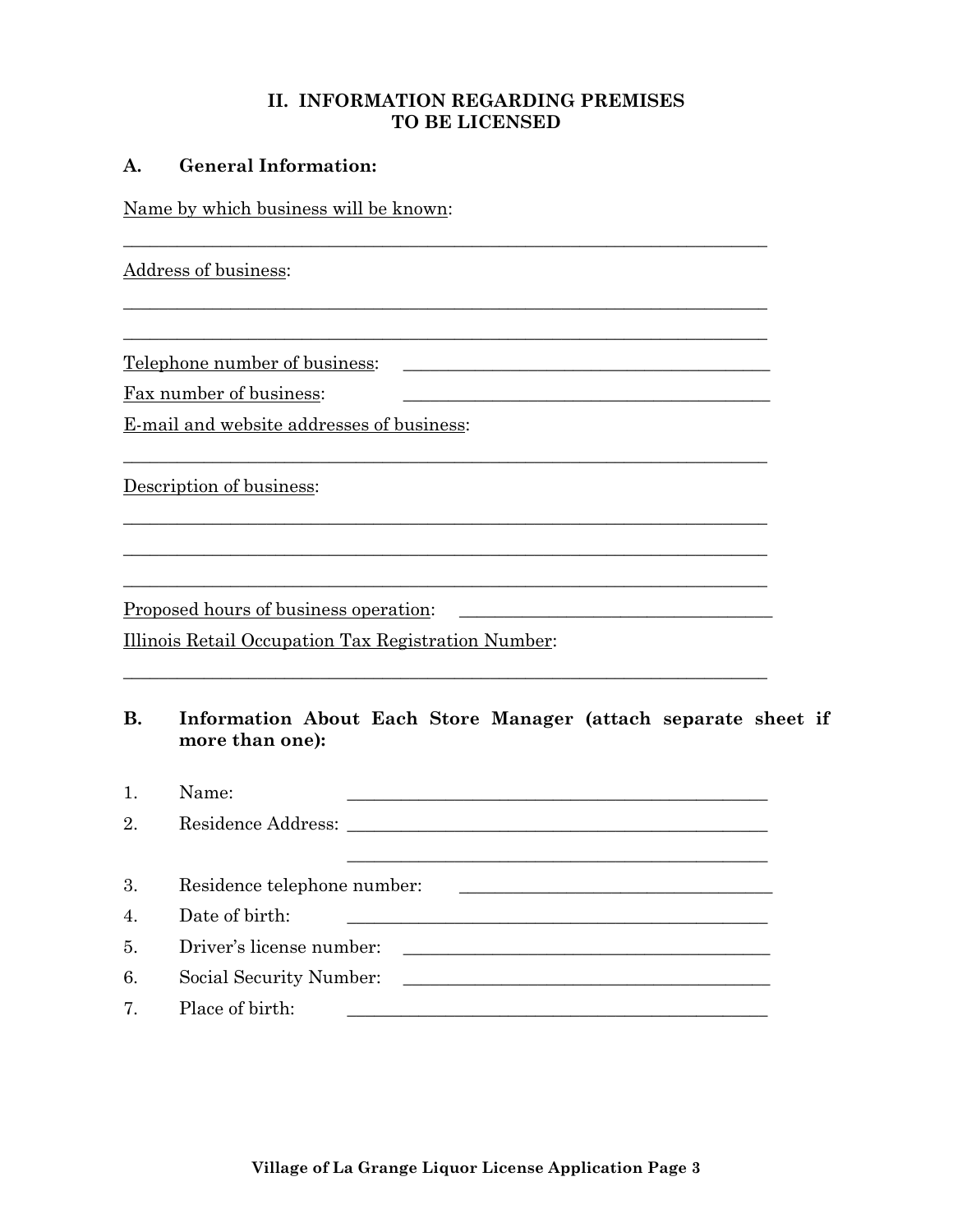| Is the person the liquor manager as defined in Section 111.21a of the Liquor<br>Code? $\Box$ Yes $\Box$ No. If yes, state extent of experience as a liquor manager<br>(see Section 111.21a of Liquor Code) and number of hours a liquor manager<br>will be on licensed premises (not fewer than 35 hours per week): |
|---------------------------------------------------------------------------------------------------------------------------------------------------------------------------------------------------------------------------------------------------------------------------------------------------------------------|
| Information About Each Liquor Manager (if different from, or in<br>addition to, person(s) in Subsection B above) (See Section 111.21a of<br>Liquor Code) (Attach separate sheet if more than one):                                                                                                                  |
| Name:<br><u> 1989 - Andrea Andrew Maria (h. 1989).</u>                                                                                                                                                                                                                                                              |
|                                                                                                                                                                                                                                                                                                                     |
|                                                                                                                                                                                                                                                                                                                     |
| Residence telephone number:                                                                                                                                                                                                                                                                                         |
| Date of birth:<br><u> 1989 - Johann John Harry Harry Harry Harry Harry Harry Harry Harry Harry Harry Harry Harry Harry Harry Harry</u>                                                                                                                                                                              |
| Driver's license number:<br><u> 1980 - Andrea Station, amerikansk politik (d. 1980)</u>                                                                                                                                                                                                                             |
| Social Security Number:<br><u> 1989 - John Stein, Amerikaansk politiker (* 1918)</u>                                                                                                                                                                                                                                |
| Place of birth:<br><u> 1989 - Johann Stoff, deutscher Stoffen und der Stoffen und der Stoffen und der Stoffen und der Stoffen und der</u>                                                                                                                                                                           |

9. Number of hours licensed premises will be staffed by a liquor manager (not fewer than 35 hours per week): \_\_\_\_\_

# **III. INFORMATION REGARDING APPLICANT FOR LICENSE**

# **A. Basic Information:**

Name of Entity Applying For License:

Structure of Business (check one):

| Sole Proprietor | Partnership               |
|-----------------|---------------------------|
| -LLC            | Corporation (of any type) |

\_\_\_\_\_\_\_\_\_\_\_\_\_\_\_\_\_\_\_\_\_\_\_\_\_\_\_\_\_\_\_\_\_\_\_\_\_\_\_\_\_\_\_\_\_\_\_\_\_\_\_\_\_\_\_\_\_\_\_\_\_\_\_\_\_\_\_\_\_\_\_\_

(For all entities, attach verified financial statement dated no later than 30 days prior to the date of application, showing the assets and liabilities of the applicant. Financial statement may be filed in a sealed envelope. See Part I Checklist above.)

(If a corporation, attach copy of Articles of Incorporation. If a closely held corporation, attach names, addresses, and percentage ownership of all shareholders.)

**Village of La Grange Liquor License Application Page 4**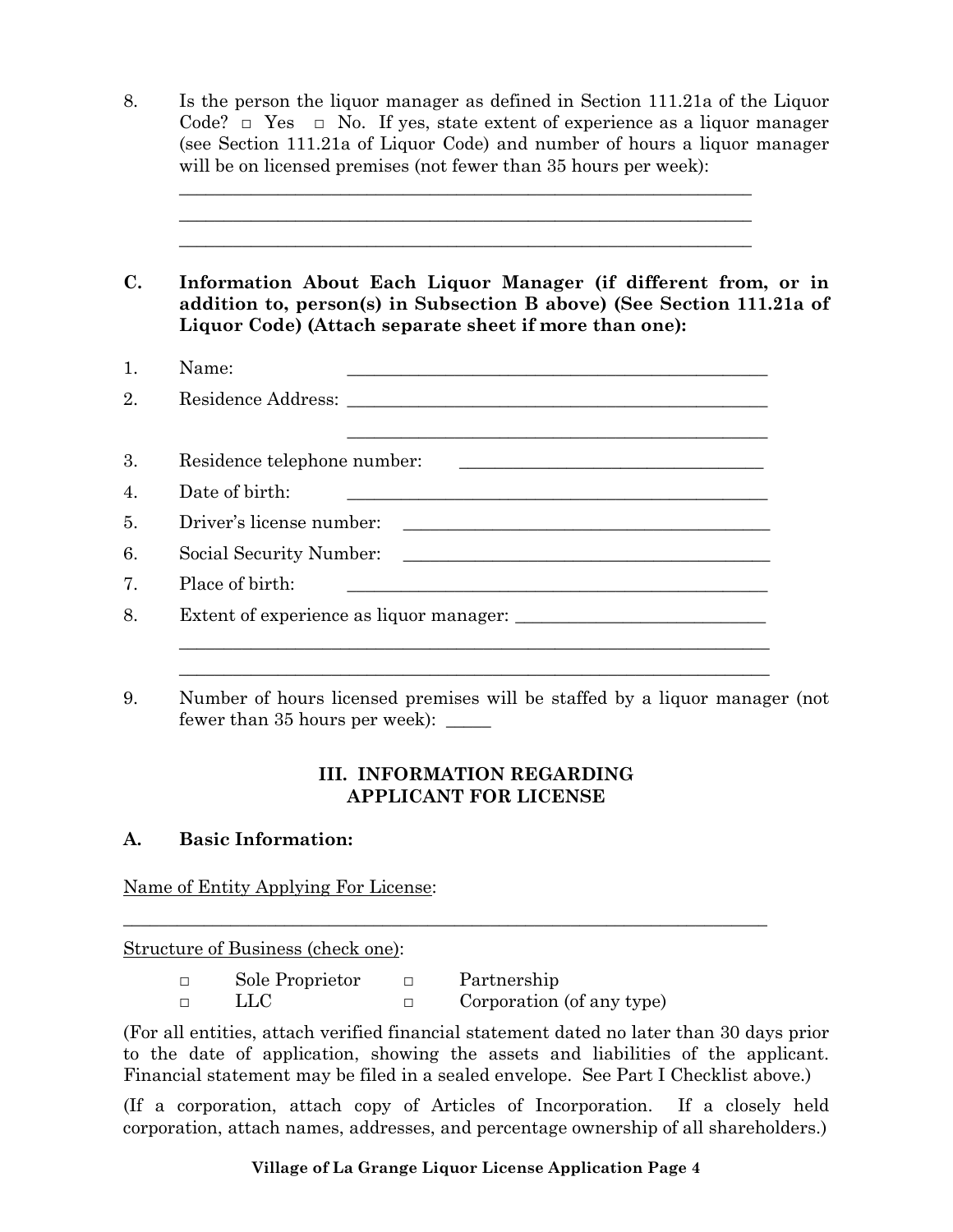(If the entity is a partnership, attach the partnership agreement, by-laws, and names and residence addresses of each partner.)

\_\_\_\_\_\_\_\_\_\_\_\_\_\_\_\_\_\_\_\_\_\_\_\_\_\_\_\_\_\_\_\_\_\_\_\_\_\_\_\_\_\_\_\_\_\_\_\_\_\_\_\_\_\_\_\_\_\_\_\_\_\_\_\_\_\_\_\_\_\_\_\_

\_\_\_\_\_\_\_\_\_\_\_\_\_\_\_\_\_\_\_\_\_\_\_\_\_\_\_\_\_\_\_\_\_\_\_\_\_\_\_\_\_\_\_\_\_\_\_\_\_\_\_\_\_\_\_\_\_\_\_\_\_\_\_\_\_\_\_\_\_\_\_\_ \_\_\_\_\_\_\_\_\_\_\_\_\_\_\_\_\_\_\_\_\_\_\_\_\_\_\_\_\_\_\_\_\_\_\_\_\_\_\_\_\_\_\_\_\_\_\_\_\_\_\_\_\_\_\_\_\_\_\_\_\_\_\_\_\_\_\_\_\_\_\_\_

 $\_$  , and the set of the set of the set of the set of the set of the set of the set of the set of the set of the set of the set of the set of the set of the set of the set of the set of the set of the set of the set of th \_\_\_\_\_\_\_\_\_\_\_\_\_\_\_\_\_\_\_\_\_\_\_\_\_\_\_\_\_\_\_\_\_\_\_\_\_\_\_\_\_\_\_\_\_\_\_\_\_\_\_\_\_\_\_\_\_\_\_\_\_\_\_\_\_\_\_\_\_\_\_\_

 $\_$  , and the set of the set of the set of the set of the set of the set of the set of the set of the set of the set of the set of the set of the set of the set of the set of the set of the set of the set of the set of th

 $\_$  , and the set of the set of the set of the set of the set of the set of the set of the set of the set of the set of the set of the set of the set of the set of the set of the set of the set of the set of the set of th

Applicant's full corporate / partnership name:

Applicant's full corporate / partnership address:

If the entity is a publicly traded corporation, attach name, address, and telephone number of resident manager:

(If the entity is not traded on a stock exchange, attach name, home address, telephone number, social security number, position, and percentage ownership in the business for each principal / owner with an interest of five percent or more.)

Applicant's assumed name:

Applicant's date of incorporation / formation:

Applicant's State of Incorporation: (Attach copy of Illinois Secretary of State certificate of good standing.)

If a foreign corporation, date when authorized to do business in Illinois as a foreign corporation:

Is corporation licensed to do business in Illinois?

□ Yes □ No

**B. Required information about person filing application (if different from person(s) in Part II, Subsections B and C above):**

| Personal Address:       |  |
|-------------------------|--|
|                         |  |
|                         |  |
|                         |  |
| Telephone number:       |  |
| Fax number:             |  |
| E-mail address:         |  |
| Date of birth:          |  |
| Social security number: |  |
| Drivers license number: |  |

**Village of La Grange Liquor License Application Page 5**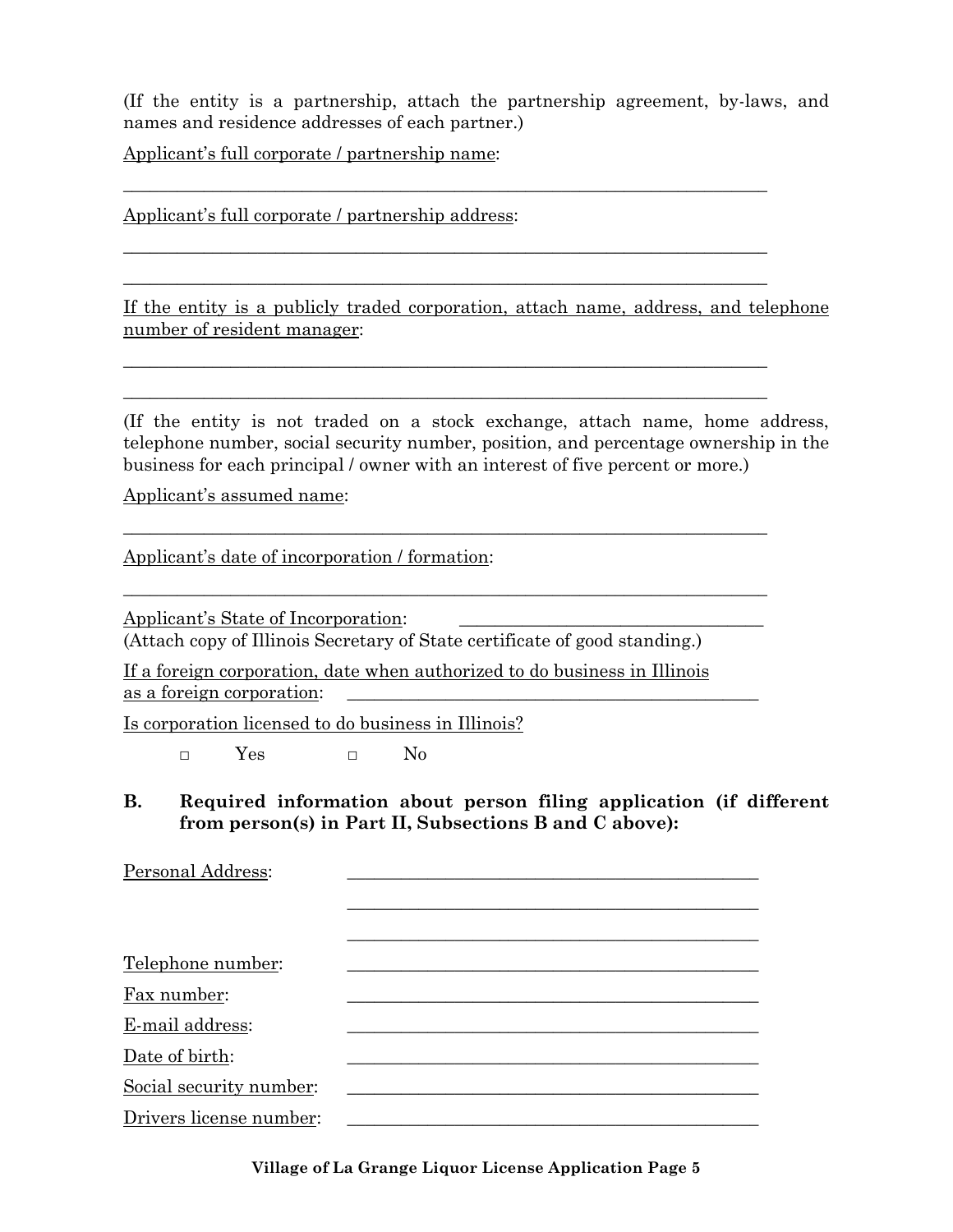| Place of birth: | City:    |                                                                        |
|-----------------|----------|------------------------------------------------------------------------|
|                 | County:  |                                                                        |
|                 | State:   |                                                                        |
|                 | Country: |                                                                        |
|                 |          | Relationship with, or status in, business for which license is sought: |

\_\_\_\_\_\_\_\_\_\_\_\_\_\_\_\_\_\_\_\_\_\_\_\_\_\_\_\_\_\_\_\_\_\_\_\_\_\_\_\_\_\_\_\_\_\_\_\_\_\_\_\_\_\_\_\_\_\_\_\_\_\_\_\_\_\_\_\_\_\_\_

# **IV. BUILDING INFORMATION**

#### **A. Does applicant own the premises for which a liquor license is sought?**

□ Yes □ No

If yes, provide proof of ownership.

If no, attach a fully executed copy of a valid lease for the premises and provide the following information:

 $\overline{\phantom{a}}$  , and the contract of the contract of the contract of the contract of the contract of the contract of the contract of the contract of the contract of the contract of the contract of the contract of the contrac

| _<br>Lessor name: |  |
|-------------------|--|
|                   |  |

Lessor address:

| Lessor telephone number: |  |
|--------------------------|--|
|--------------------------|--|

**B. Is the building located within 100 feet of any church, school, hospital, home for aged or indigent persons or veterans, their wives or children, or any military or naval station?**

\_\_\_\_\_\_\_\_\_\_\_\_\_\_\_\_\_\_\_\_\_\_\_\_\_\_\_\_\_\_\_\_\_\_\_\_\_\_\_\_\_\_\_\_\_\_

□ Yes □ No

#### **V. INSURANCE**

The business applying for a liquor license must have an insurance policy in an amount of at least \$1 million at the time this application is submitted as provided in Section 111.30 of the Liquor Code. Proof of insurance coverage must be submitted with this application.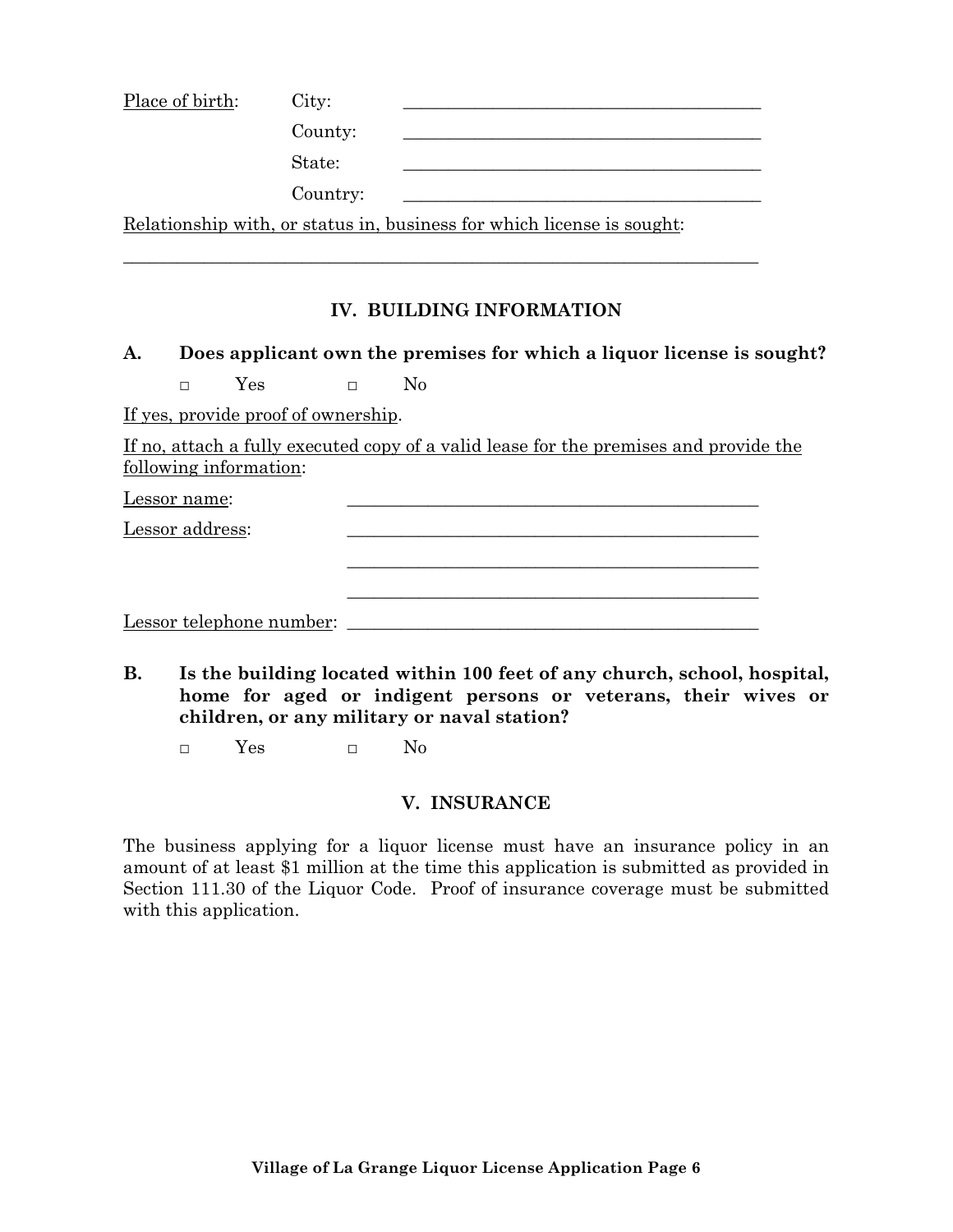## **VI. LIQUOR LICENSE CLASSIFICATION**

Check classification of license being sought:

- □ Class A-1 Restaurant License  $(\S111.15(A)(1))$  sale and service of beer, wine, and BYO; plus limited sale of wine and beer per terms of section 111.15)
- **O** Class A-2 Restaurant License  $(\S111.15(A)(2))$  sale and service of all alcoholic beverages, BYO; plus bar or lounge area; plus limited sale of wine and beer per terms of section 111.15)
- **O** Class A-3 Restaurant License  $(\S111.15(A)(3))$  sale and service of all alcoholic beverages, BYO; service bar only; plus limited sale of wine and beer per terms of section 111.15)
- □ Class B General Retail Sales License (§111.15(B)) sale of beer and wine at grocery store, gourmet food or wine store, or convenience mart)
- □ Class C-1 Food Boutique Retail License  $(\S111.15(C)(1))$  sale or wine by bottle or glass at gourmet food store)
- □ Class C-2 Wine Boutique Retail License  $(\S111.15(C)(2))$  sale of wine and beer, wine by glass at wine boutique)
- □ Class C-3 Retail Cabaret License  $(\S111.15(C)(3))$  sale and service of wine and beer at caberet during Events)
- **O** Class C-4 Movie Theater License  $(\S111.15(C)(4))$  sale and service of alcoholic beverages at movie theater during Events)
- □ Class D-1 Tasting License  $(\S111.15(D)(1))$  tasting of bottled wines and beers at grocery store or food or wine boutique)
- □ Class D-2 Wine / Beer Club Event License  $(\S111.15(D)(3))$  authorizes 15 Wine or Beer Club events in a 12 month period under specific provisions)
- □ Class E Business Single Event License (NOTE: Use separate application)
- □ Class F-1 Fraternal Club License  $(\S111.15(F)(1))$  sale and service of alcoholic beverages and BYO at a Club)
- □ Class F-2 Private Membership Organization License  $(\S111.15(F)(2))$  sale and service of alcoholic beverages and BYO at a Private Membership Organization)
- $\Box$  Class G-1 General Caterer License (§111.15(G)(1)) service of alcoholic beverages for catered functions off-premises)
- $\Box$  Class G-2 Temporary Caterer License (§111.15(G)(3)) sale of alcoholic beverages by the drink at one function off-premises)
- □ Class H Bring-Your-Own License (§111.15(H)) authorizes BYO within licensed premises)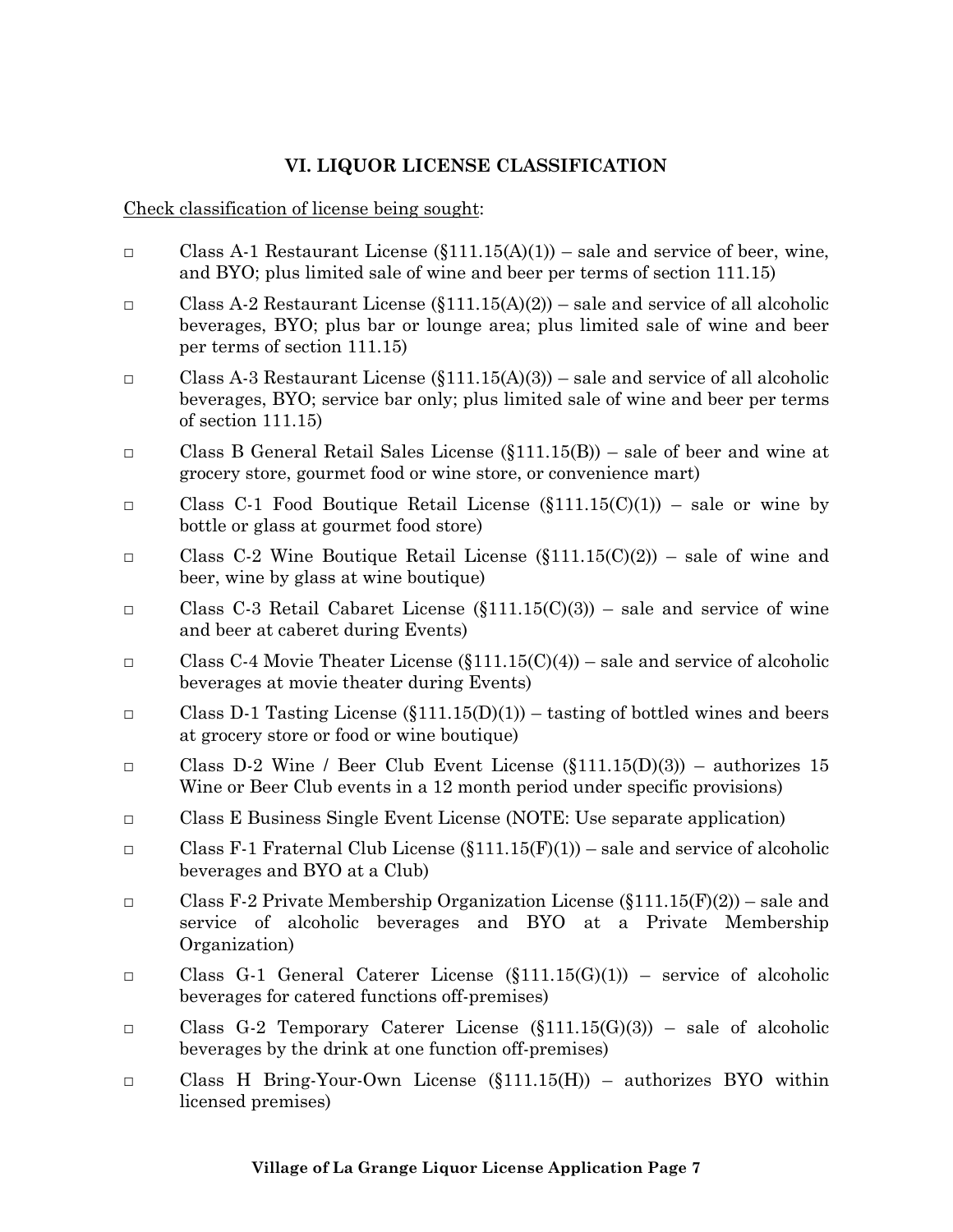#### **VII. ADDITIONAL INFORMATION**

A. Has any manufacturer, wholesaler, distributor, or importing distributor of alcoholic liquor or any person connected with or in any way representing, or has any member of the family of such manufacturer, wholesaler, distributor, or importing distributor, or any stockholder in any corporation engaged in manufacturing, wholesaling, or distributing of such liquor, or any officer, manager, agent, or representative of said manufacturer, wholesaler, distributor, or importing distributor directly or indirectly paid or agreed to pay for this license, advance money or anything else of value, or any credit (other than merchandising credit in the ordinary course of business for a period not to exceed 30 days), or is such person or corporation directly or indirectly interested in the ownership, conduct or operation of this place of business?

□ Yes □ No

If yes, give particulars, including names and addresses:

B. Is any law enforcement official, mayor, councilman, member of a city commission or board, any president or member of a county board, or any other elected official directly or indirectly interested in the business for which this license is sought?

\_\_\_\_\_\_\_\_\_\_\_\_\_\_\_\_\_\_\_\_\_\_\_\_\_\_\_\_\_\_\_\_\_\_\_\_\_\_\_\_\_\_\_\_\_\_\_\_\_\_\_\_\_\_\_\_\_\_\_\_\_\_\_\_\_ \_\_\_\_\_\_\_\_\_\_\_\_\_\_\_\_\_\_\_\_\_\_\_\_\_\_\_\_\_\_\_\_\_\_\_\_\_\_\_\_\_\_\_\_\_\_\_\_\_\_\_\_\_\_\_\_\_\_\_\_\_\_\_\_\_ \_\_\_\_\_\_\_\_\_\_\_\_\_\_\_\_\_\_\_\_\_\_\_\_\_\_\_\_\_\_\_\_\_\_\_\_\_\_\_\_\_\_\_\_\_\_\_\_\_\_\_\_\_\_\_\_\_\_\_\_\_\_\_\_\_

\_\_\_\_\_\_\_\_\_\_\_\_\_\_\_\_\_\_\_\_\_\_\_\_\_\_\_\_\_\_\_\_\_\_\_\_\_\_\_\_\_\_\_\_\_\_\_\_\_\_\_\_\_\_\_\_\_\_\_\_\_\_\_\_\_ \_\_\_\_\_\_\_\_\_\_\_\_\_\_\_\_\_\_\_\_\_\_\_\_\_\_\_\_\_\_\_\_\_\_\_\_\_\_\_\_\_\_\_\_\_\_\_\_\_\_\_\_\_\_\_\_\_\_\_\_\_\_\_\_\_ \_\_\_\_\_\_\_\_\_\_\_\_\_\_\_\_\_\_\_\_\_\_\_\_\_\_\_\_\_\_\_\_\_\_\_\_\_\_\_\_\_\_\_\_\_\_\_\_\_\_\_\_\_\_\_\_\_\_\_\_\_\_\_\_\_

 $\Box$  Yes  $\Box$  No

If yes, give particulars:

C. Have you, any stockholder, member of the Board of Directors, partner, or manager or resident manager, as applicable, ever been convicted of any felony under any federal or state law?

\_\_\_\_\_\_\_\_\_\_\_\_\_\_\_\_\_\_\_\_\_\_\_\_\_\_\_\_\_\_\_\_\_\_\_\_\_\_\_\_\_\_\_\_\_\_\_\_\_\_\_\_\_\_\_\_\_\_\_\_\_\_\_\_\_ \_\_\_\_\_\_\_\_\_\_\_\_\_\_\_\_\_\_\_\_\_\_\_\_\_\_\_\_\_\_\_\_\_\_\_\_\_\_\_\_\_\_\_\_\_\_\_\_\_\_\_\_\_\_\_\_\_\_\_\_\_\_\_\_\_ \_\_\_\_\_\_\_\_\_\_\_\_\_\_\_\_\_\_\_\_\_\_\_\_\_\_\_\_\_\_\_\_\_\_\_\_\_\_\_\_\_\_\_\_\_\_\_\_\_\_\_\_\_\_\_\_\_\_\_\_\_\_\_\_\_

□ Yes □ No

If yes, give dates and state the offenses and circumstances.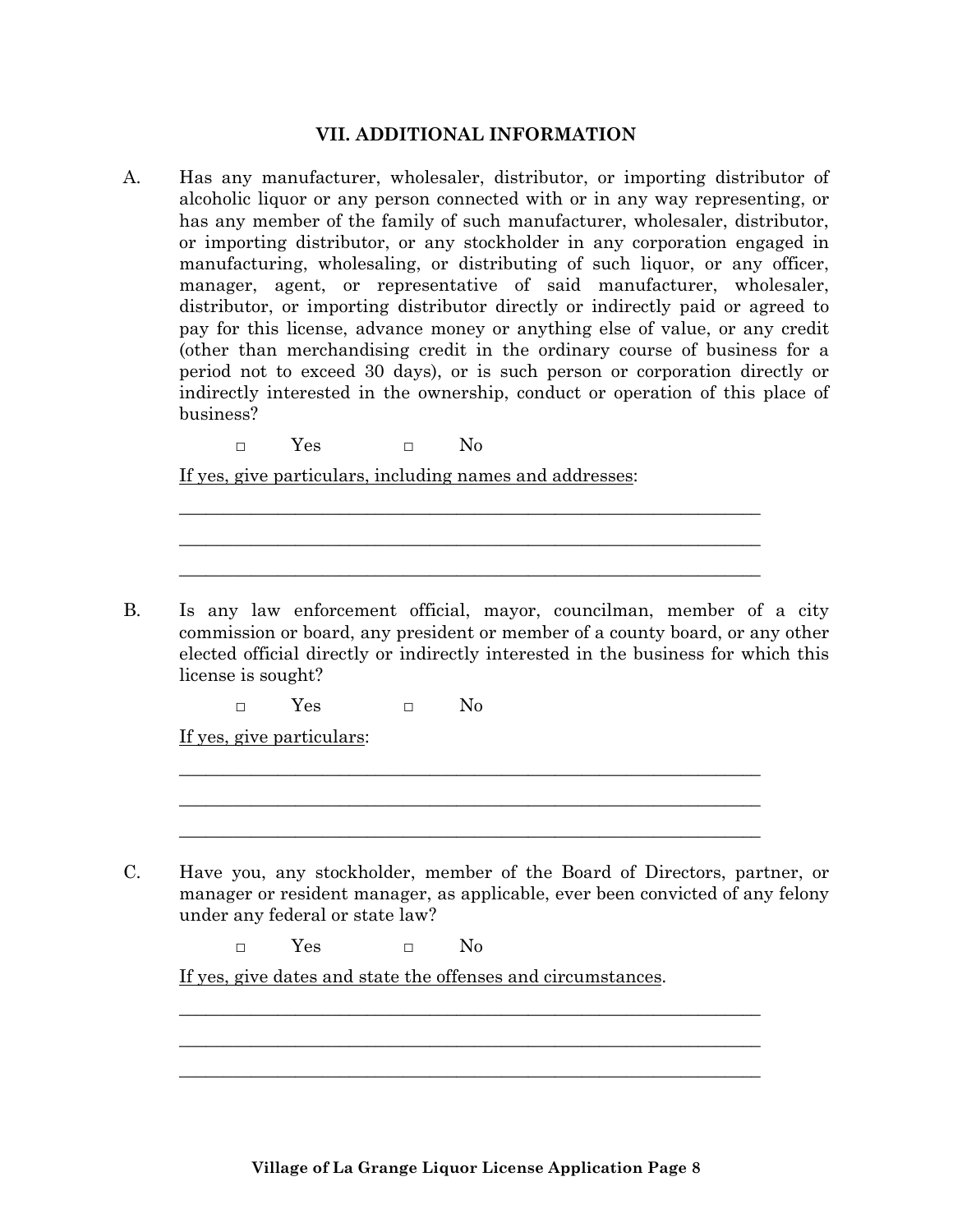D. Have you, any stockholder, member of the Board of Directors, partner, or manager or resident manager, if applicable, ever been convicted of being the keeper of a house of ill fame or of pandering or of any other crime or misdemeanor opposed to decency and morality or of any federal, state, or local gambling offense?

| Have you, any stockholder, member of the Board of Directors, partner, or<br>manager or resident manager, as applicable, ever been convicted of a violation<br>of any federal, state, or local liquor law? |     |        |          |  |  |  |
|-----------------------------------------------------------------------------------------------------------------------------------------------------------------------------------------------------------|-----|--------|----------|--|--|--|
| $\Box$                                                                                                                                                                                                    | Yes | $\Box$ | $\rm No$ |  |  |  |
| If yes, give dates and state the offenses and circumstances.                                                                                                                                              |     |        |          |  |  |  |
|                                                                                                                                                                                                           |     |        |          |  |  |  |
| Have you, any stockholder, member of the Board of Directors, partner, or                                                                                                                                  |     |        |          |  |  |  |
| manager or resident manager, as applicable, ever permitted an appearance-<br>bond forfeiture for any of the violations stated in Subsections C, D, or E<br>above?                                         |     |        |          |  |  |  |

□ Yes □ No

□ Yes □ No

If yes, give dates and state the offenses and circumstances.

G. Are you, any stockholder, member of the Board of Directors, partner, or manager or resident manager, as applicable, or any individual identified in the application, or any other person directly or indirectly interested in the place of business, a public official?

\_\_\_\_\_\_\_\_\_\_\_\_\_\_\_\_\_\_\_\_\_\_\_\_\_\_\_\_\_\_\_\_\_\_\_\_\_\_\_\_\_\_\_\_\_\_\_\_\_\_\_\_\_\_\_\_\_\_\_\_\_\_\_\_\_ \_\_\_\_\_\_\_\_\_\_\_\_\_\_\_\_\_\_\_\_\_\_\_\_\_\_\_\_\_\_\_\_\_\_\_\_\_\_\_\_\_\_\_\_\_\_\_\_\_\_\_\_\_\_\_\_\_\_\_\_\_\_\_\_\_ \_\_\_\_\_\_\_\_\_\_\_\_\_\_\_\_\_\_\_\_\_\_\_\_\_\_\_\_\_\_\_\_\_\_\_\_\_\_\_\_\_\_\_\_\_\_\_\_\_\_\_\_\_\_\_\_\_\_\_\_\_\_\_\_\_

□ Yes □ No

If yes, give dates and state the offenses and circumstances.

**Village of La Grange Liquor License Application Page 9**

\_\_\_\_\_\_\_\_\_\_\_\_\_\_\_\_\_\_\_\_\_\_\_\_\_\_\_\_\_\_\_\_\_\_\_\_\_\_\_\_\_\_\_\_\_\_\_\_\_\_\_\_\_\_\_\_\_\_\_\_\_\_\_\_\_ \_\_\_\_\_\_\_\_\_\_\_\_\_\_\_\_\_\_\_\_\_\_\_\_\_\_\_\_\_\_\_\_\_\_\_\_\_\_\_\_\_\_\_\_\_\_\_\_\_\_\_\_\_\_\_\_\_\_\_\_\_\_\_\_\_ \_\_\_\_\_\_\_\_\_\_\_\_\_\_\_\_\_\_\_\_\_\_\_\_\_\_\_\_\_\_\_\_\_\_\_\_\_\_\_\_\_\_\_\_\_\_\_\_\_\_\_\_\_\_\_\_\_\_\_\_\_\_\_\_\_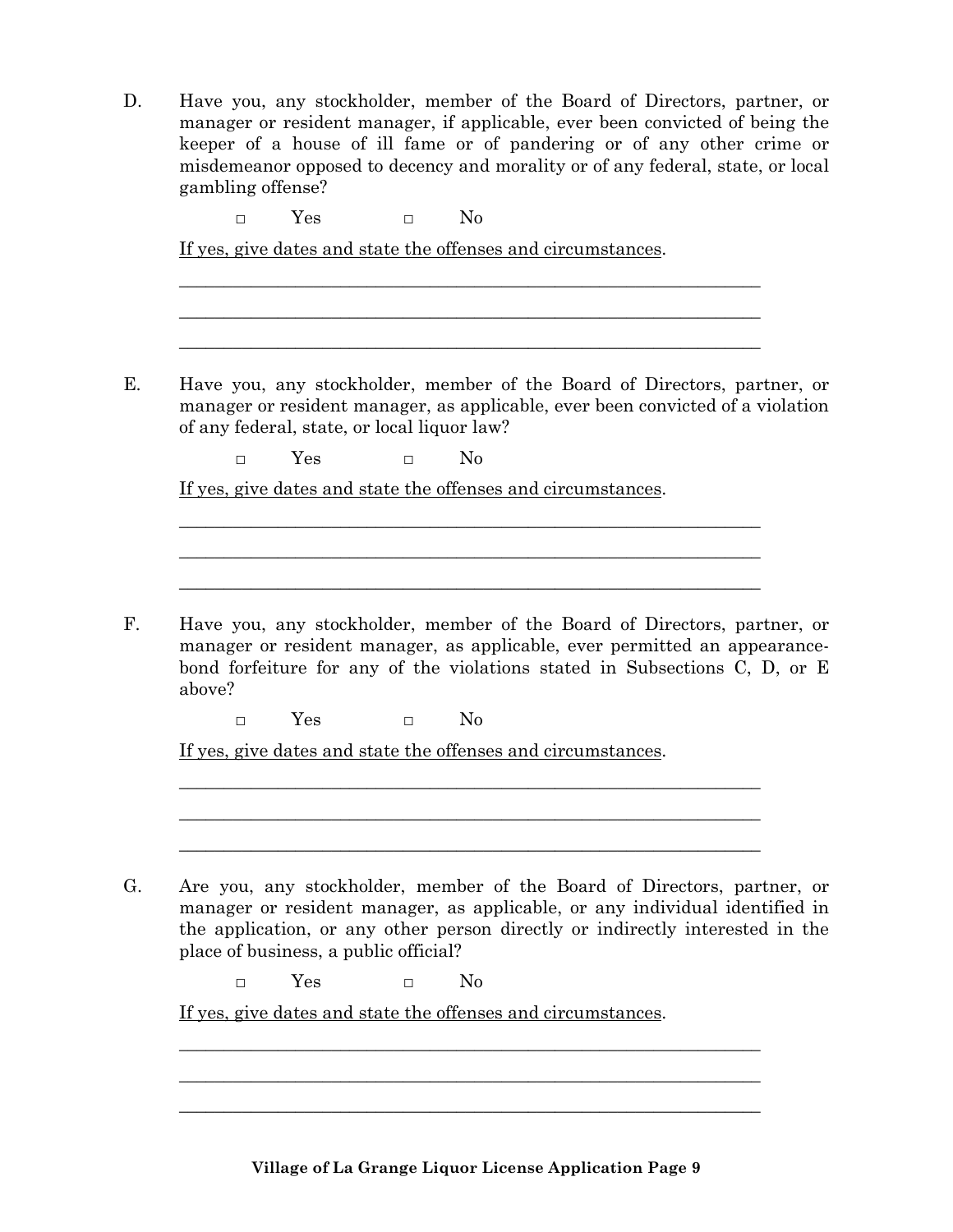H. Are you delinquent in payment of any retailer's occupation tax?

| entity?    |     |                        |          | Has the applicant applied for a liquor license to any other governmental     |                                                                          |
|------------|-----|------------------------|----------|------------------------------------------------------------------------------|--------------------------------------------------------------------------|
| $\Box$     | Yes | <b>Service Control</b> | $\rm No$ |                                                                              |                                                                          |
|            |     |                        |          | If yes, give state name(s) of other governmental entities and disposition of | each such application and whether any liquor license has been revoked or |
|            |     |                        |          |                                                                              |                                                                          |
| suspended. |     |                        |          |                                                                              |                                                                          |

- J. Attach to this application a reasonably detailed floor plan, diagram, or drawing of the premises in which alcoholic liquor is to be sold. The La Grange Liquor Commissioner will determine the adequacy of the floor plan, diagram, or drawing.
- K. Attach to this application proof of completion of a beverage alcohol sellers and servers education and training program for all employees as required by the Village under Section 111.65 of the La Grange Liquor Code.

# **VII. AFFIDAVIT AND SIGNATURES**

I, the undersigned applicant or authorized representative of the applicant, swear that all of the following statements are true and correct:

- 1. The matters stated in this application are true and correct;
- 2. The matters stated in this application are made on my personal knowledge and information and are made for the purpose of requesting the Village of La Grange to issue the license herein applied for;
- 3. The applicant is qualified and eligible to obtain the license applied for.
- 4. I, and the applicant if different from me, have received a copy of the La Grange liquor regulations and have reviewed those regulations.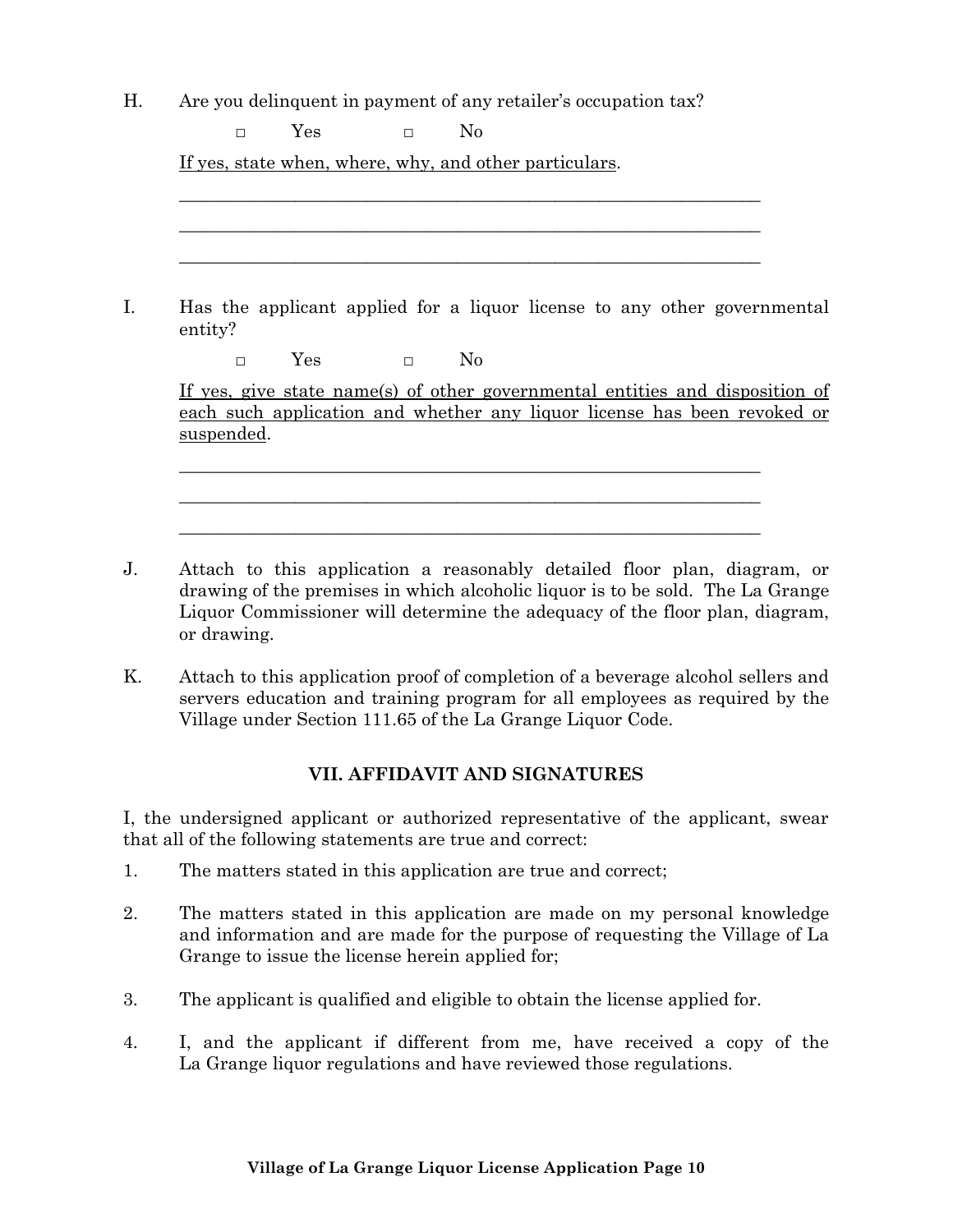I further swear that the applicant will not violate any federal or State of Illinois laws, or any codes, ordinances, or regulations of the Village of La Grange, in particular but not by way of limitation, the Illinois Liquor Control Act and the La Grange Liquor Code.

| Signature:    |                  |
|---------------|------------------|
| Printed name: |                  |
| Title:        |                  |
| Date:         | $\sim$ 20 $\sim$ |
| Signature:    |                  |
| Printed name: |                  |
| Title:        |                  |
| Date:         | , 20             |

*NOTES: Two signatures required for a partnership. Signatures of president and secretary required for a corporation.*

| <b>STATE OF ILLINOIS</b><br><b>SS</b>                       |    |
|-------------------------------------------------------------|----|
| <b>COUNTY OF</b>                                            |    |
| Subscribed and sworn to before me this _____ day of _______ | 20 |
| $\mathbf{By:}$<br>Notary Public                             |    |

My commission expires:  $\frac{1}{20}$ 

S:\VIllage Manager\Assistant Files\Liquor\Code Amendments\Liquor Application Amendment 1.27.2020.doc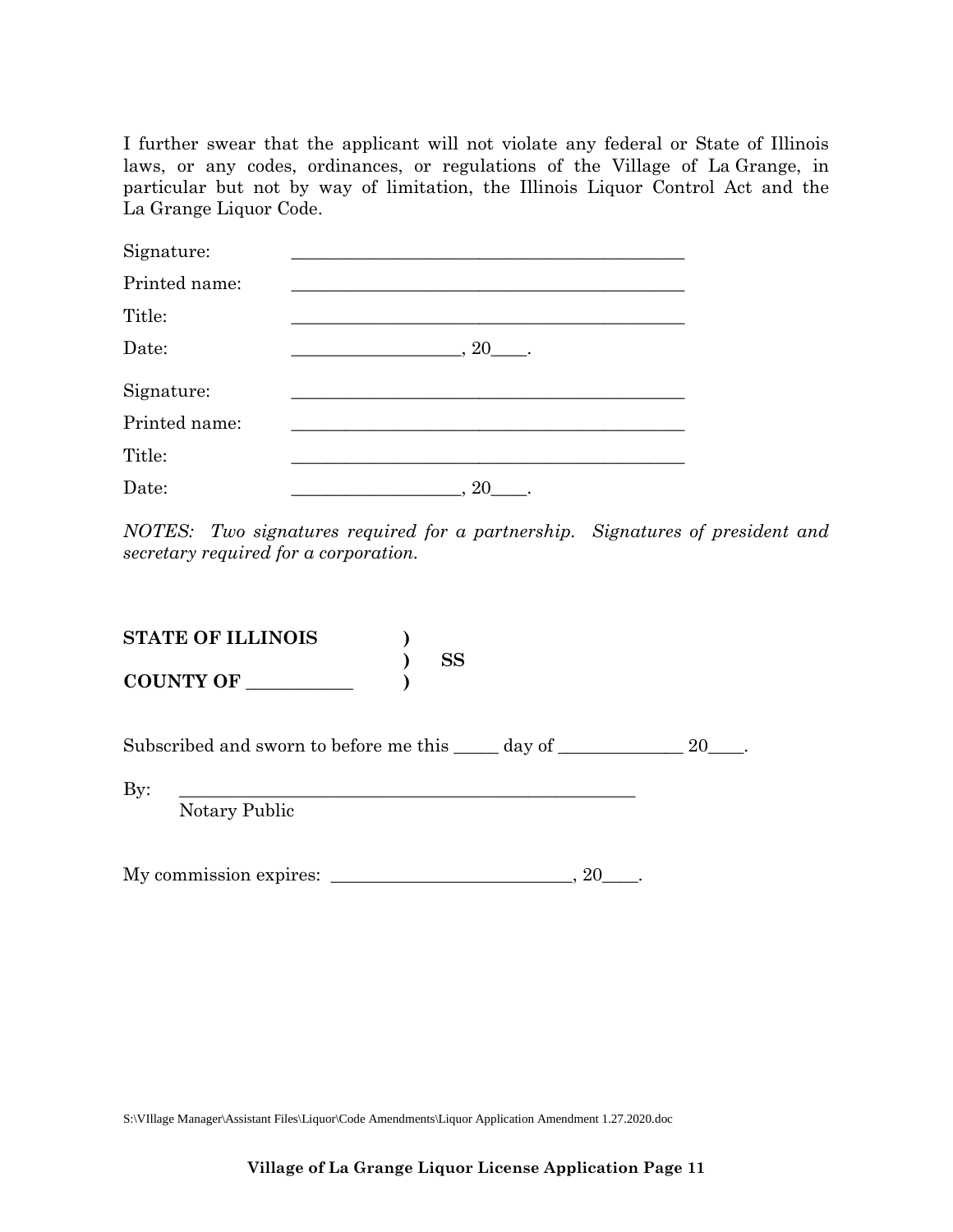# **CHAPTER 111: ALCOHOLIC LIQUOR**

# **Section**

## **General Provisions**

- 111.01 Definitions
- 111.02 Public Possession Or Consumption Of Alcoholic Liquor

#### **Licensing**

- 111.15 License Classifications
- 111.16 Number Of Licenses; Other Restrictions
- 111.17 License Required; Exceptions
- 111.18 Persons Ineligible To Be Licensed
- 111.19 Application For License; Filing; Contents
- 111.20 Investigation Of Applicant
- 111.21 Examination Of Applicant
- 111.21a Designation of Manager
- 111.22 Restrictions On Issuance Of Licenses
- 111.23 Issuance Of License; Term; Time Limitation
- 111.24 Initial Application Fee
- 111.25 License Fees
- 111.26 Personal Nature Of License; Restrictions On Transfer; Refund
- 111.27 Change Of Location
- 111.28 Posting Licenses; Alcohol Service Training Certificates
- 111.29 Renewal Of License
- 111.30 Insurance Requirements
- 111.31 Suspension And Revocation Of License
- 111.32 Storage Of Alcoholic Liquor Only On Licensed Premises

# **Sale of Alcoholic Liquor**

- 111.45 Sale Of Alcoholic Liquor; Regulations
- 111.46 Restrictions And Requirements For Conduct On Licensed Premises
- 111.47 Direct Access Prohibited Between Premises And Private Dwelling; Exception
- 111.48 Prohibited Activities

# **Standards of Operation**

- 111.60 Hours
- 111.61 Location Restrictions
- 111.62 Standards For Licensed Premises
- 111.63 Inspection Of Licensed Premises
- 111.64 Responsibility For Compliance
- 111.65 Sellers And Servers Training
- 111.66 Amendments; Continuity

# **Administration and Enforcement**

- 111.75 Liquor Control Commissioner Designated; Powers And Duties
- 111.76 Liquor Control Commission
- 111.77 **Inspection Powers**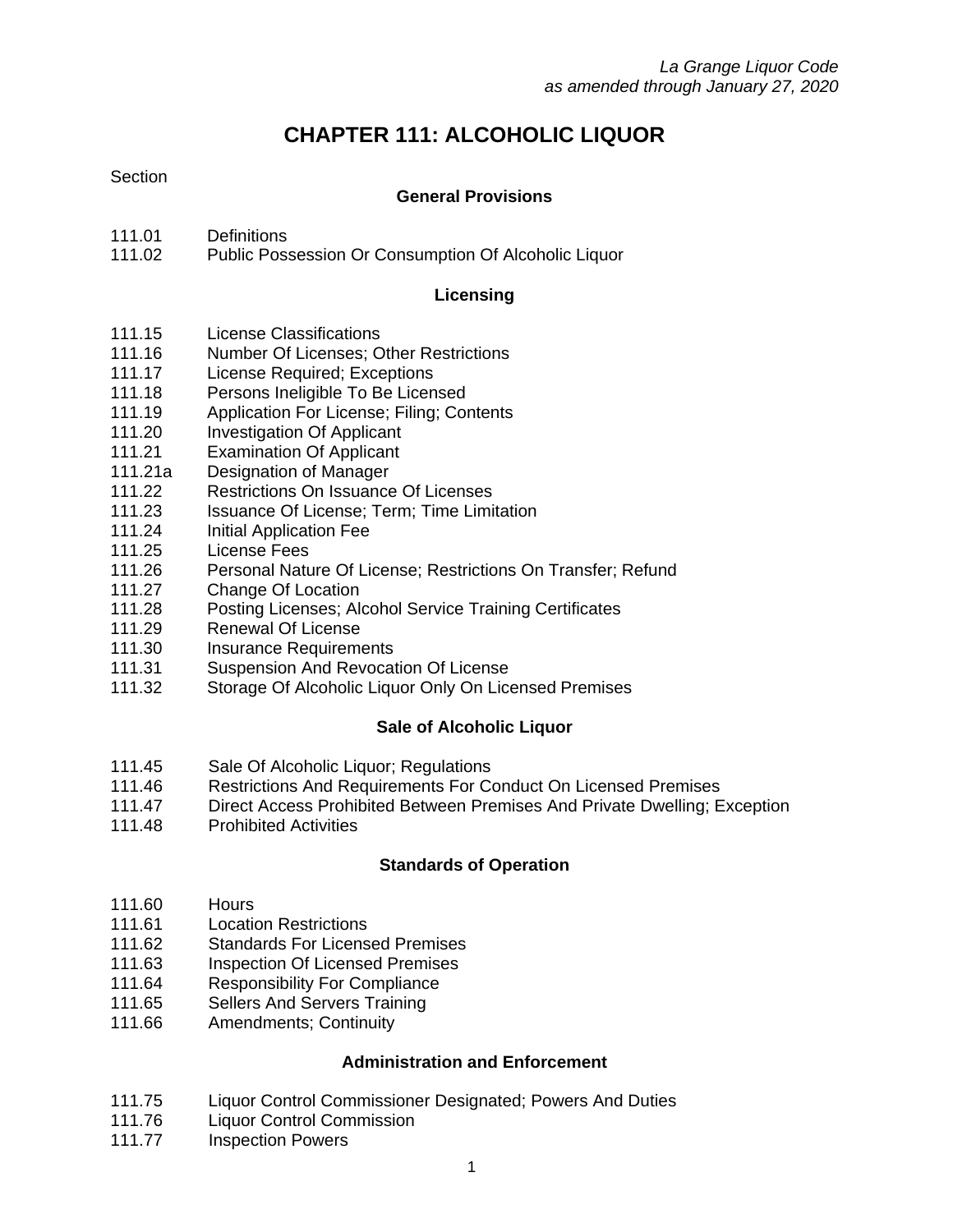- 111.78 Violations Declared Nuisance
- 111.99 Penalty

#### **Limited Alcoholic Liquor Service Without License**

- 111.100 Not-For-Profit Organizations
- 111.101 Businesses Hosting Charitable Events

# **GENERAL PROVISIONS**

## **§ 111.01 DEFINITIONS**

ALCOHOLIC LIQUOR: Spirits, wine, and beer as defined by State law and every liquid or solid containing alcohol, spirits, wine, or beer and capable of being consumed as a beverage by a human being. This definition does not include alcohol used to manufacture denatured alcohol or any liquid or solid containing less than 0.5 percent of alcohol by volume. Nor does this definition include flavoring extracts, concentrates, syrups, or medicinal, mechanical, scientific, culinary, or toilet preparations, or food products unfit for beverage purposes. Nor does this definition include wine intended for use, and used, by any church or other religious organization for sacramental purposes if the wine is purchased from a licensed manufacturer or importing distributor as defined by State law.

BEER: An alcoholic beverage obtained by the fermentation of an infusion or concoction of barley or other grain, malt, and hops in water and recognized as "beer" under applicable State of Illinois law, including among other things, beer, ale, stout, lager beer, porter, and similar beverages.

BOUTIQUE: A small retail shop that specializes in a particular product such as women's clothes, food, or wine, for example.

BREWPUB: A full-service restaurant that includes the brewing on premises of beer to a maximum of 2,000 31-gallon barrels annually, primarily for consumption within the restaurant and including sales in accordance with the provisions of Subsection 111.15 (A) of this Chapter.

BRING-YOUR-OWN or BYO: The accommodation by an establishment eligible under this Chapter 111 of beer and wine carried into the establishment by customers for consumption within the establishment.

CATERER: A person who performs, as a business, the service of providing food and beverages to any location within or outside of the Village, which food and beverages are consumed within 36 hours after delivery.

ADULT-SUPERVISED INDOOR RECREATION FACILITY: An establishment that includes parent or guardian supervision of children engaged in open play in a dedicated recreation area and also includes a separate area for Private Events or special events.

EVENT: A fundraiser, grand opening, concert, show, festival, special meeting, party, or similar non-recurring function, whether public or private.

EVENT, PRIVATE: An invitation-only, limited attendance Event not open to the general public.

EVENT, PUBLIC: An Event open to the general public.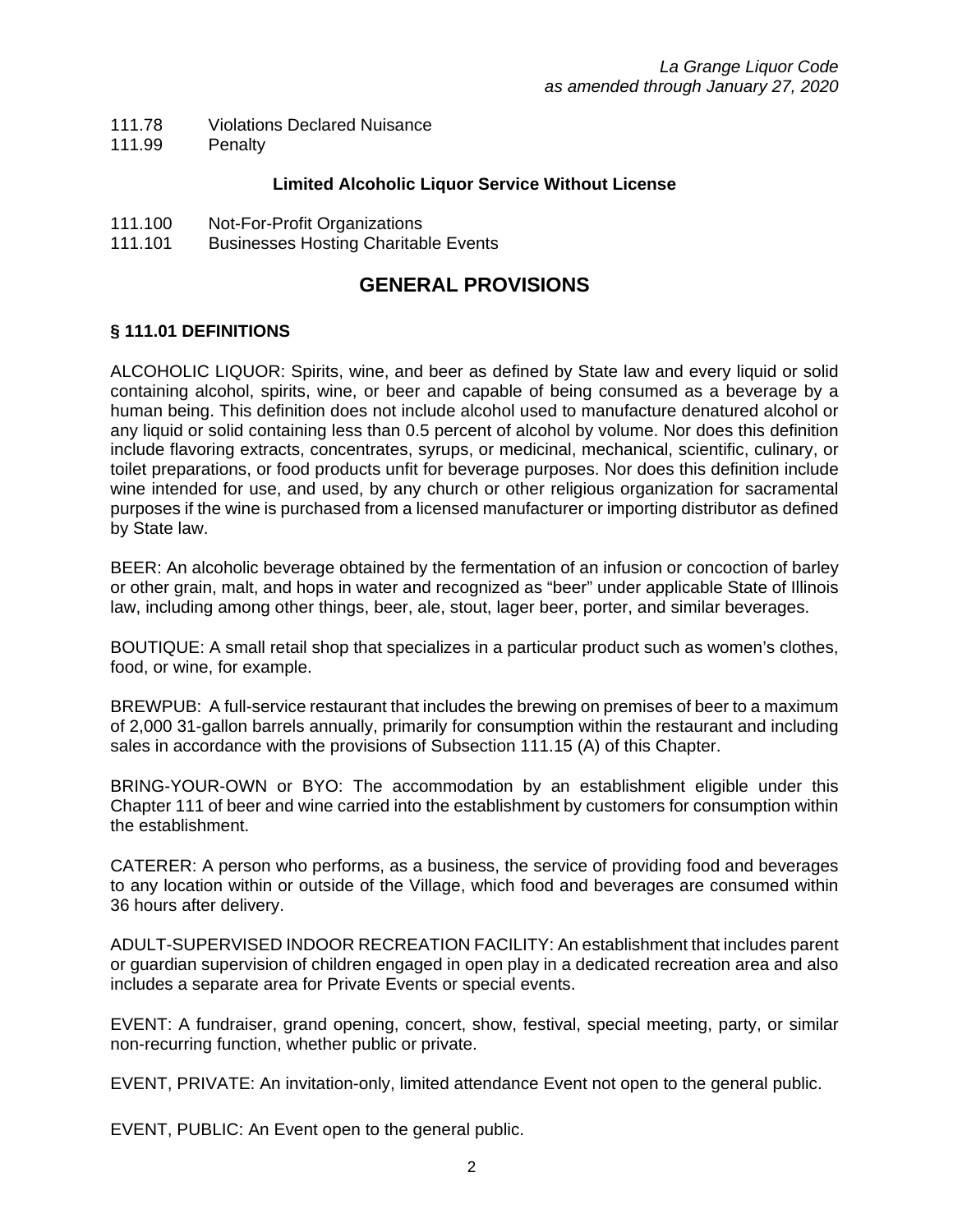FRATERNAL CLUB: A national or state-wide corporation organized under the not-for-profit corporation laws of the State of Illinois that has been in operation as a fraternal club for at least three years immediately prior to its application for a liquor license and that (1) has been organized solely for the promotion of some object common to its members of a national or statewide patriotic, benevolent, or similar purpose not for pecuniary gain and other than the sale or consumption of alcoholic liquors, (2) has been kept, used, and maintained by its members through the payment of annual dues, (3) owns, hires, or leases a building or space in a building of such extent and character as may be suitable and adequate for the reasonable and comfortable use and accommodation of its members and their guests, and (4) that has maintained, for at least three years prior to applying for a liquor license, a membership policy requiring a minimum one-year membership and payment of membership dues of greater than a nominal amount.

GROCERY STORE: A full-service retail sales establishment, with a gross floor area of not less than 5,500 square feet, engaged primarily in the sale of canned goods; dry goods; fresh fruits and vegetables; fresh and prepared meats, fish, and poultry; and typical household goods, but not including any establishment commonly understood to be a convenience food mart and not including any establishment also in the business of selling gasoline. A grocery store is not a Food Boutique.

GOURMET FOOD: Food products that appeal primarily to connoisseurs of the delicacies of the table, that is, fancy and elegant party-type food and drink.

LICENSED PREMISES: The place described in a liquor license where alcoholic liquor may be sold, served, or consumed in accordance with the license, which place may include outdoor space adjacent to the principal indoor place.

LICENSEE: The person or entity named in a liquor license to which the license has been issued.

LIQUOR CONTROL COMMISSION: The La Grange Liquor Control Commission. *See*  Section 111.76 of this Code.

LIQUOR CONTROL COMMISSIONER: The President of the Village of La Grange. *See*  Section 111.75 of this Code.

MEAL PREPARATION SERVICES STORE: A retail store with the principal use of providing services to customers for "make-your-own" meals for consumption not on the licensed premises.

NOT-FOR-PROFIT ORGANIZATION: An educational, civic, charitable, or other, similar not- forprofit organization organized, existing, and in good standing under State law. This definition does not include religious organizations.

ORIGINAL PACKAGE: A bottle, can, keg, or other container or receptacle that is capped, corked, or otherwise sealed in its original state by the manufacturer.

PHARMACY: A general merchandise store that stocks household goods, over the counter medicines, personal care items, and various other goods and includes a full-service pharmacy.

PRIVATE EVENT: *See* "Event, Private."

PRIVATE MEMBERSHIP ORGANIZATION: A body of people associated and organized for a common object or purpose, such as recreational or athletic activity or a common civic or social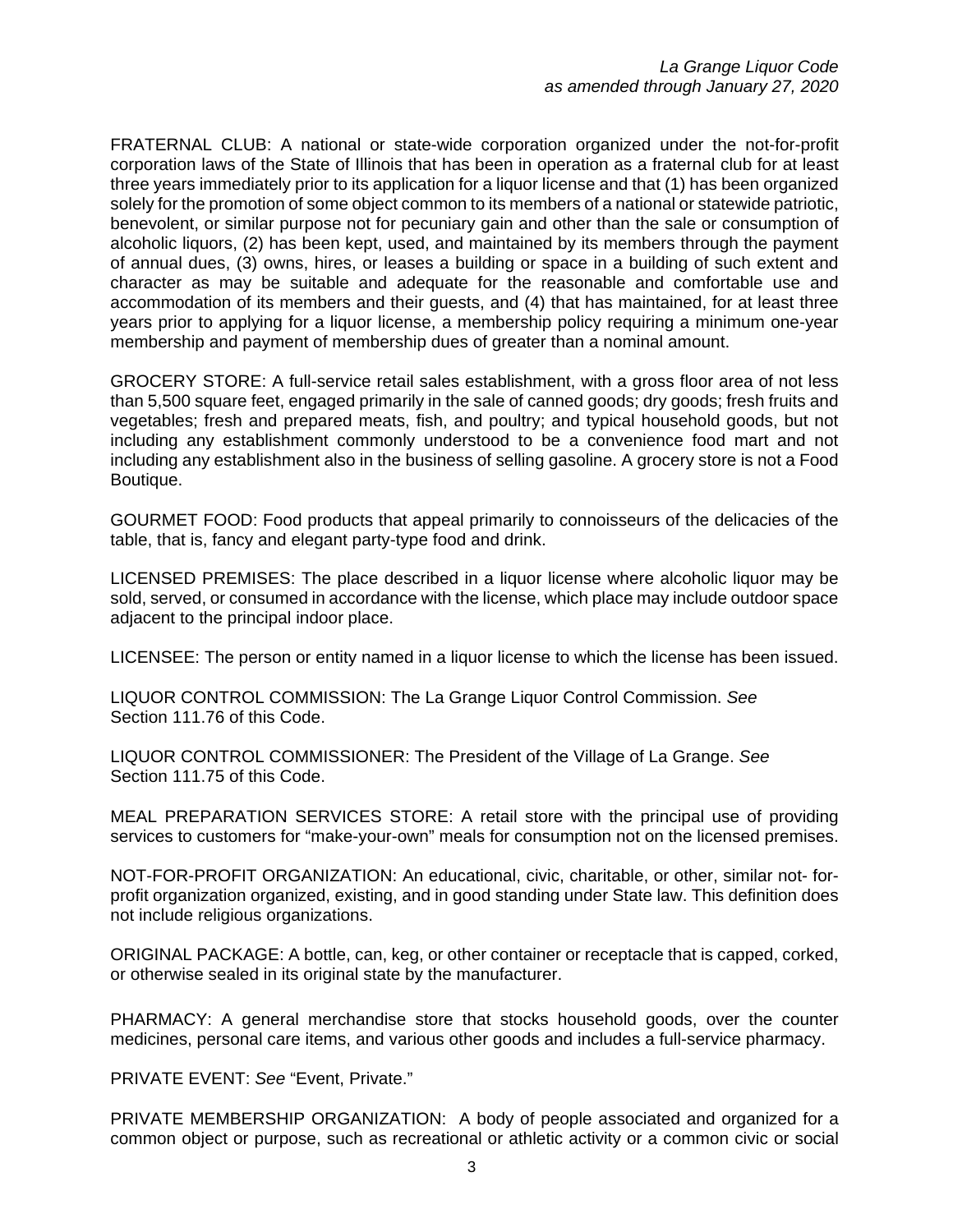interest and (1) that is not for pecuniary gain, (2) that has been in operation as a private membership organization for at least three years immediately prior to its application for a liquor license, (3) whose membership is recruited only through private invitation and is kept and maintained through dues of greater than a nominal amount paid at least annually,

(4) that has maintained a membership policy requiring a minimum one-year membership, and (5) that owns, hires, or leases a building or space in a building other than a residential dwelling of such extent and character as may be suitable and adequate for the reasonable and comfortable use and accommodation of its members and their guests.

PUBLIC EVENT: *See* "Event, Public."

RESTAURANT: A place open to the public that has kitchen and dining room equipment and furnishings and where meals are regularly sold, served, and consumed by paying customers. This definition of restaurant does not include a hotel, motel, or other places with sleeping accommodations.

RETAIL CABARET: A retail store with a small performance area that conducts Events comprised of short programs of live music or similar entertainment.

SALE or SELL: Any transfer, exchange, barter, sale, or selling.

SALE AT RETAIL or SELL AT RETAIL: The sale or selling for consumption and not for resale.

WINE: An alcoholic beverage made from the fermented juice of fruit, usually the juice of grapes, and recognized as "wine" under applicable State of Illinois law.

WINE OR BEER CLUB EVENT: A by-invitation Private Event at a restaurant with a Class A-1, A-2, or A-3 Liquor License hosted by (a) the restaurant owner, or a winemaker, or wine distributor at which wines produced by a single winemaker or winery owner or (b) the restaurant owner presenting beers brewed on the restaurant premises, are featured exclusively. Invitations must be sent, and reservations made, predominately in advance of a Wine Club or Beer Club Event, but "last-minute" invitations may be extended to the public on the day of the event if space is still available. Food must be served during a Wine Club or Beer Club Event. All sales during a Wine Club or Beer Club Event of wine or beer for consumption off premises, and all subsequent sales for consumption off premises of wine or beer previously featured at a Wine or Beer Club Event, must comply with applicable Illinois tax laws.

#### **§ 111.02 PUBLIC POSSESSION OR CONSUMPTION OF ALCOHOLIC LIQUOR**

It is unlawful to consume intoxicating liquors on any street, alley, public way, park, or other public place. It also is unlawful for any person to sell or give away intoxicating liquor on any street, alley, public way, park, or other public place within the Village. This section does not

apply to premises properly licensed by the Village.

#### **LICENSING**

#### **§ 111.15 LICENSE CLASSIFICATIONS**

#### **(A) Class A Restaurant Licenses**

(1) Class A-1 Restaurant License. A Class A-1 Restaurant License authorizes the licensee (a) to sell at retail, and serve, beer and wine only for consumption on the premises where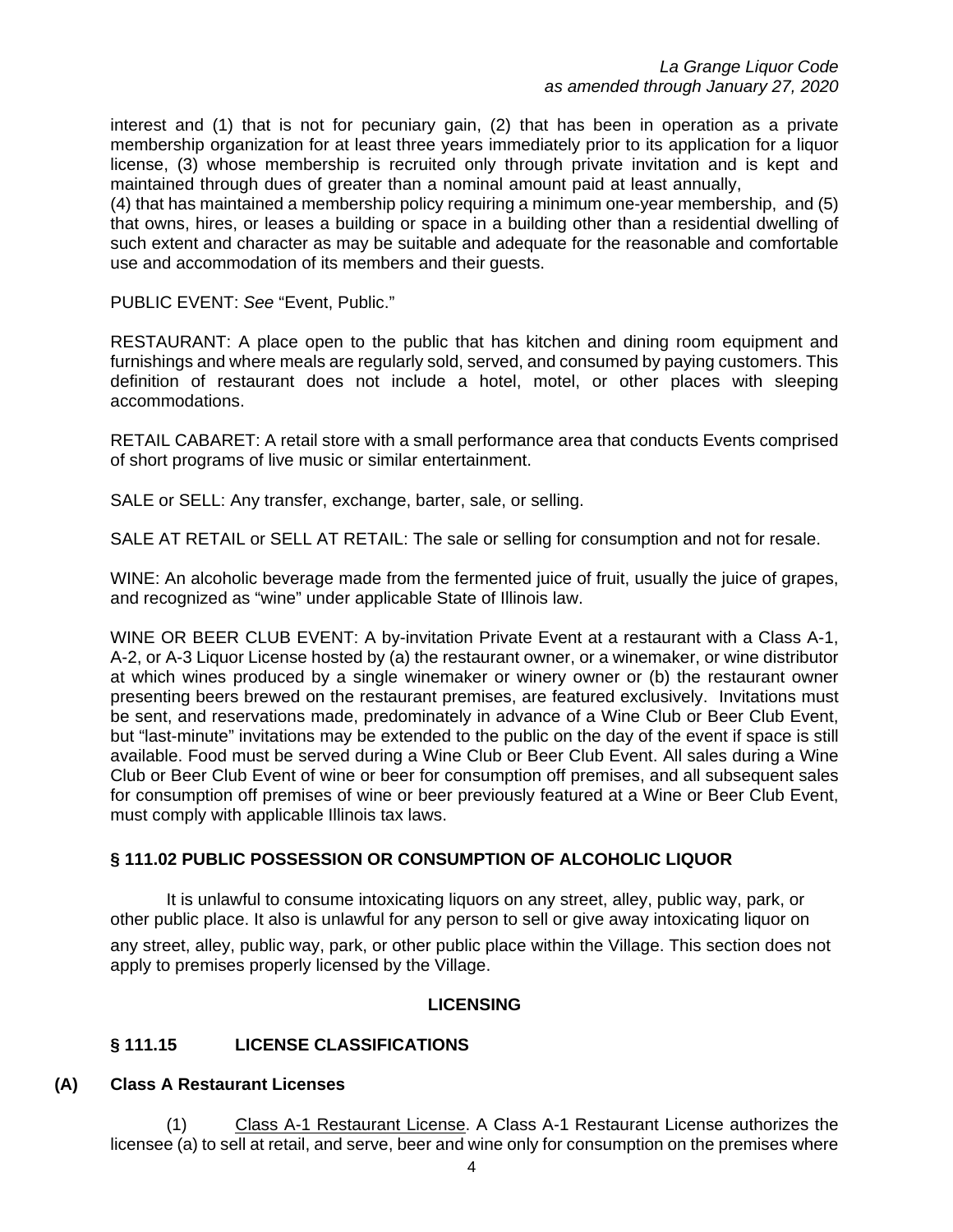sold, where food also is sold for consumption subject to the conditions stated in Subsection (A)(4)(a) below, (b) to allow consumption of Bring-Your-Own beer and wine in conjunction with a meal subject to the conditions stated in Subsections (H)(1)(a) and (H)(2) below, and (c) to sell at retail its regularly stocked wine in its original packaging and beer brewed on premises not for consumption on the premises where sold subject to the conditions stated in Subsection (A)(4) below.

(2) Class A-2 Restaurant License. A Class A-2 Restaurant License authorizes the licensee (a) to sell at retail, and serve, alcoholic liquor (i) for consumption in the restaurant's dining area in conjunction with a meal and (ii) in a bar or lounge area of the licensed premises subject to the conditions stated in Subsections  $(A)(4)(a)$  & (b) below, (b) to allow consumption of bringyour-own beer and wine in conjunction with a meal subject to the conditions stated in Subsections (H)(1)(a) and (H)(2) below, and (c) to sell at retail its regularly stocked wine in its original packaging and beer brewed on premises not for consumption on the premises where sold subject to the conditions stated in Subsection (A)(4) below.

(3) Class A-3 Restaurant License. A Class A-3 Restaurant License authorizes the licensee (a) to sell at retail, and serve, alcoholic liquor for consumption in the restaurant's dining area in conjunction with a meal through the use of a service bar (but not a bar or lounge used for service directly to customers) subject to the conditions stated in Subsections (A)(4)(a) & (b) below, (b) to allow consumption of Bring-Your-Own beer and wine in conjunction with a meal subject to the conditions stated in Subsections  $(H)(1)(a)$  and  $(H)(2)$  below, and (c) to sell at retail its regularly stocked wine in its original packaging and beer brewed on premises not for consumption on the premises where sold subject to the conditions stated in Subsection (A)(4) below.

#### (4) General Conditions on Class A Restaurant Licenses.

(a) Each restaurant license may be issued and held only for a business that generates more than 60 percent of its gross annual revenue from the sale of food within the licensed premises. The licensee must provide, at the time of license application, license renewal, and when otherwise requested by the Village, proof of compliance with that 60 percent sales requirement, and the licensee must maintain compliance with that sales requirement at all times.

(b) A restaurant holding a Class A-2 or A-3 License may provide a small locker or similar small space within the licensed premises for storage of wine purchased by patrons from that restaurant for later consumption within that restaurant.

(c) A sale of regularly stocked wine in its original packaging not for consumption on the premises may be made only to a customer that has consumed a meal on the licensed premises immediately prior to the sale.

(d) A brewpub holding a Class A restaurant license may sell beer brewed on premises for consumption off premises only in packages of not more than six cans of 12 or 16 ounces each, or in crowlers not larger than 32 ounces, or in bombers not larger than 750 mL glass bottles. The production and sale of bombers may occur only four times in any 12-month period. The volume of sales of beer brewed on premises for off-premises consumption must be reported annually to the Village as part of the requirements of Subsection (A)(4)(a) of this Section.

(e) Distribution of beer brewed on premises is prohibited except in vessels not larger than a 15.5 gallon (keg). Transportation of beer brewed on premises is limited to small transport vans.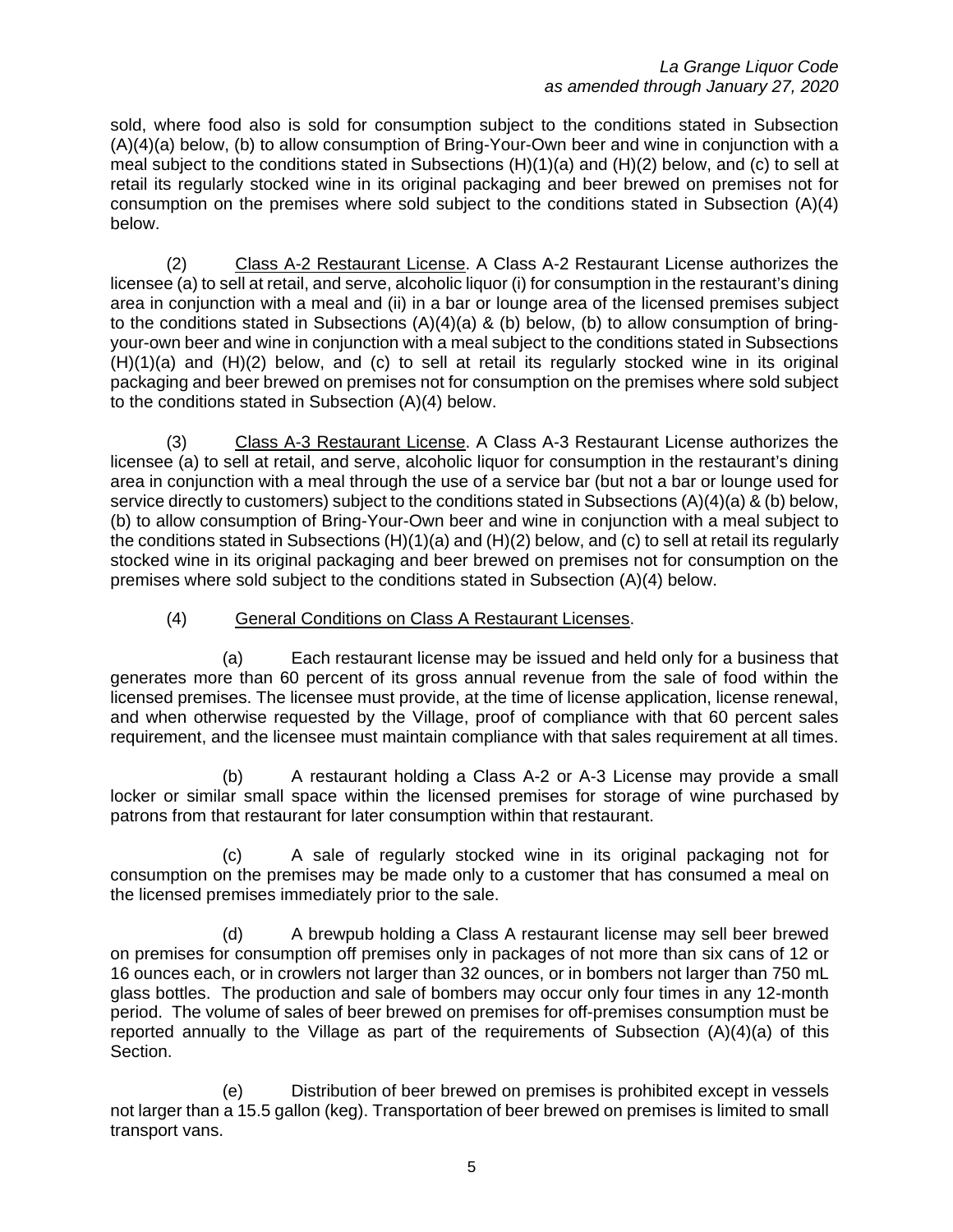(f) A brewpub holding a Class A restaurant license must report annually to the Village (a) the total quantity of brewed beer distributed, (b) proof of an Illinois Distributor License, and distribution sales as part of the requirements of Subsection (A)(4)(a) of this Section.

(g) A brewpub must hold, at all times, required federal and state licenses.

(h) Distribution through a licensed distributor of beer brewed on premises to commercial businesses is limited to not more than 5% of the annual production per year.

#### **(B) Class B Retail Licenses**

A Class B Retail License may be issued to convenience marts, certain grocery stores, and certain pharmacies. A Class B License issued to a convenience mart authorizes the sale at retail of beer and wine in their original packaging for consumption off the licensed premises. A Class B License issued to a grocery store or pharmacy authorizes the sale at retail of alcoholic liquor in its original packaging for consumption off the licensed premises. A Class B License is subject to the following conditions:

(1) The sale of beer and wine in a convenience mart must be merely incidental to other sales conducted by the licensee on the same premises.

(2) The sales area for alcoholic liquor in a grocery store with more than 6,000 square feet of sales space may not exceed 10 percent of the useable sales floor area of that grocery store, except only if authorized by the license. The sales area for alcoholic liquor in a grocery store with 6,000 square feet or less of sales space may not exceed 5 percent of the useable sales floor area of that grocery store, except only if specifically authorized by the license.

(3) A pharmacy must be 10,000 square feet or larger in gross floor area to be eligible for a Class B License.

(4) The sales area for alcoholic liquor in a pharmacy may not exceed 3 percent of the useable sales floor area of the pharmacy, except only if specifically authorized by the license.

(5) Sales of alcoholic liquor under a Class B License may take place only between the hours of 8:00 a.m. and 11:00 p.m. on any day.

#### **(C) Class C Specialty Retail Licenses**

(1) Class C-1 Food Boutique License. A Class C-1 Food Boutique License authorizes a food boutique (a) to sell beer and wine in its original packaging for consumption off the licensed premises, (b) to sell and serve wine by the glass for consumption within the licensed premises, and (c) to offer to customers the limited tasting of bottled wines and beers subject to the conditions stated in Subsection  $(D)(2)$  of this of this Section 111.15, all subject to the following conditions:

(a) The licensed premises may be not be more than 2,000 square feet in total area.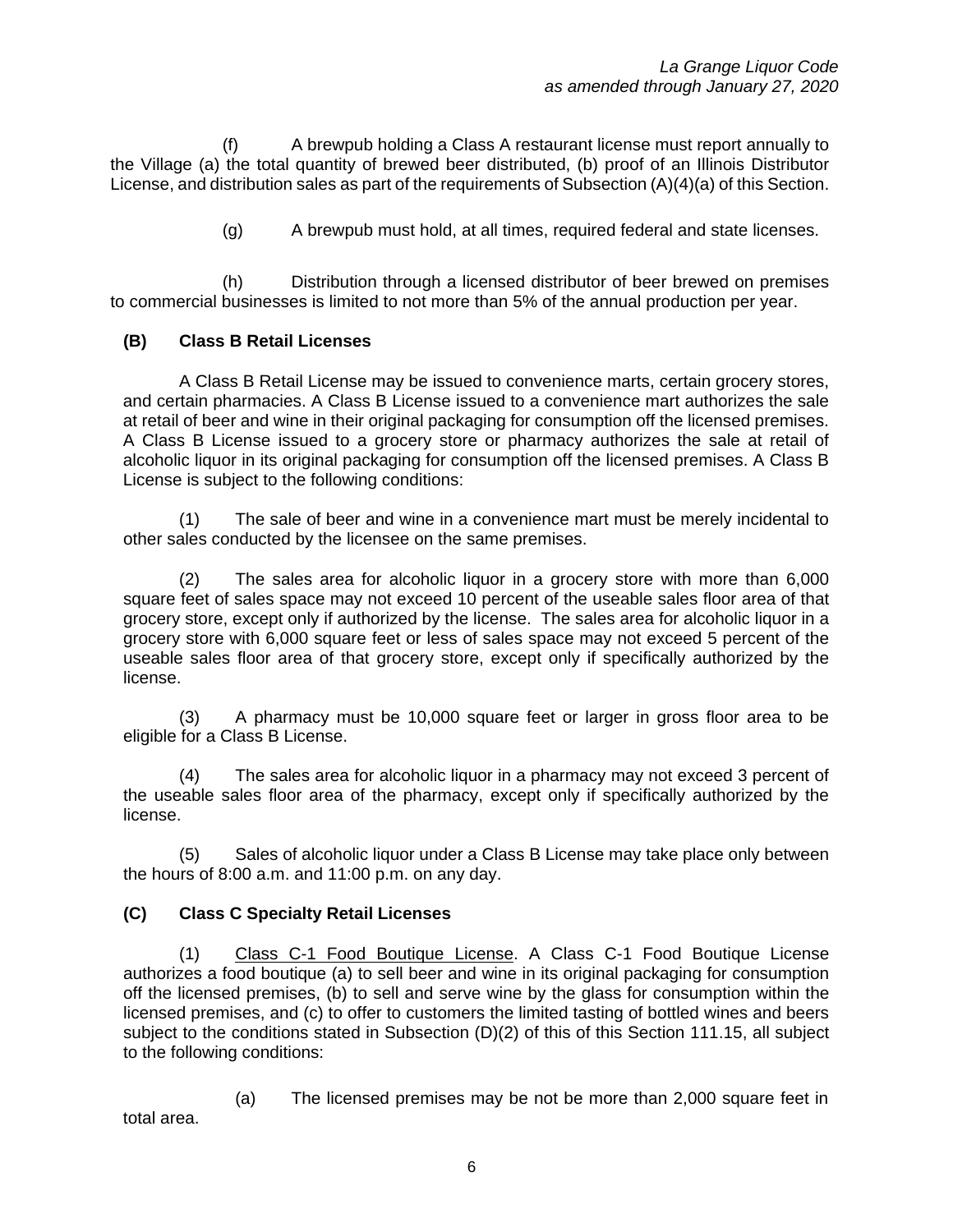(b) The licensed premises may include outdoor seating so long as the outside seating does not pose a threat to public health or safety and otherwise complies with Village regulations related to use of public right-of-way.

(2) Class C-2 Wine Boutique License. A Class C-2 Wine Boutique License authorizes a wine boutique (a) to sell wine and beer in its original packaging for consumption off the licensed premises, (b) to sell and serve wine by the glass for consumption within the licensed premises, (c) to serve and sell beer and wine in its original packaging or by the glass at off-premises events if specifically authorized by the license, and (d) to offer to customers the limited tasting of bottled wines and beers subject to the conditions stated in Subsection (D) (2) of this of this Section 111.15, all subject to the following conditions:

(a) The licensed premises may not be more than 3,000 square feet in total area.

(b) The licensed premises may include outdoor seating so long as the outside seating does not pose a threat to public health or safety and otherwise complies with Village regulations related to use of public right-of-way.

(3) Class C-3 Retail Cabaret License. A Class C-3 Retail Cabaret License authorizes the sale and service of wine and beer for consumption in a retail cabaret during an Event.

(4) Class C-4 Movie Theater License. A Class C-4 Movie Theater License authorizes the sale and service within the licensed premises of alcoholic liquor by the drink during an Event subject to the following conditions:

(a) A Class C-4 License may be issued to and held only for a movie theater with one or more movie screens or stages that include a total of at least 300 seats.

(b) A Class C-4 License authorizes the sale and service of alcoholic liquor by the licensee or a properly licensed caterer only at (i) a Private Event consisting of a private showing of a movie, stage show, or other live event program or (ii) a Public Event at which food also is sold or served for immediate consumption within the licensed premises.

(c) For a Private Event, alcoholic liquor may be sold and served only in areas of the licensed premises that are not at the same time accessible to persons who are not attending that Private Event.

(5) General Conditions on Class C Specialty Retail Licenses. All Class C Licenses are subject to the following conditions:

(a) Except for a Class C-2 Wine Boutique License, a Class C License may be issued and held only for a business that generates more than 50 percent of its gross annual revenue from sales other than sales of alcoholic liquor. The licensee must provide, at the time of license application, license renewal, and when otherwise requested by the Village, proof of compliance with that 50 percent sales requirement, and the licensee must maintain compliance with that sales requirement at all times.

(b) Except for a movie theater holding a Class C-4 License, the number of customers who are served an alcoholic beverage within a Class C licensed premises may not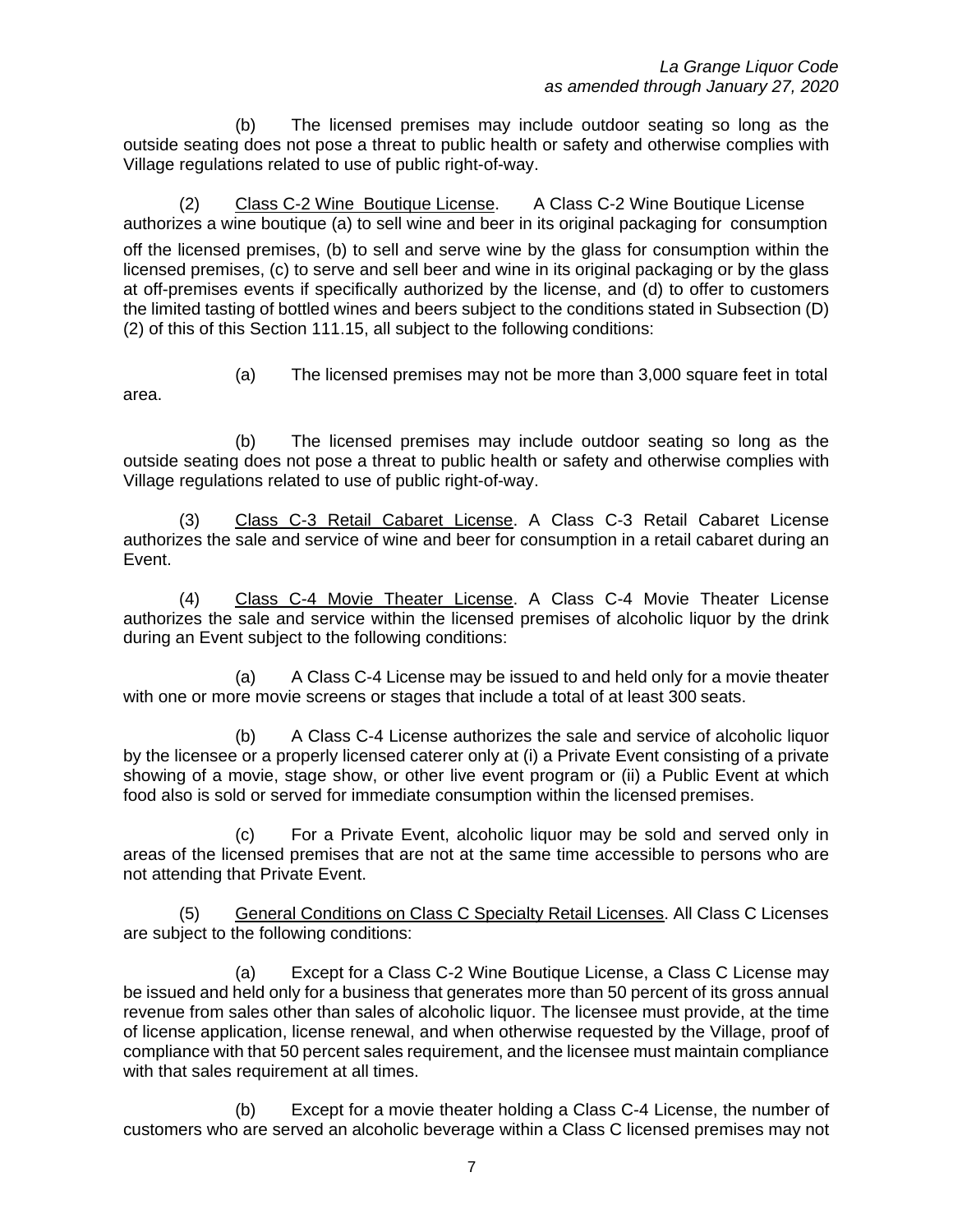exceed, at any time, the number of then-available chairs within the licensed premises on which the customers may be seated. Seating within the licensed premises is limited to the number of chairs specified in the particular Class C license, which number may not exceed a regular number of 16 chairs, or 24 chairs for four special events in any calendar year, except for a movie theater.

(c) Except for a retail cabaret holding a C-3 Retail Cabaret License and a movie theater holding a Class C-4 License, not more than two 12-ounce glasses of beer, or two 8-ounce glasses of wine, or one glass each of those sizes of beer and wine may be served to any customer within the licensed premises on any one day.

(d) Except for a retail cabaret holding a C-3 Retail Cabaret License and a movie theater holding a Class C-4 License, no customer may be served more than 24 ounces of alcoholic liquor on any one day, including both tasting and service by the glass.

## **(D) Class D Tasting, Food and Wine Boutique, and Wine or Beer Club Licenses**

(1) Class D-1 Tasting License. A Class D-1 Tasting License authorizes the limited tasting of bottled wines and beers at a grocery store or pharmacy that has a Class B Retail License or a food or wine boutique that has Class C-1 or C-2 License, subject to the conditions stated in Subsection (D)(2) below. A Class D License does not apply to a convenience mart, in which tastings are not allowed. A Class D License may be issued only to a business that has a valid business license.

## (2) General Conditions on Class D-1 Licenses.

(a) Each tasting must be attended and supervised by (i) a wine or beer distributor representative, (ii) a licensed caterer, or (iii) a person 21 years old or older who must be an employee of the store and must be have successfully completed BASSET training or other training program approved by the Illinois Liquor Control Commission.

(b) The amount being tasted by one customer may not exceed the following services: (i) for wine, one ounce per serving, total 8 ounces and (ii) for beer, three ounces per serving, total 12 ounces.

(c) A grocery store or pharmacy licensee may not conduct more than one tasting of either wine or beer on a day. Combined tastings of wine and beer are prohibited.

(d) No charge, cost, fee, or other consideration may be levied for any

tasting.

(e) A tasting may be conducted only between the hours of 12:00 p.m. and 8:00 p.m.

 (3) Class D-2 Wine or Beer Club Event License. A Class D-2 Wine or Beer Club Event License authorizes a restaurant with a Class A-1, A-2, or A-3 License to host a Wine Club or Beer Club Event within the licensed premises, subject to the following conditions:

 (a) Not more than 15 Wine Club or Beer Club Events may be conducted in any 12-month period.

 (b) A Wine Club or Beer Club Event may be conducted only after 4:00 p.m. Monday through Friday and after 12:00 p.m. Saturday and Sunday.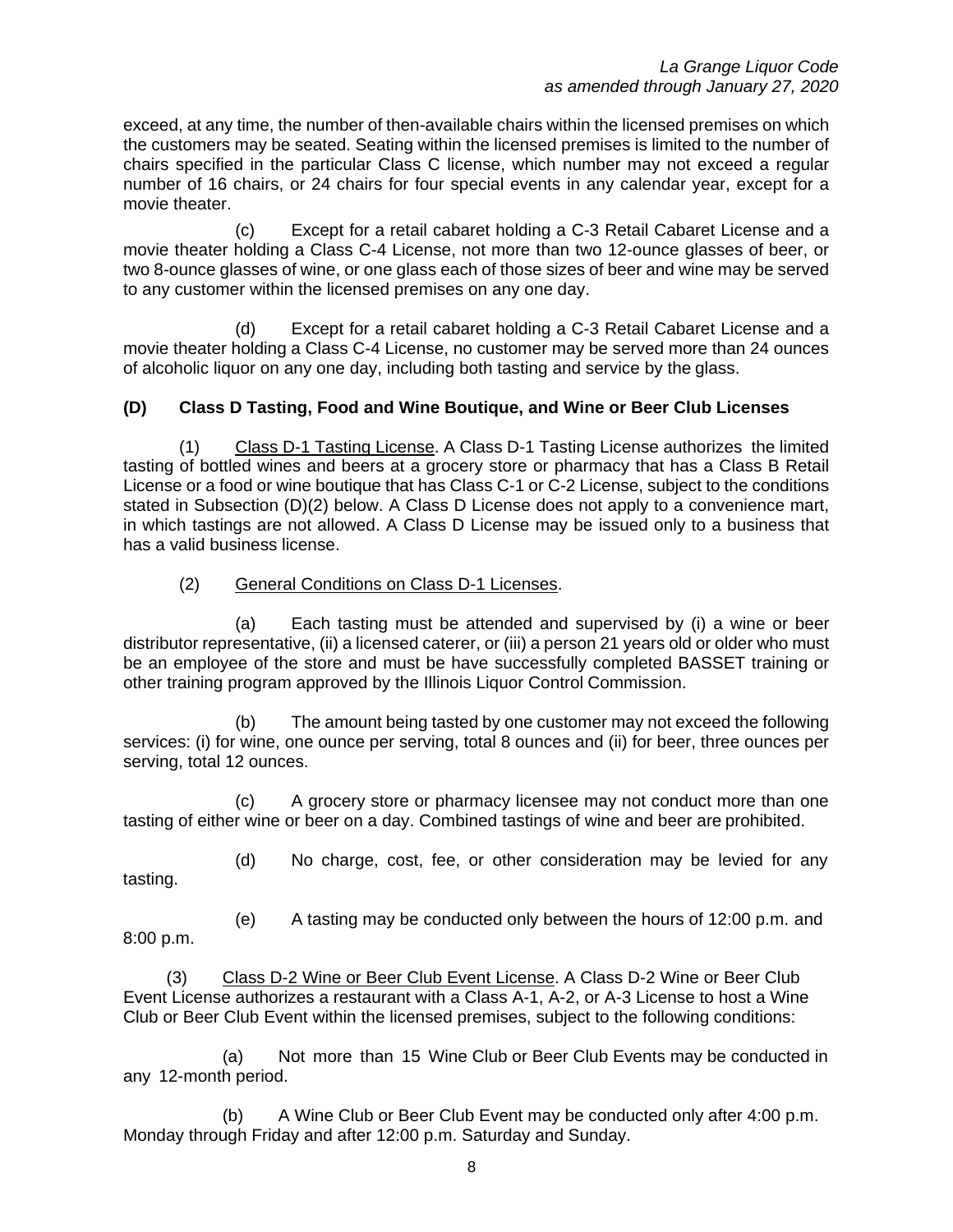(c) The area of the restaurant devoted to a Wine Club or Beer Club Event must be closed to the general public during the Event.

 (d) The wines featured at a Wine Club Event may be assembled and sold only to the attendees of the Event or later out of the restaurant's regular stock. Those wines may not be sold to the general public during the Event.

 (e) The beers featured at a Beer Club Event may include only beer brewed on premises and may be sold only to Club members or attendees of the Event or later out of the restaurant's regular stock. Beer featured at the Event may not be sold to the general public during the Event.

## **(E) Class E Business Single Event Licenses**

A Class E Business Single Event License authorizes the service of beer and wine only at a single Event by a retail, service, or other business establishment or by an Adult-Supervised Indoor Recreation Facility. If, however, the service of alcoholic liquor is conducted at the Event by a licensed and insured caterer using only servers who have been issued a certificate of successful completion of an approved servers education and training program as provided in Section 111.65 of this Code of Ordinance, then all forms of alcoholic liquor may be served. This exception does not apply to an Adult-Supervised Indoor Recreation Facility, where alcoholic liquor is limited to beer and wine at all times. A Class E License is subject to the following conditions:

(1) The service of alcoholic liquor is permitted only incidental to the business purpose of the retail, service, or other business establishment for which the license is issued, such as a grand opening, a special promotion of a particular goods or service, or the like.

(2) No more than four Class E Licenses may be issued to a business in any 12 month period.

(3) Service of alcoholic liquor is for consumption at the licensed Event only.

(4) Alcoholic liquor may be served only in containers not intended or allowed to be removed from the licensed premises.

(5) The license is valid only for the particular Event stated in the license.

(6) The license authorizes service of alcoholic liquor only within the area of the establishment designated in the license. Alcoholic liquor may be served to and consumed by patrons only while they are within the designated area.

(7) No separate charge, cost, fee, or other consideration may be imposed for the alcoholic liquor.

(8) The license is valid only for an Event on a single calendar day and, if a specific time period is stated in the license, only for that time period.

(9) The host business establishment must have insurance coverage for the Event as provided in Section 111.30 of this Chapter.

9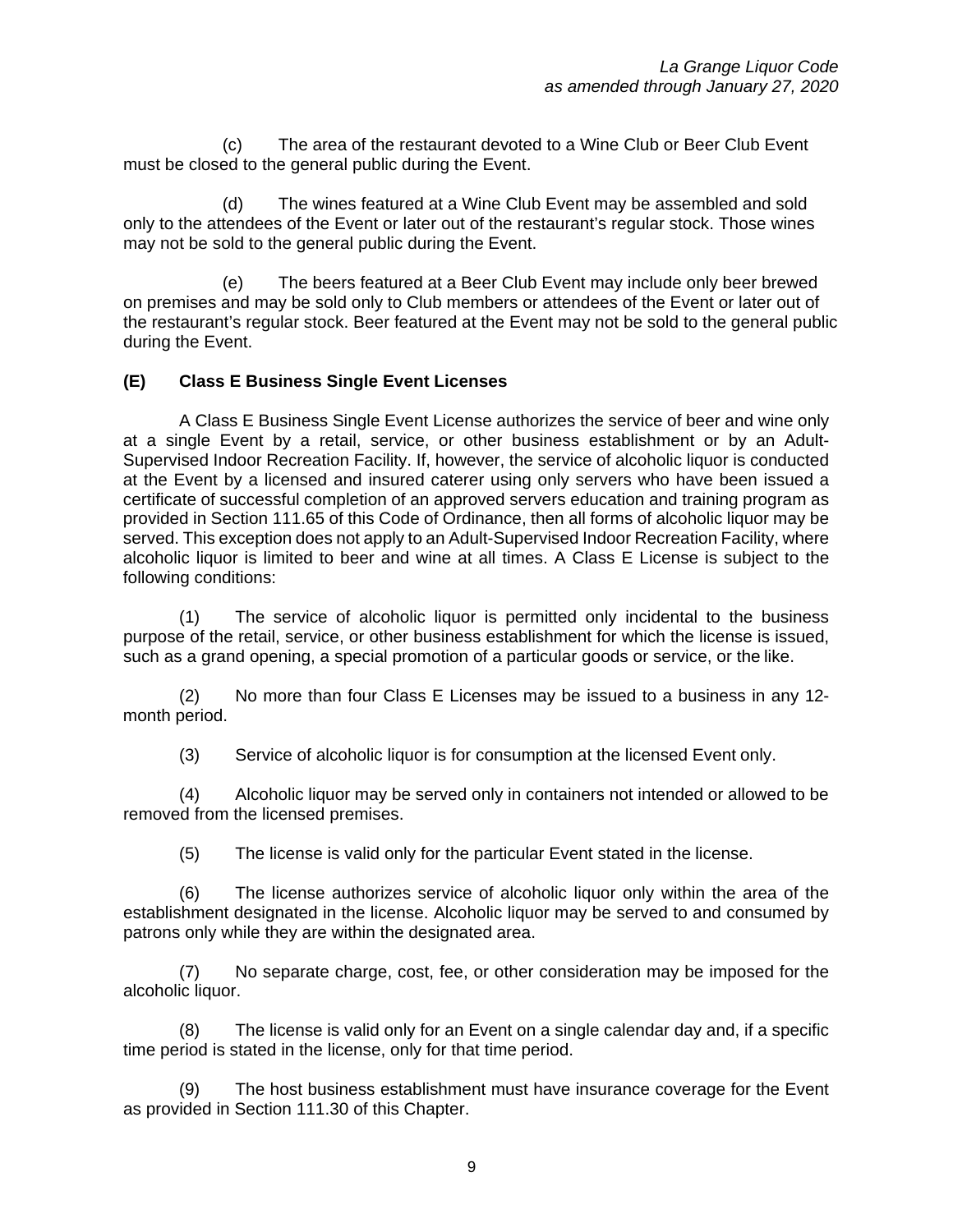(10) The availability of alcoholic liquor at the Event held pursuant to a Class E License may not be advertised through any public medium, including without limitation newspapers, radio, television, posters, and similar means of communication.

(11) The holder of a Class E License must provide to the Village evidence of all required State licenses, if any.

#### **(F) Class F Fraternal Club and Private Membership Organization Licenses**

(1) A Class F-1 Fraternal Club License authorizes the sale, service, and consumption of alcoholic liquor, including Bring-Your-Own beer and wine, at a Fraternal Club for consumption on the premises where sold, subject to the following condition: The sale and service to, and consumption of, alcoholic liquor is restricted to (i) Club members and their guests and (ii) guests at an Event for which the licensed premises has been rented or otherwise reserved.

(2) A Class F-2 Private Membership Organization License authorizes the sale, service, and consumption of alcoholic liquor, including Bring-Your-Own beer and wine, subject to the following conditions:

(a) The sale or service of alcoholic liquor is authorized only at four Private Events in any calendar year. The four Private Events authorized by a Class F-2 License must be sponsored by the licensed organization and conducted for the organization's members and guests only. The four-event limitation does not apply to Bring-Your-Own beer and wine.

(b) A caterer that serves alcoholic liquor within the licensed premises must have a caterer's license issued by the Village pursuant to this Chapter.

#### **(G) Class G Caterer Licenses**

(1) Class G-1 General Caterer License. A Class G-1 General Caterer License authorizes the service of alcoholic liquor for any number of catered functions conducted off the premises of the licensee, subject to the following conditions:

(a) A Class G-1 License may be issued only to a business that maintains a business facility within the Village for which a business license has been issued by the Village.

(b) A Class G-1 License is not a restaurant license and does not authorize the sale at retail, or service, of alcoholic liquor within the licensed premises, whether or not in conjunction with a meal. No alcoholic liquor may be sold or served except only if the licensee has secured a separate license authorizing sales or service.

(c) The licensee must operate its offices and distribution points in compliance with all Village zoning and health regulations.

(2) Class G-2 Temporary Caterer License. A Class G-2 Temporary Caterer License authorizes the licensee to sell alcoholic liquor by the drink at one function conducted off the premises of the licensee, subject to the following conditions:

(a) A Class G-2 License may be issued only to a restaurant, food caterer, grocery store, food boutique, wine boutique, or similar business that maintains its principal business facility within the Village for which a business license has been issued by the Village.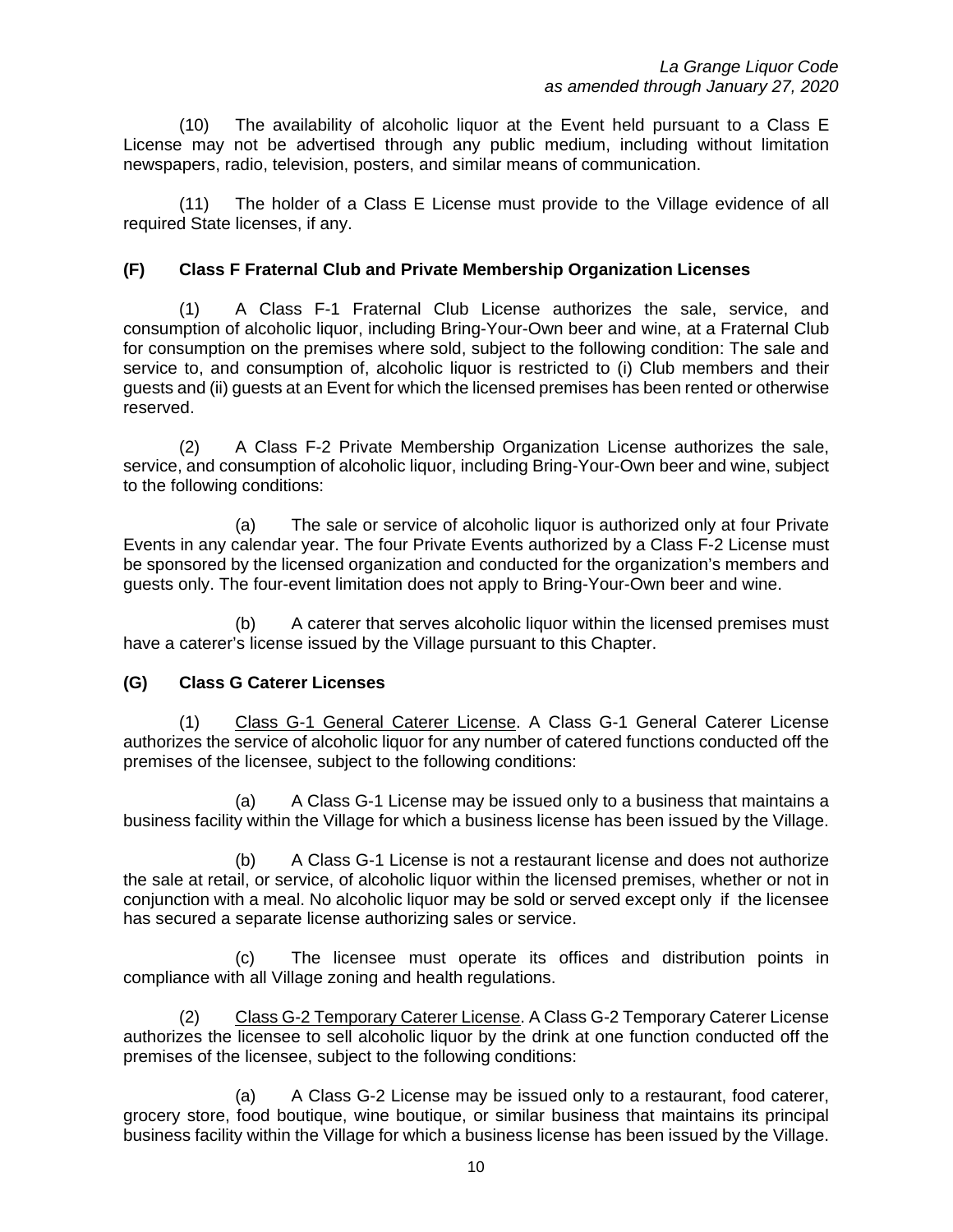(b) No more than one Class G-2 License may be issued to a licensee in any 12-month period.

# **(H) Class H Bring-Your-Own Licenses**

A Class H Bring-Your-Own License authorizes the licensee to allow customers to carry their own beer and wine into a "BYO-Authorized Establishment" as defined in Subsection H(1) below for consumption within that establishment, subject to the conditions stated in Subsection H(2) below.

(1) Authorized Establishments; Conditions. The following establishments ("BYO-Authorized Establishments") are authorized to allow Bring-Your-Own beer and wine and limited other service and sale of wine, subject to the specific conditions stated in this Subsection (1) and the general conditions stated in Subsection H(2) of this Section below:

(a) Restaurants. A restaurant may allow Bring-Your-Own beer and wine to be consumed within the licensed premises, but only in conjunction with the service of a meal. A restaurant holding a valid Class A License is not required to have a Class H License to allow Bring-Your-Own beer and wine.

(b) Meal Preparation Services Stores. A meal preparation services store may allow Bring-Your-Own beer and wine to be consumed within the licensed premises (i) during the time customers (whether individuals or a group) actually are engaged in make- yourown meal activities for consumption away from the store and (ii) during a Private Event or a group class or other function attended only by invited guests and not open to individual customers or to the public.

(c) Crafts-Making Stores. A crafts-making store may allow Bring-Your- Own beer and wine to be consumed within the licensed premises at the following times:

- (i) During the time customers (whether individuals or a group) actually are engaged in designing and creating craft goods such as pottery, ceramics, jewelry, sculpture, painting, or similar do-it-yourself projects.
- (ii) During a Private Event or a group class or other function attended only by invited guests and not open to individual customers or to the public.
- (iii) To celebrate the opening of a public art show. art exhibition, or similar event, but on not more than 12 days in any 12-month period. At these events, beer and wine may be provided and served by the licensee, without compensation to the licensee, in conjunction with the service of food.

(d) Other Retail Stores. A retail store may allow Bring-Your-Own beer and wine to be consumed within the licensed premises during (i) a Private Event, (ii) a structured instructional class such as a cooking class, crafts class, or similar class, or (iii) a similar structured activity attended only by invited guests and not open to the general public. Beer and wine may be consumed within a retail store only during the time customers (whether individuals or a group) actually are engaged in the Private Event, structured instructional class, or similar structured activity.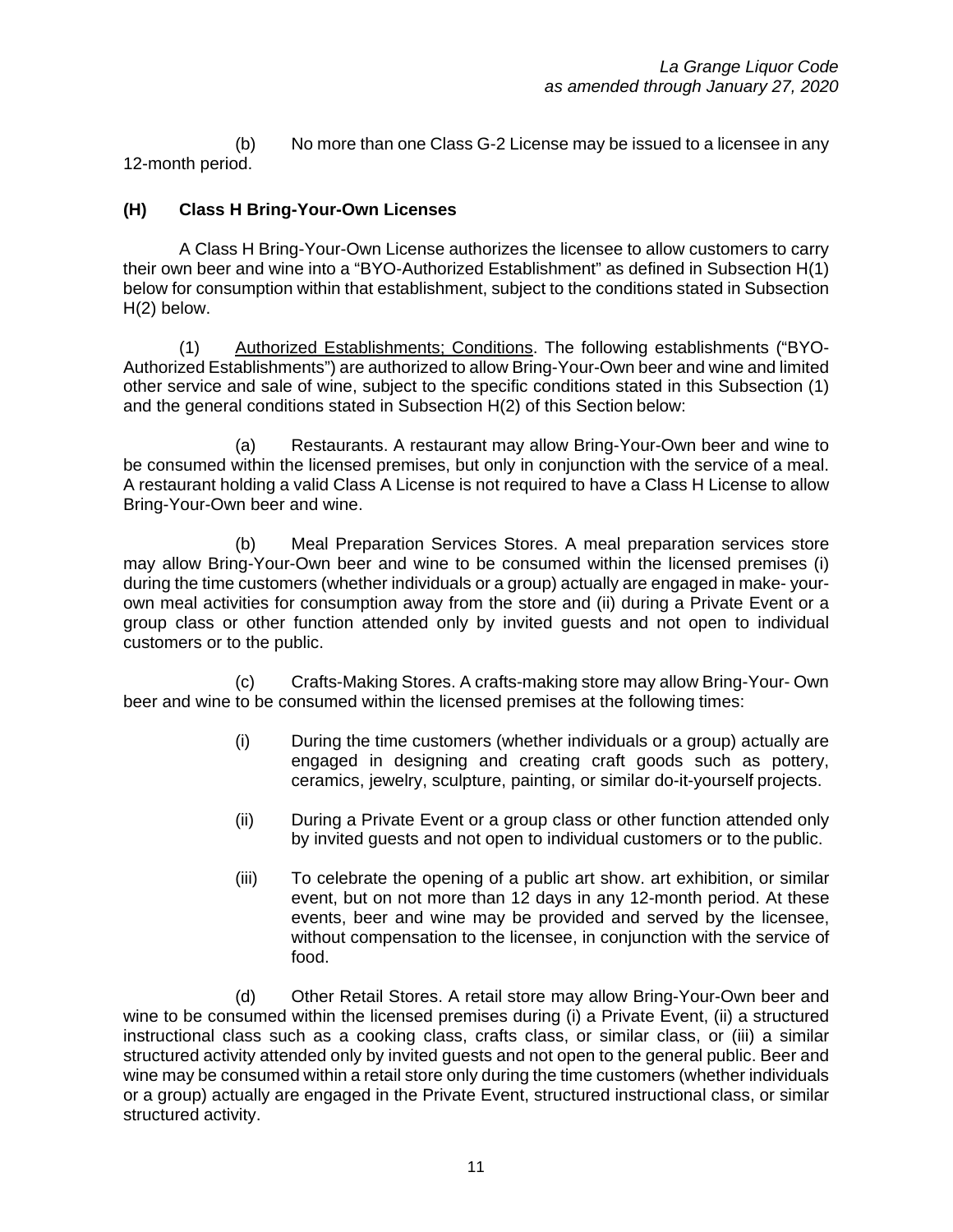(e) Adult-Supervised Indoor Recreation Facility. An Adult-Supervised Indoor Recreation Facility may allow Bring-Your-Own beer and wine to be consumed within

the licensed premises only (i) on Saturdays and Sundays between the hours of 10:00 a.m. and 8:00 p.m. (ii) during Private Events only when the children's dedicated recreation area is rented and under adult supervision for a birthday party, bridal shower, or similar event, (iii) when an adult owner or representative of the business 21 years old or older and trained in alcohol awareness is present, and (iv) not within the dedicated recreation area. An Adult- Supervised Indoor Recreation Facility also is authorized to serve beer and wine under the same terms as provided in Subsection 111.15(E) of this Chapter.

(2) General Conditions on Bring-Your-Own Services. The following conditions apply generally to Bring-Your-Own services:

(a) Bring-Your-Own service and consumption is limited to beer and wine only.

(b) A Class H Bring-Your-Own License does not authorize the sale of alcoholic liquor by the Licensee.

(c) An establishment that allows Bring-Your-Own for its customers must secure, maintain, and provide evidence to the Village that it has insurance coverage as provided in Section 111.30 of this Chapter.

(d) No BYO-Authorized Establishment may permit any customer to leave the establishment with any open beer container or any open wine container except only a single wine bottle that has been sealed in compliance with the requirements of Section 6-33 of the Illinois Liquor Code.

# **§ 111.16 NUMBER OF LICENSES, OTHER RESTRICTIONS**

(A) Number Of Licenses Generally. The number of licenses for each license class is established by the Board of Trustees, except as provided in Subsection (B) of this Section. A current record of the number of licenses for each license class will be kept in the office of the Village Clerk. The Board of Trustees may increase or decrease the number of licenses in a class by ordinance.

(B) Number Of Class E and G-2 Licenses. The numbers of Class E and G-2 Licenses are established by the La Grange Liquor Control Commissioner from time to time.

(C) Automatic Reductions. The number of licenses in a license class will be reduced automatically if:

- (1) a license within that class is terminated; or
- (2) a license within that class expires without renewal; or

(3) a licensed establishment within that class is sold or the ownership of that licensed establishment otherwise changes without the prior written approval of the Village; or

(4) a licensed establishment within that class changes location without the prior written approval of the Village; or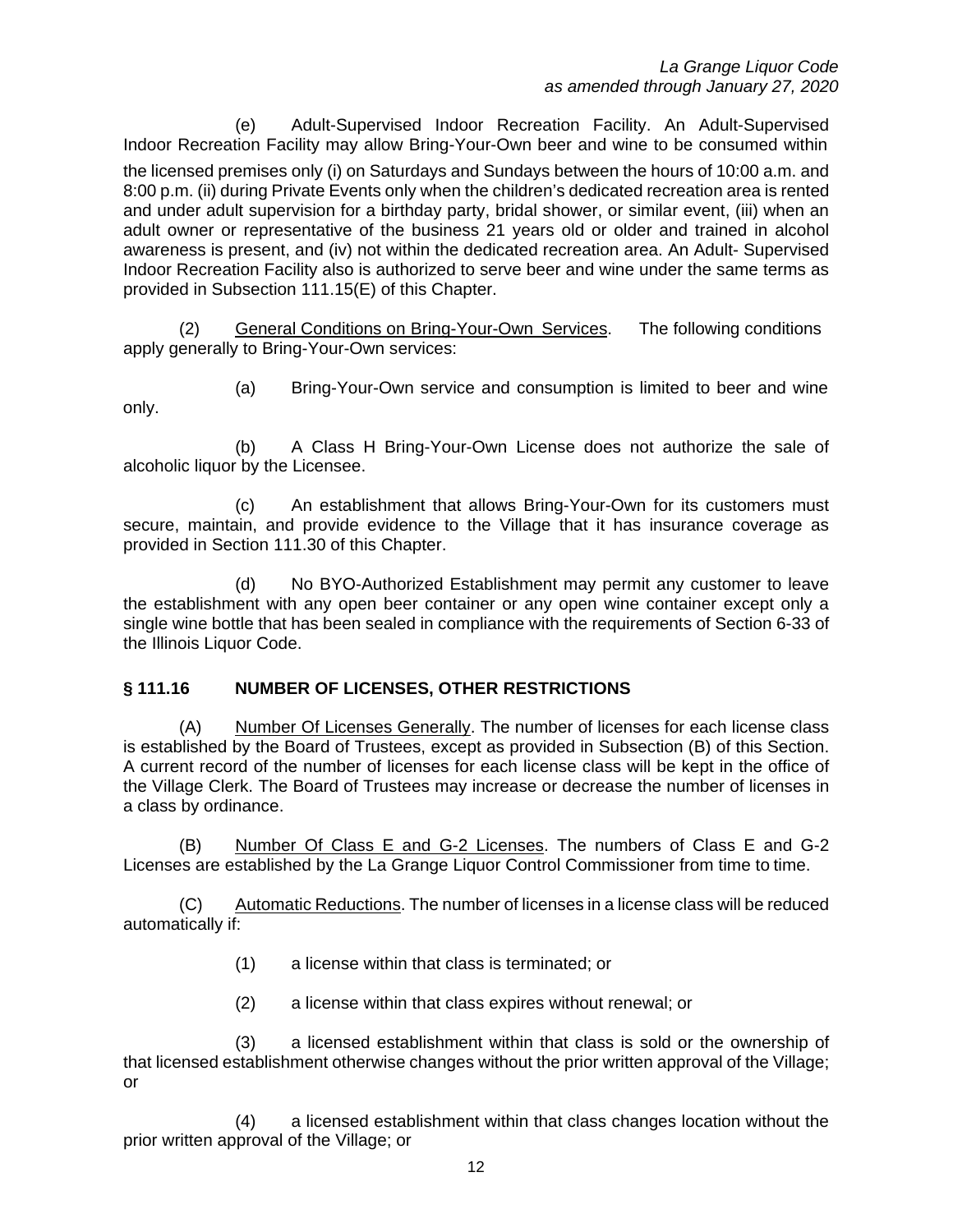(5) a licensed establishment within that class is discontinued for 30 consecutive days or longer without the prior written approval of the Village or otherwise ceases to operate.

(D) Licenses are Personal Privilege; No Property Right. Each liquor license is purely a personal privilege and is not property of or in any form. No license is or may be subject to attachment, garnishment, or execution. No license is alienable or transferable, whether voluntarily or involuntarily, or is subject to being encumbered or hypothecated. No license may descend by the laws of testate or intestate succession. Every license ceases on the death, bankruptcy, or insolvency of the licensee; except only that executors or administrators of the estate of any deceased licensee and the trustee of the estate of any bankrupt or insolvent licensee, when such estate consists in part of alcoholic liquor, may continue the business of the sale of alcoholic liquor under order of the appropriate court and may exercise the privileges of the deceased, bankrupt, or insolvent licensee until the original expiration date of that licensee's license but no longer than six months after the death, bankruptcy, or insolvency of that licensee.

# **§ 111.17 LICENSE REQUIRED; EXCEPTIONS**

(A) License Required; Code Compliance. It is unlawful for any person, or agent, to sell, offer for sale, or serve alcoholic liquor at retail, or to provide or serve alcoholic liquor, within the Village, without first having obtained a license to do so as provided in this Chapter. It also is unlawful for any person, or agent, to sell or offer any alcoholic liquor for sale at retail, or to serve alcoholic liquor, in the Village in violation of the terms and conditions of this Chapter.

(B) Consumption in Unlicensed Premises Prohibited. The sale or consumption of alcoholic liquor is unlawful in any establishment without a liquor license as provided in this Chapter.

# (C) Exceptions.

(1) This Chapter does not prohibit (a) the possession and transportation of alcoholic liquor for the personal use of the possessor or the possessor's family or guests or (b) the making of wine, cider, or other alcoholic liquor by any person from fruits, vegetables, or grain, or the products thereof, by simple fermentation and without distillation, if that alcoholic liquor is made solely for the use of the maker and the maker's family or guests.

(2) No liquor license is required for charitable organizations or businesses hosting charitable events, but only as specifically provided in Sections 111.100 and 111.101 of this Chapter.

(3) This Chapter does not prohibit (a) a duly licensed practicing physician or dentist from possessing or using alcoholic liquor in the practice of her or his profession or (b) any hospital or other health care institution from possessing alcoholic liquor for the treatment of *bona fide* patients of that institution.

(4) Any drugstore employing a licensed pharmacist may possess and use alcoholic liquor in the concoction of prescriptions of duly licensed physicians.

# **§ 111.18 PERSONS INELIGIBLE TO BE LICENSED**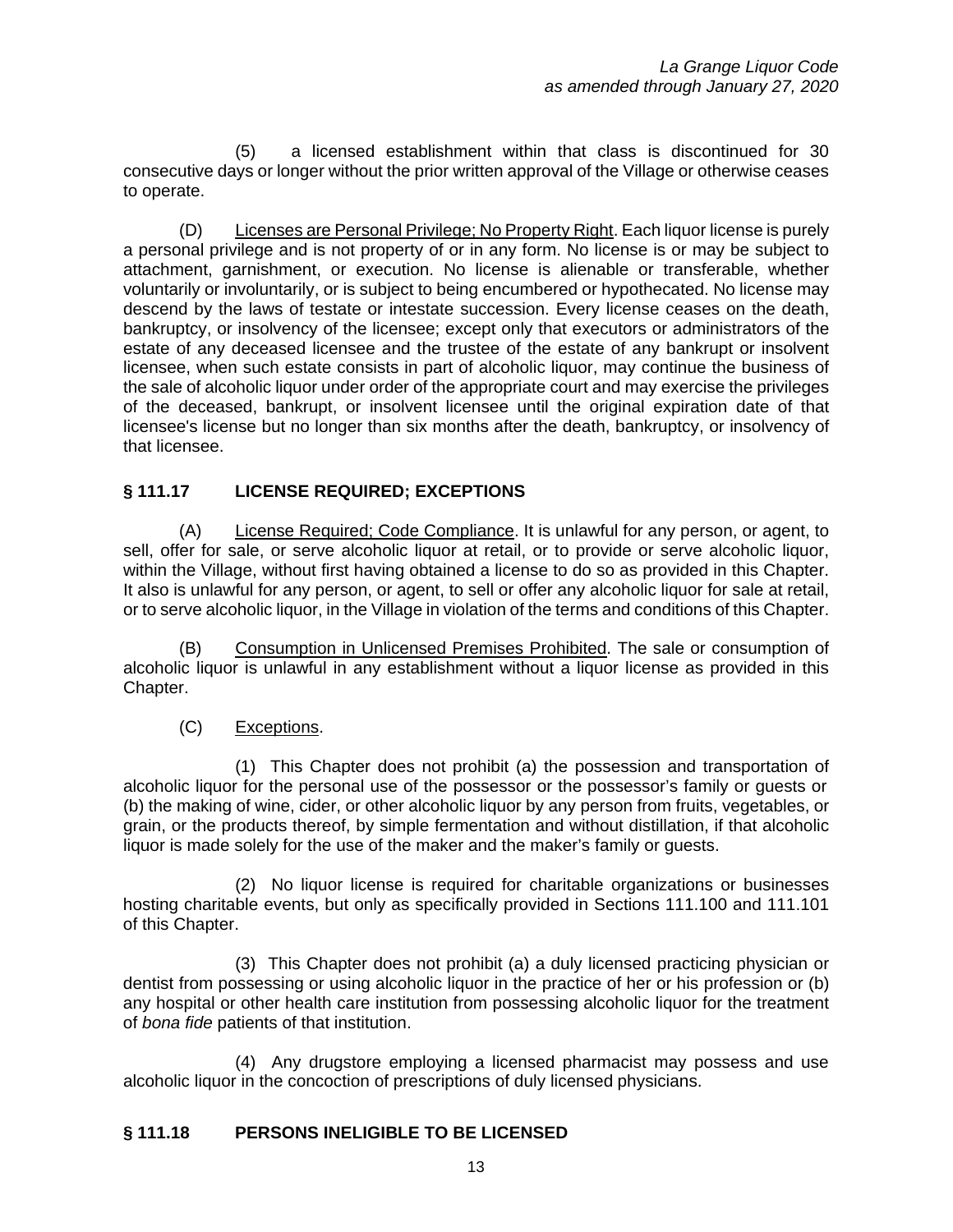(A) No license of any kind may be issued to:

(1) A person or entity not a resident of, or located in, the Village of La Grange.

(2) A person who is not 21 years of age.

(3) A person who is not of good character and reputation in the community in which he or she resides.

(4) A person who has been convicted of a felony under any federal or state law, unless the Liquor Control Commissioner determines that the person has been sufficiently rehabilitated to warrant the public trust after considering matters set forth in the person's application and the Commission's investigation. The burden of proof of sufficient rehabilitation is on the applicant.

(5) A person who has been convicted of being the keeper, or is keeping, a house of ill-fame.

(6) A person who has been convicted of pandering or other crime or misdemeanor opposed to decency and morality.

(7) A person whose license issued under this Chapter has been revoked for cause.

(8) A person who at the time of application for renewal of any license issued hereunder would not be eligible for such license upon a first application.

(9) A co-partnership, if any general or limited partnership thereof owning more than 5 percent of the aggregate limited partner interest in such co-partnership would not be eligible to receive a license hereunder for any reason other than residence within the Village.

(10) A corporation:

(a) If any officer, manager or director thereof, or any stockholder owning in the aggregate more than 5 percent of the stock of such corporation, would not be eligible to receive a license hereunder for any reason other than citizenship and residence within the political subdivision;

(b) Unless it is incorporated in the state or unless it is a foreign corporation which is qualified under the Illinois Business Corporation Act to transact business in Illinois.

(11) A person whose place of business is conducted and physically controlled and operated by a manager or agent unless such manager or agent possesses the same qualifications required of a licensee hereunder.

(12) A person who has been convicted of a violation of any federal or state law concerning the manufacture, possession or sale of alcoholic liquor or has forfeited his bond to appear in court to answer charges of any such violation.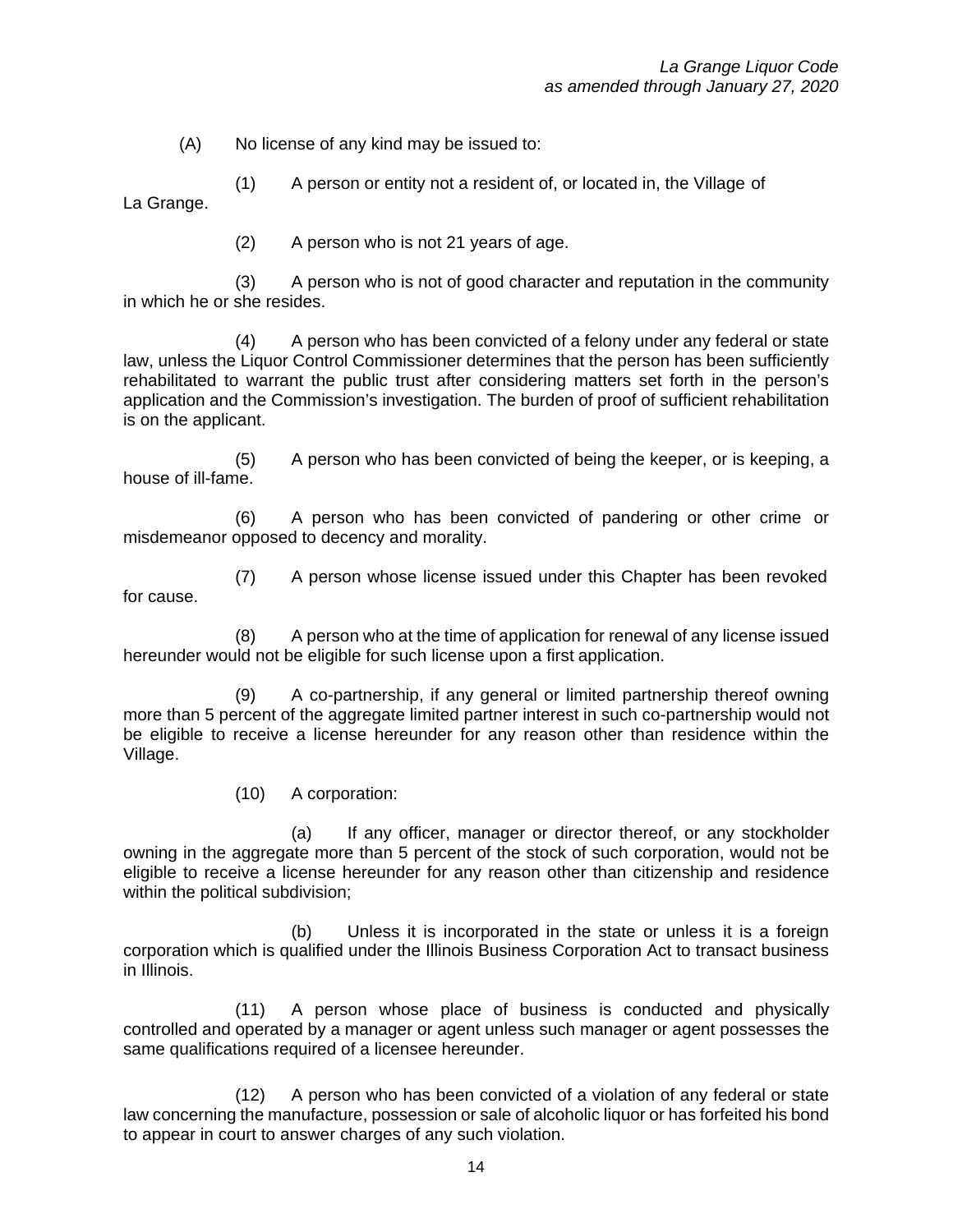(13) A person who does not beneficially own the premises and business for which a license is sought, or does not have a lease for the premises thereon for the full period for which the license is to be issued.

(14) Any law enforcing public official, including members of local liquor control commissions, any mayor, alderman, or member of the city council or commission, president of the village board of trustees, any member of a village board of trustees, or any president or member of a county board; and no such official may be interested directly in the manufacture, sale or distribution of alcoholic liquor, except that license may be granted to such official in relation to premises which are not located within the territory subject to the jurisdiction of that official if the issuance of such license is approved by the State Liquor Control Commission;

(15) A person who has been convicted of a gambling offense as proscribed by any of subsections (a)(3) through (a)(11) of Section 28-1 of, or as proscribed by Section 28- 1.1 or 28-3 of, the Criminal Code of 1961,<sup>2</sup> or as proscribed by a statute replaced by any of the aforesaid statutory provisions;

(16) A person or entity to whom a federal wagering stamp has been issued by the federal government, unless the person or entity is eligible to be issued a license under the Raffles Act  $3$  or the Illinois Pull Tabs and Jar Games Act,  $4$ 

(B) Any person who applies for a license and in the process, furnishes false information on a material point, or who fails to timely furnish information requested is not eligible for a license.

#### **§ 111.19 APPLICATION FOR LICENSE; FILING; CONTENTS**

(A) All applications for a license to sell alcoholic liquor within the Village must be made under oath, on forms furnished by the Village Clerk, and must state or provide submission of the following:

(1) The applicant's name, mailing and residence addresses, and telephone numbers, if the person applying is an individual. The names, ages, and residence addresses of all partners, if the applicant is a co-partnership. The corporate name, date of incorporation, and state in which incorporated, and if a foreign corporation the date when it was authorized to do business in Illinois as a foreign corporation and that it is still licensed as a foreign corporation to do business in Illinois, the stated objective or purposes of the corporation quoted from its articles of incorporation and any amendments thereto, or from its corporate charter, the names, ages and residence addresses of all of its officers, directors and stockholders who own directly or beneficially and of all subscribers to shares constituting more than 5 percent of its issued and outstanding stock or stock to be issued;

(2) That the applicant has never been convicted of a felony or any other offenses prohibited under this section;

(3) The street address or legal description of the premises for which the license is sought, proof that the applicant ownership of or a binding lease in, the premises, such as a deed, title report, certified copy of a lease, or similar proof;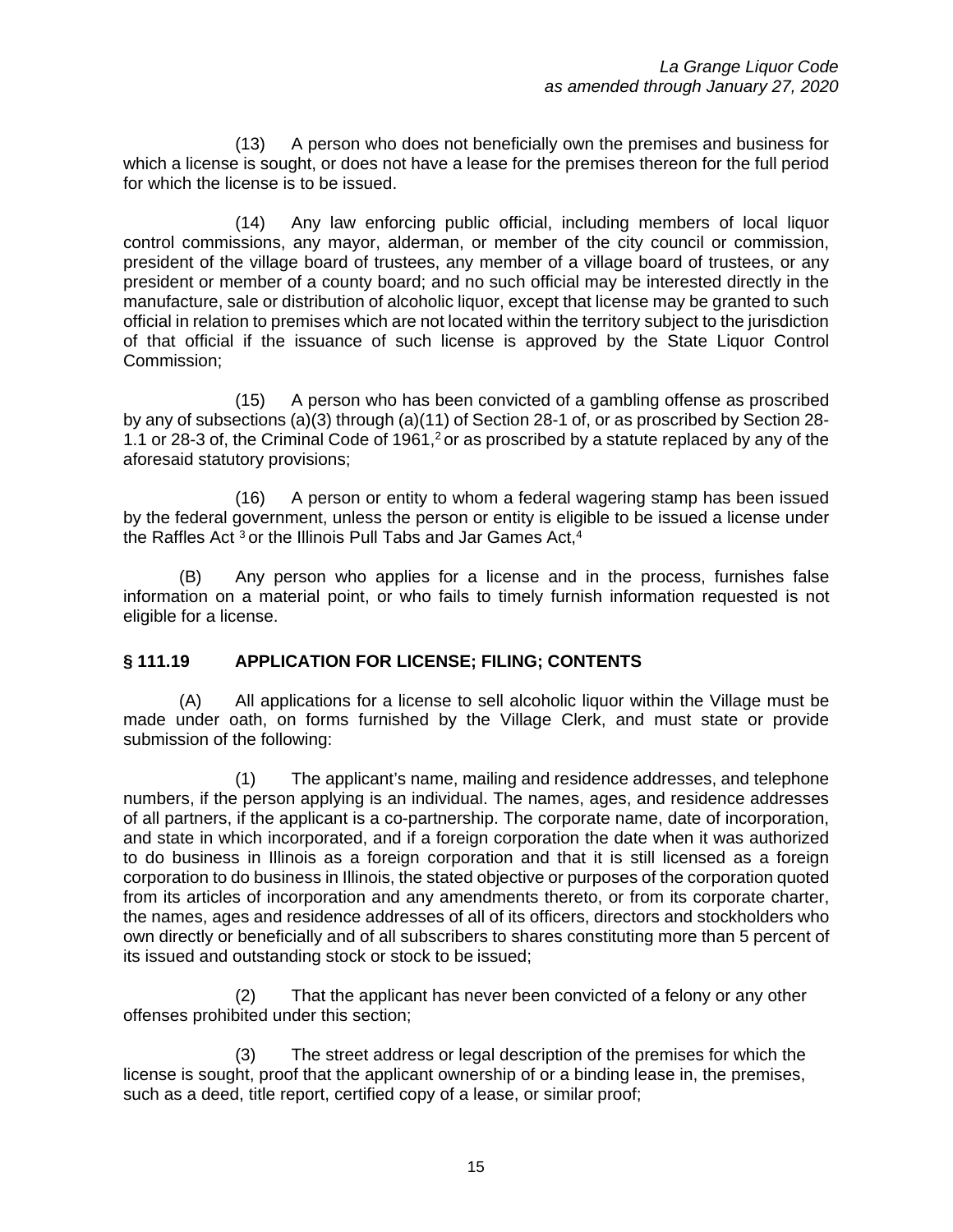(4) That the proposed location of the licensed premises is in compliance with the location restrictions set forth in Section 111.61 of this Code of Ordinances.

(5) That the applicant will not violate any of the laws of the Village, the State of Illinois, or of the United States in the conduct of the licensed premises;

(6) The name, age, address, and telephone numbers of the person who will manage the licensed business;

(7) The length of time that the applicant has been in business and the nature of the applicant's business experiences;

(8) The application must contain the applicant's statement as to whether or not the applicant has made application for a license to sell alcoholic liquor to any other governmental entity and the disposition of such application;

(9) Whether the applicant, individually, or any firm or entity with which the applicant has been connected with previously as principal owner or manager had been issued any previous license for the sale or handling of alcoholic liquor, which license had been revoked or suspended by the federal government or by any state or subdivision thereof, and the reasons or causes for such revocation or suspension. Any such statement must include information identifying (a) the previous licensor, (b) the licensee(s) by names and addresses, (c) the address of the licensed premises, and (d) the name of the licensed establishment and the date or dates of such revocation or suspension;

(10) A verified financial statement showing the assets and liabilities of the applicant dated not later than 30 days prior to the date of application. The financial statement will be deemed confidential by the Village. The financial statement may be enclosed in a sealed envelope that is filed with the Village Clerk. Verified financial statements must be submitted for all persons who will share the profits or losses of a partnership that seeks a license, as well as for shareholders owning more than 5 percent of the issued and outstanding shares of a corporation which applies for a license;

(11) The applicant's retailer's occupation tax registration number and a statement whether the applicant is delinquent in the payment of any retailer's occupation tax (sales tax) and, if so, the reasons therefor;

(12) Whether the applicant, any individual identified in the application, or any other person directly or indirectly interested in the place of business is a public official, and if so the particulars thereof;

(13) A floor plan, diagram, or drawing deemed suitable by the Liquor Control Commissioner, illustrating the premises, in which alcoholic liquor is to be sold;

(14) The current zoning of the premises at which the applicant's place of business is to be operated;

(15) Such additional information as the Liquor Control Commissioner may deem necessary in order to establish the character of the applicant;

(16) In the case of a partnership or corporation, the foregoing information must be furnished as to each partner and for each shareholder owning more than five percent (5%) of the issued and outstanding shares of the corporation, officer and director of a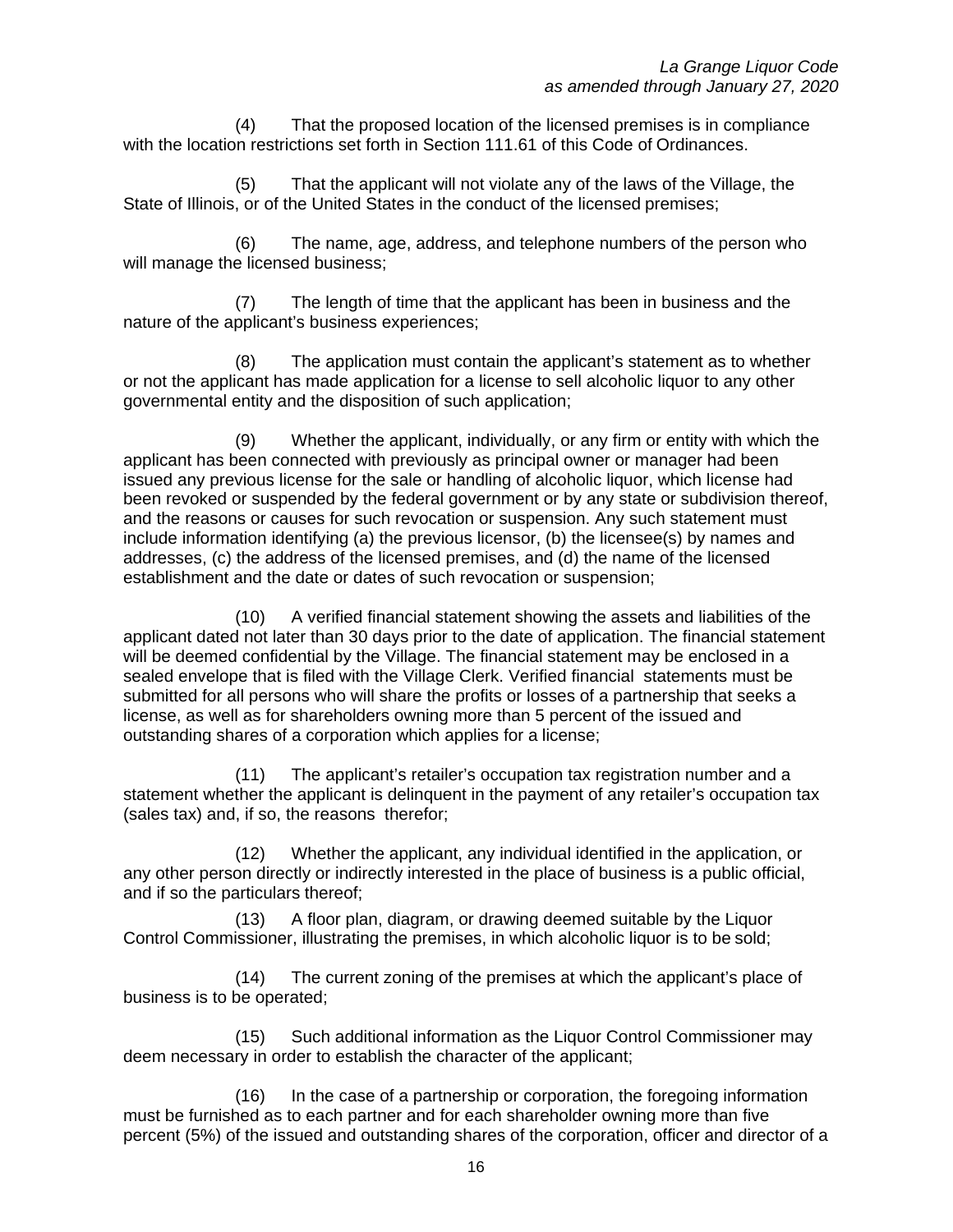corporate applicant. In the case the business of licensee is to be managed by someone other than the individual licensee or a partner or a shareholder, director or officer of a corporate licensee, the manager must furnish the foregoing information; and

(17) The initial application and all subsequent renewal applications for all classes of alcoholic liquor dealer licenses must be accompanied by proof of completion of sellers and servers training as required by Section 111.65 of this Code of Ordinances.

(B) Applications must be filed, along with a cashier's or certified check payable to the Village for the full amount of the application fee, in the office of the Village Clerk.

#### **§ 111.20 INVESTIGATION OF APPLICANT**

After the Village has received a properly completed application for a liquor license, the Chief of Police will cause a thorough investigation to be undertaken into the fitness and character of the applicant, which investigation may include fingerprinting, a criminal background check, photographs, and records searches among other things. No license may be issued until that investigation has been completed, the results of that investigation have been forwarded to the Liquor Control Commissioner, and the Liquor Control Commissioner has determined that the applicant qualifies for the liquor license. Notwithstanding the previous sentences, no investigation is required for an applicant applying for a license authorizing only a Class E Business Single Event License. a Class F-1 Fraternal Club License, a Class F-2 Private Membership Organization License, a Class G-2 Temporary Caterer License, a Class H Bring-Your-Own License for an establishment other than a restaurant, or any license for which no liquor license fee is required.

#### **§ 111.21 EXAMINATION OF APPLICANT**

(A) The Liquor Control Commissioner may examine or cause to be examined, under oath, any person applying for a license or for a renewal thereof and any officers, directors, managers or agents of any person, including corporations, who apply for a license. The examinations may also include a licensee or its officers, managers, or agents as well as any licensee on whom notice of revocation or suspension has been served, as provided by state statute or by this Chapter.

(B) The Liquor Control Commissioner may examine or cause examination to be made of the books and records of any person applying for a license or similarly, of the officers and agents of a corporate person, and of a licensee or its officers or agents; to hear testimony and take evidence; and for these purposes to issue subpoenas for the purpose of obtaining any of the information desired by the Liquor Control Commissioner under this section or under this Chapter.

(C) The Liquor Control Commissioner may authorize an agent to act on his behalf, as provided by Illinois law. The Liquor Control Commissioner may permit the Village's Liquor Control Commission to act on the Liquor Control Commissioner's behalf as provided by Illinois law or this Chapter.

#### **§ 111.21a DESIGNATION OF MANAGER**

(A) The applicant must designate at least one or more individuals who will serve as the liquor manager(s) for the applicant, both on the initial application and on each renewal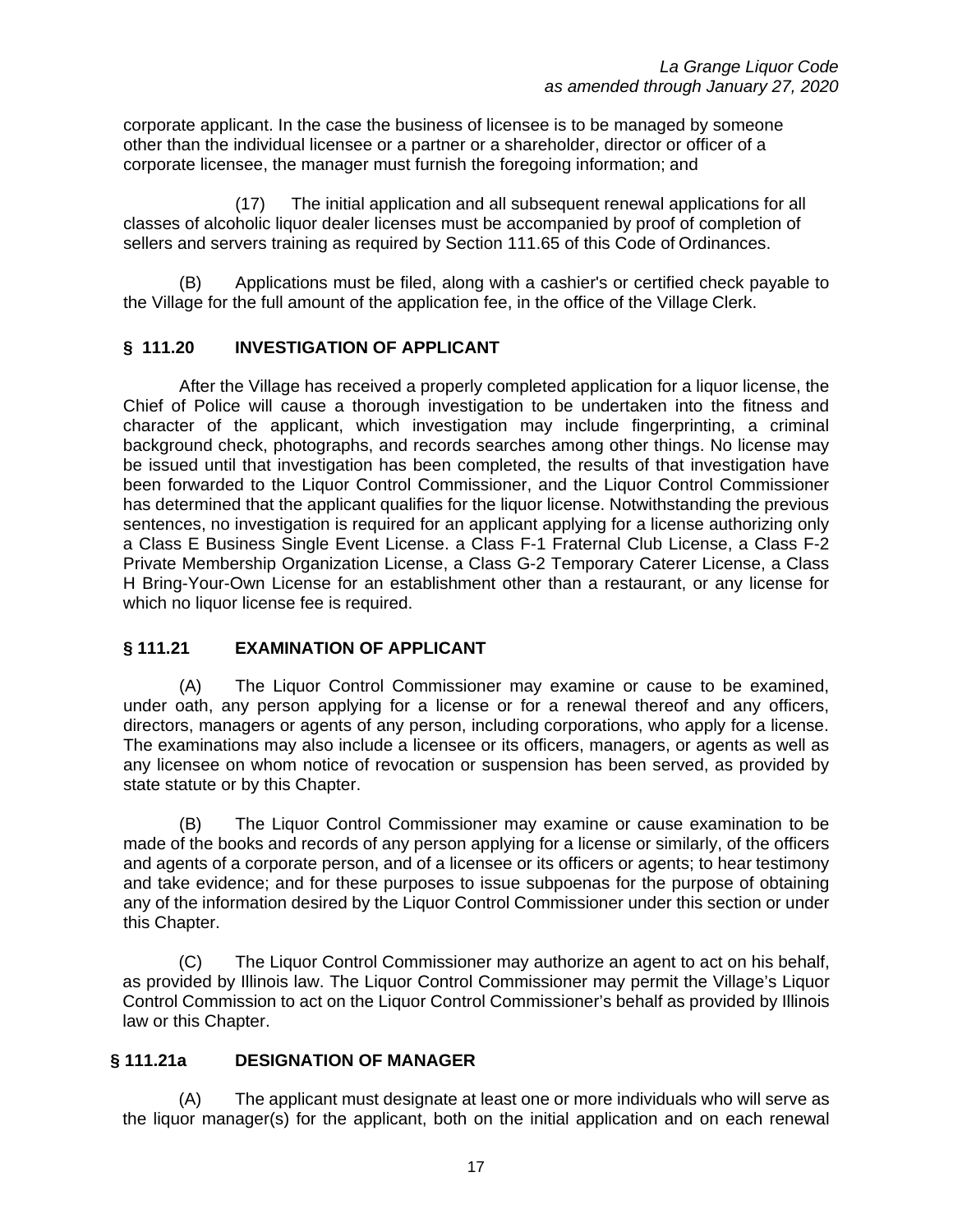application. If requested by the Village, the applicant must supply all of the following information with respect to such manager or managers:

(1) The name(s) of the manager(s).

 (2) The residential addresses of the manager(s) and the lengths of time the manager(s) have resided at those addresses. If any length of residency is less than one year, then the applicant must provide the previous residence address of that manager.

(3) The date(s) of birth of the manager(s)

 (4) The experience of the manager(s) in handling alcoholic liquor or in conducting a business of the character for which a license is being applied.

(5) The home and business telephone numbers of the manager(s).

 (6) The number of hours during which each designated manager will be on the premises to be licensed.

#### **§ 111.22 RESTRICTIONS ON ISSUANCE OF LICENSES**

(A) No such license may be issued to any person other than a person of good character or to any corporation that is not represented in the Village by a person of good character; but that corporation representative need not be a resident of the Village. The Liquor Control Commissioner will determine the character of each applicant or representative and no application for a license will be granted without the Liquor Control Commissioner's written approval.

(B) No license may be issued to any person who has been convicted of a violation of this Chapter or a felony, nor to a corporation that has any officer or director of which has been convicted of a felony.

(C) Prior to the sale or serving of any alcoholic liquor, the licensee must first obtain an Illinois liquor license and provide a copy to the Liquor Control Commissioner.

(D) No licensee may continue to sell or serve alcoholic beverages without a valid, current Illinois liquor license.

#### **§ 111.23 ISSUANCE OF LICENSE; TERM; TIME LIMITATION**

(A) If an application complies with the provisions of this Chapter and has been approved by the Liquor Control Commissioner, the Village Clerk will issue a license after payment of the fees required by this Chapter.

(B) No license will be issued to a business that does not have a current, valid Village business license and, if required by this Code of Ordinances or the La Grange Zoning Code, a certificate of occupancy for the premises for which the license will be issued.

(C) All licenses are for a term of one year only and every license expires on April 30 after it is issued.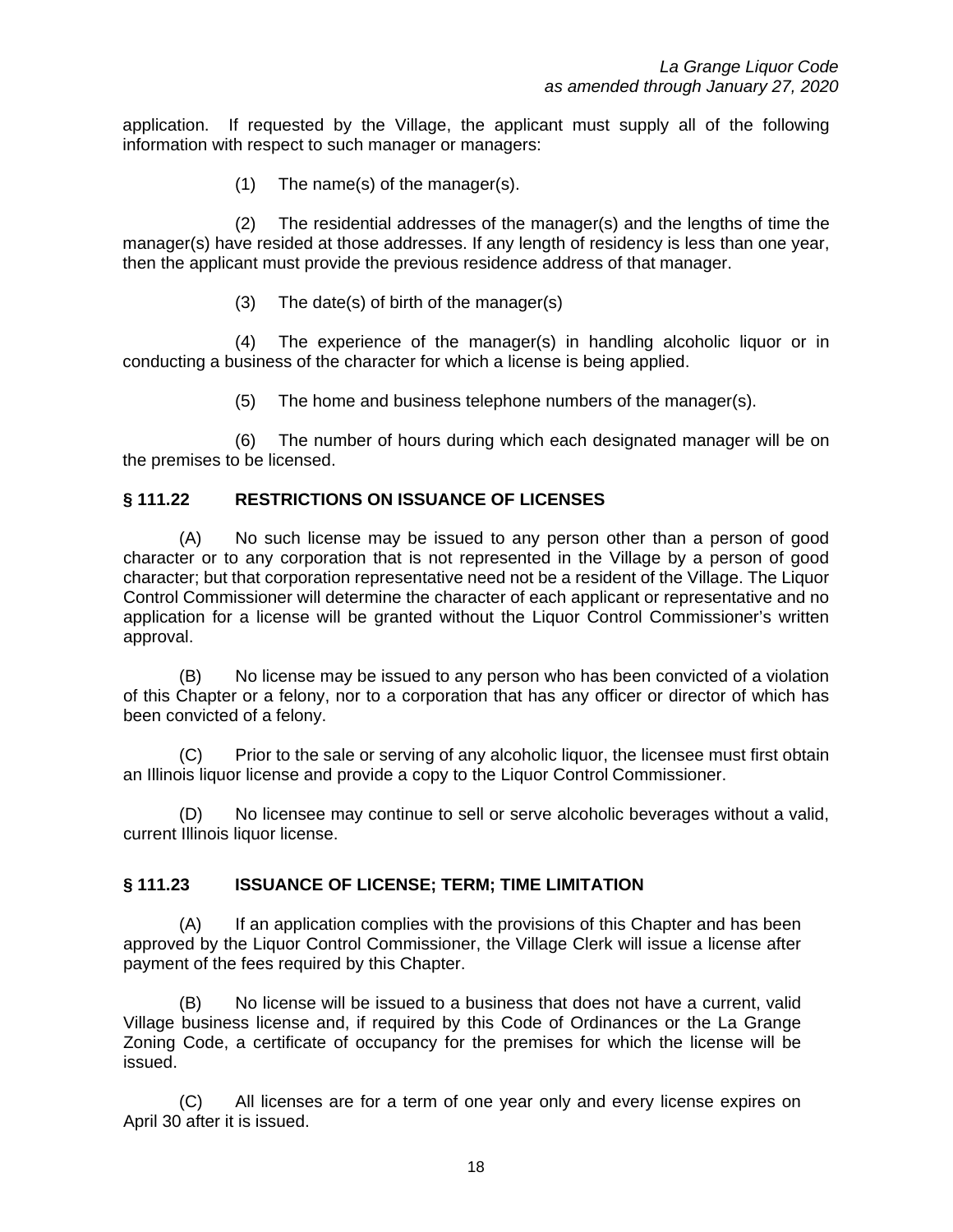(D) Each license must state the classification of license, the name and address of the licensee, and a description of the licensed premises.

(E) A license issued under this Chapter must be used by the licensee within 60 days after the date of issuance or it may be deemed abandoned and may be revoked by the Liquor Control Commissioner.

(F) License fees are not refundable or subject to proration, regardless of the date a license is issued, the length of time alcoholic liquor is sold, or the licensed premises are used, except only if a new license will expire within four months after its initial issuance in which case the license fee will be prorated.

#### **§ 111.24 INITIAL APPLICATION FEE**

An initial application fee of \$1,000, payable in advance, is required for any liquor license in the following license classes: Class A, Class B, Class C, Class F-1, and Class G-1. The \$1,000 initial application fee is not refundable and is in addition to the annual liquor license fee, except that \$500 of the initial application fee will be applied to the first payment of the annual license fee. An initial application fee of \$50, payable in advance, is required for any liquor license for which (a) no \$500 initial application fee is required and (b) the license fee is \$500 or less. The \$50 initial application fee is not refundable and is in addition to the annual liquor license fee. There is no application fee for renewal of a liquor license.

#### **§ 111.25 LICENSE FEES**

The fees for liquor licenses are as stated in this section. Every fee must be paid in advance of issuance of a license or of any renewal of a license. Every fee must be paid on or before May 1 of each year. No fee is required for a license not listed in this section.

| (1)        | Class A-1 Restaurant License:                                   | \$500            |
|------------|-----------------------------------------------------------------|------------------|
| (2)        | <b>Class A-2 Restaurant License:</b>                            | \$2,000          |
| (3)<br>(4) | <b>Class A-3 Restaurant License:</b><br>Class B Retail License: | \$1,250<br>\$500 |
| (5)        | Class C-1 Food Boutique License:                                | \$1,000          |
| (6)        | Class C-2 Wine Boutique License:                                | \$1,000          |
| (7)        | Class C-3 Retail Cabaret License:                               | \$500            |
| (8)        | Class C-4 Movie Theater License:                                | \$500            |
| (9)        | Class D-1 Grocery / Retail Tasting License:                     | \$150            |
| (10)       | Class D-2 Wine / Beer Club Event License:                       | \$150            |
| (11)       | Class F-1 Fraternal Club License:                               | \$500            |
| (12)       | Class F-2 Private Membership Club License:                      | \$100            |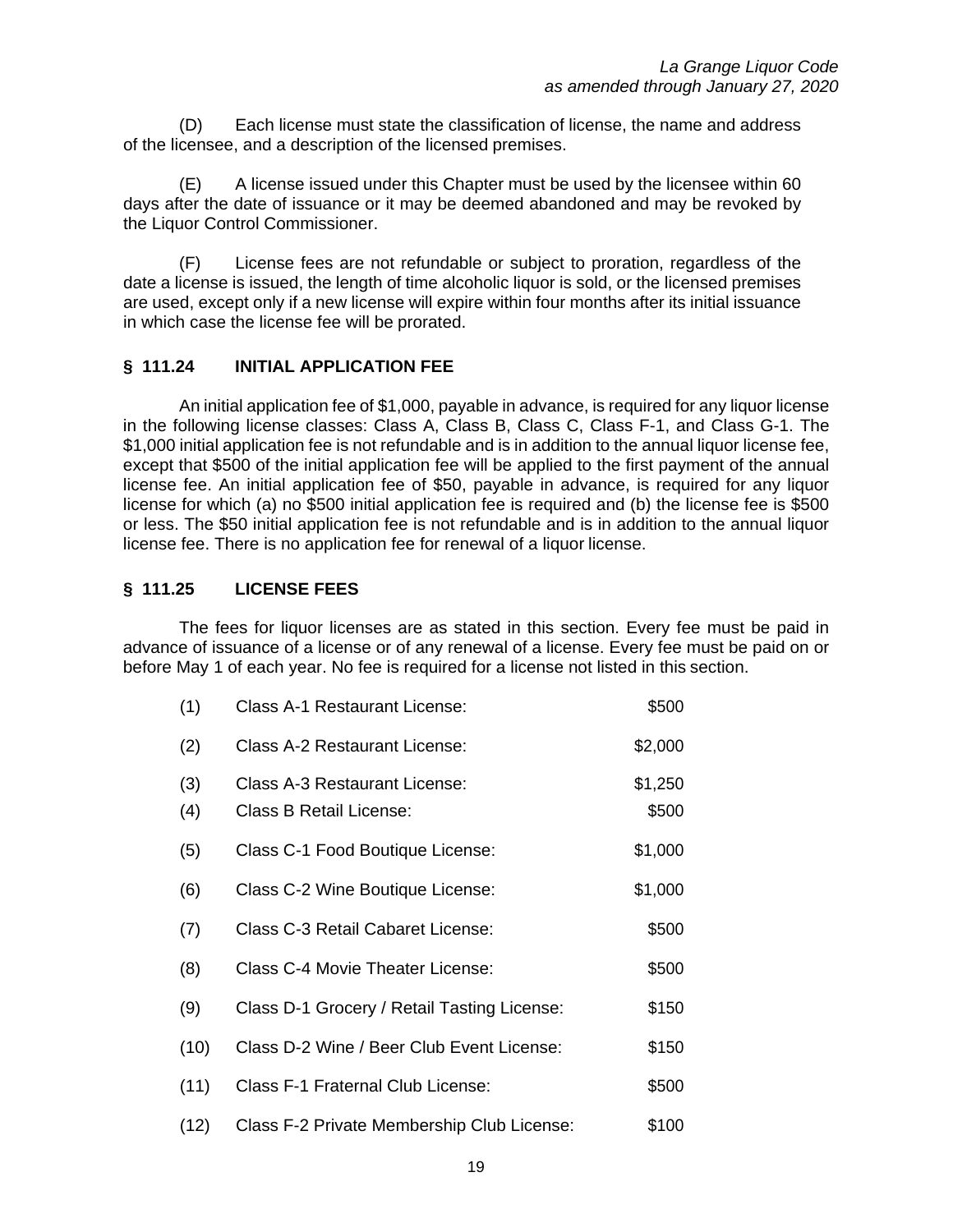| (13) | Class G-1 Caterer License:                                                             | \$500          |
|------|----------------------------------------------------------------------------------------|----------------|
| (14) | Class H Bring-Your-Own License:<br>Restaurant (without Class A License):<br>All Other: | \$250<br>\$100 |

#### **§ 111.26 PERSONAL NATURE OF LICENSE; RESTRICTIONS ON TRANSFER; REFUND**

(A) A license is not transferable except in the case of death or disability of an individual licensee or the termination of a partnership. A license is purely a personal privilege that is good only until the expiration date stated on the license or until the license is suspended or revoked, whichever occurs first. A license is not property and may not be encumbered or hypothecated. A license does not descend by the laws of the state or intestate succession, but ceases on the death of the individual licensee unless the executor or administrator of the decedent, whose estate consists in part of the business of the sale of alcoholic liquor, under order of the appropriate court, continues that business of the sale of alcoholic liquor under the license until the earlier to occur of the passage of six months after the death of the licensee or the expiration of the license.

(B) (1) In the event that a partnership licensee is terminated by reason of the death, insolvency, removal, adjudication of bankruptcy, or mental incompetency of a partner, the surviving or remaining partners, if and as agents then qualified to become a licensee under this Chapter, may apply for the transfer of the license held by the former partnership, to a new partnership in which they are the only partners or to one or more of the partners, as individuals, or to a corporation as such transferee, if otherwise qualified, as required under this Chapter and Illinois law, provided that there can be no transfer of location of such license to premises other than the licensed premises.

(2) If a corporation is the licensee, then its president or chief executive officer must report any change in the officers or directors or in the ownership of any person of more than 5 percent of that corporation's issued and outstanding shares.

(3) The report of the president or chief executive officer must be transmitted in writing, verified by the oath of that person, and be filed in duplicate in the office of the Village Clerk. The Village will undertake an appropriate investigation of the circumstances, including interrogation of the officers or agents of the licensee to determine whether such change in the ownership or control of such corporate licensee may affect the quality, makeup, financial responsibility, accountability or performance of the licensee under the covenants, representations and conditions of its license and its application for such license or for the renewal thereof.

# **§ 111.27 CHANGE OF LOCATION**

A license permits the sale of alcoholic liquor of the types specified and only in the premises that are described in the application and license. The premises may be relocated temporarily by written permission of the Liquor Control Commissioner. No license may be transferred permanently to a new location. Instead, the licensee must secure a new license under the provisions of this Chapter.

#### **§ 111.28 POSTING LICENSES; ALCOHOL SERVICE TRAINING CERTIFICATES**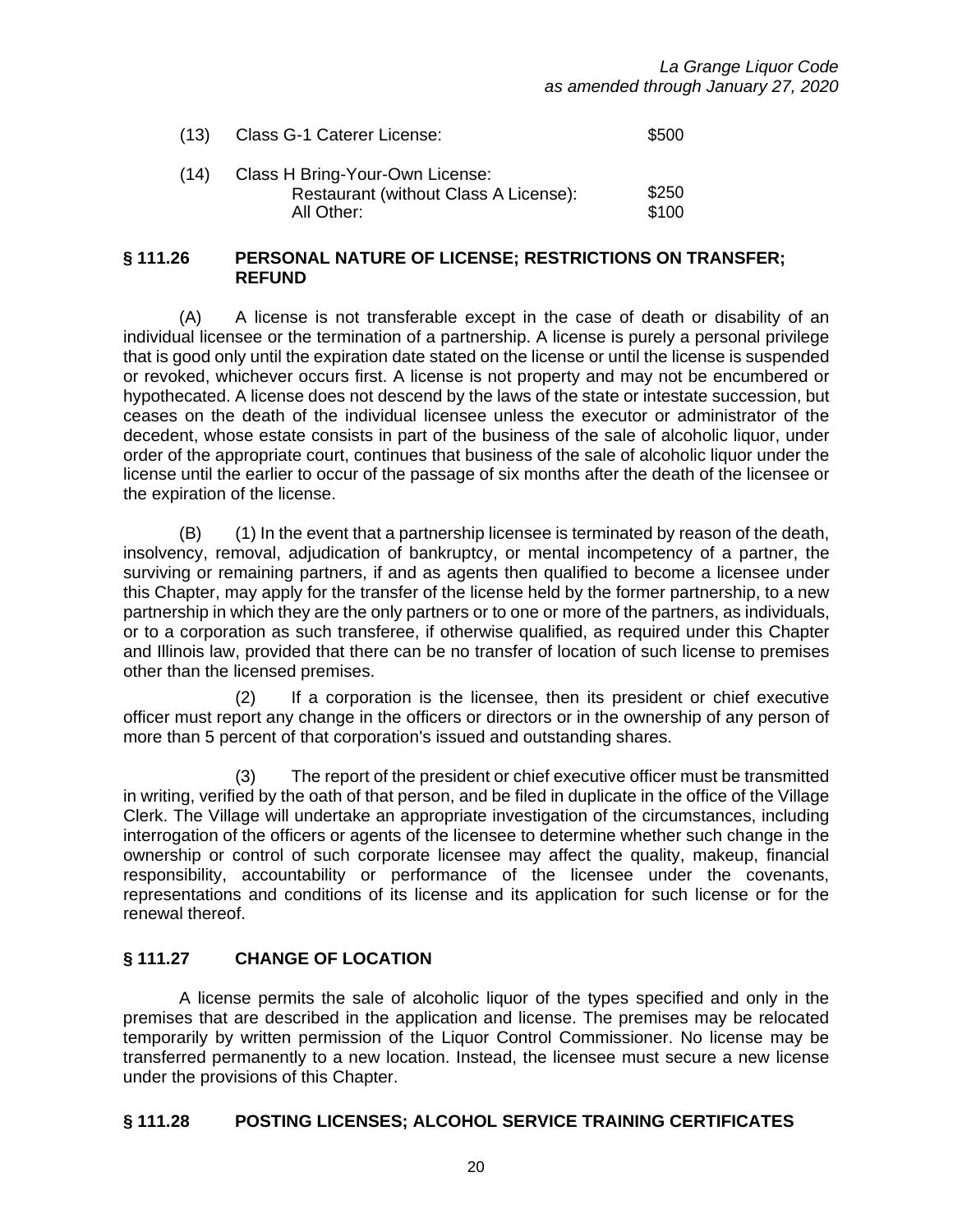The licenses and certificates of alcohol service training as required under this Chapter must be posted and maintained in a conspicuous place in the licensed premises where they are visible to customers.

# **§ 111.29 RENEWAL OF LICENSE**

A licensee may apply for renewal of its license. The licensee and the licensed premises must be qualified currently to receive a license. The opportunity of a licensee to receive a renewal license is not, and must not be construed as, a vested right in the licensee. A license that is not renewed within 10 days after its expiration may not be renewed but instead the (former) licensee must apply for a new liquor license

All information required for renewal of a license, together with required license renewal fee, must be submitted to the Village Clerk not less than five business days prior to the date of expiration of the current license.

#### **§ 111.30 INSURANCE REQUIREMENTS**

(A) General Insurance Coverage Requirement. Except as provided in Subsection (B) of this Section for Bring-Your-Own establishments and Class E Business Single Event Licensees, no license will be granted to an applicant until the applicant has filed with the La Grange Liquor Control Commissioner a certificate of insurance reflecting liquor liability insurance coverage with coverage limits of not less than \$1,000,000 per person and \$1,000,000 per occurrence.

(B) Coverage for Business Single Event Licensees and Bring-Your-Own Establishments. "Host liability" insurance coverage with the same coverage limits stated in Subsection (A) of this Section may be provided in lieu of liquor liability insurance for Business Single Event Licensees and for Bring-Your-Own licensed establishments other than restaurants that do not sell or serve alcoholic liquor but only allow consumption under a Bring-Your-Own License under Subsection 111.15(G) of this Chapter 111. If "host liability" or similar coverage is not available to an establishment or organization because of the scope of that establishment or organization's operations or other reason, then that establishment or organization must provide liquor liability insurance coverage as required by Subsection (A).

(C) Annual Filing; Cancellation. A liquor licensee holding an annual liquor license must file an updated certificate of insurance annually with the La Grange Liquor Control Commissioner. If at any time for any reason the liquor licensee's insurance is canceled, then the licensee must immediately notify the Village Manager and the La Grange Liquor Control Commissioner of that cancellation.

(D) Suspension or Revocation if Violation. The failure of a liquor licensee to secure the required insurance, or to maintain the required insurance at all times, or to notify the Village Manager or La Grange Liquor Control Commissioner of any cancellation of the required insurance is grounds for immediate suspension of a liquor license and all activities related to that license and for revocation of that license.

# **§ 111.31 SUSPENSION AND REVOCATION OF LICENSE**

Any licensee that, in the process of obtaining its license or a license renewal, furnishes false information of a material nature or that withholds or fails to furnish or disclose information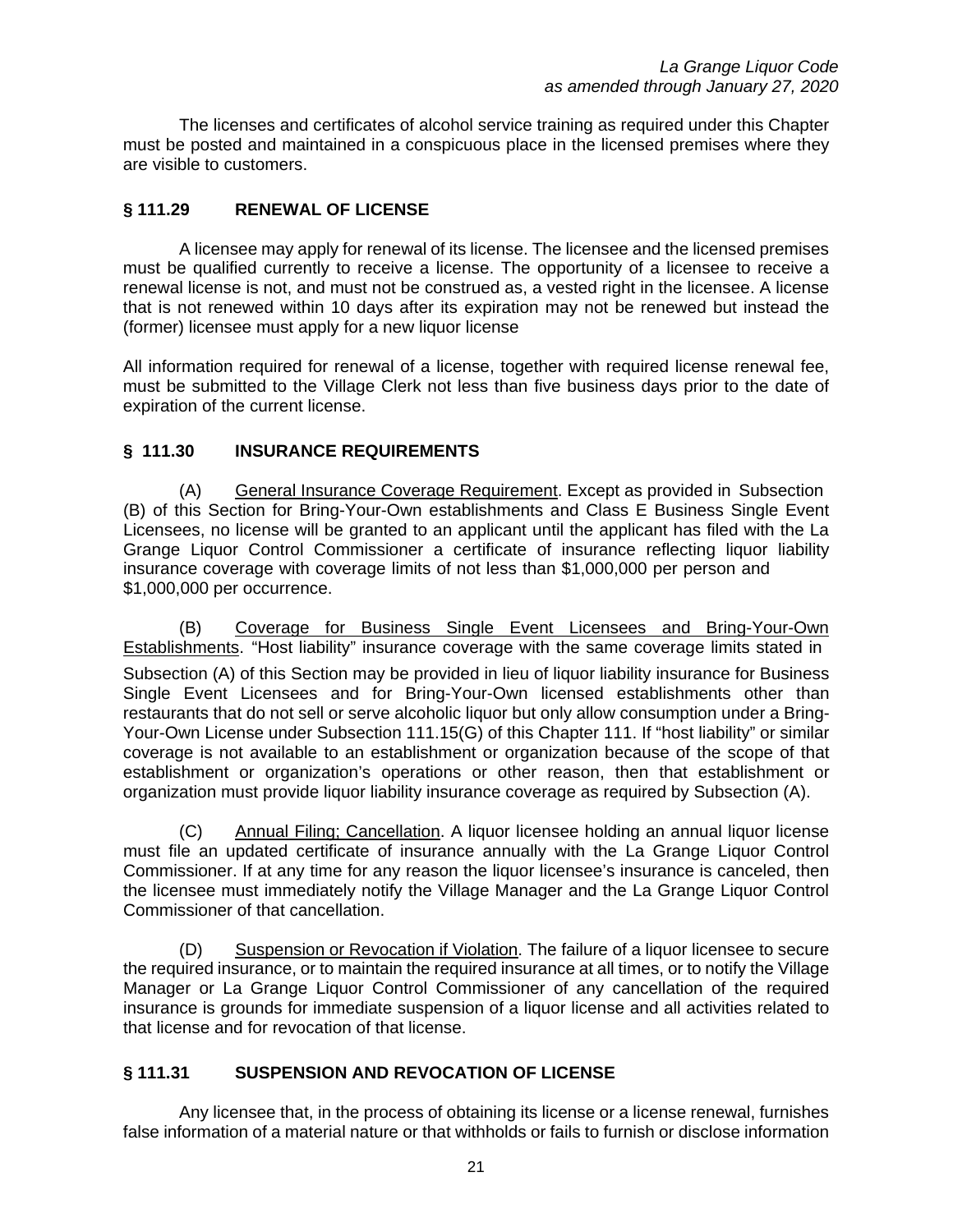that would affect its qualifications as a licensee, is subject to having its license suspended or revoked after notice and proceedings consistent with Illinois law.

#### **§ 111.32 STORAGE OF ALCOHOLIC LIQUOR ONLY ON LICENSED PREMISES**

A licensee must store alcoholic liquor only on the licensed premises and at no other place in the Village.

# **SALE OF ALCOHOLIC LIQUOR**

#### **§ 111.45 SALE OF ALCOHOLIC LIQUOR; REGULATIONS**

(A) No person may engage in operating any establishment the principal business of which is the sale of alcoholic liquor for consumption on the licensed premises.

(B) No sign or advertisement of any alcoholic liquor may be placed (a) on the outside of any building in the Village or (b) on any window or in any location within any building where the sign or advertisement is clearly visible from outside the building if that sign or advertisement (i) would create the illusion that an establishment is primarily a drinking place or (ii) would otherwise mislead or confuse the public as to the primary business of the establishment.

#### **§ 111.46 RESTRICTIONS AND REQUIREMENTS FOR CONDUCT ON LICENSED PREMISES**

(A) (1) No licensee, nor any employee or agent of a licensee, may sell, give or deliver alcohol, spirits, beer or wine to any person under the age of 21 years or to any intoxicated person.

(2) No person under the age of 21 years may purchase or accept delivery of any alcoholic liquor from any licensee.

(3) If a person under the age of 21 is in possession of alcoholic liquor on a licensed premises, it will be presumed that the licensee sold, gave, or delivered that alcoholic liquor to the person in possession of it.

(4) To prevent a violation of this Section, a licensee or its agent or employee may refuse to sell or serve an alcoholic beverage to any person who is unable to produce evidence of identity and age of 21 years or older.

(B) (1) If a licensee or its agent or employee believes, has reason to believe, or should have reason to believe that a sale or delivery of alcoholic liquor is prohibited because the prospective recipient is underage, then before making the sale or delivery the licensee must demand presentation of valid driver's license or state ID card showing proof of age and a photograph.

(2) No person may transfer, alter, or deface an identification card, or attempt to use an identification of another, or carry or use a false or forged identification card, or obtain an identification card by means of false identification.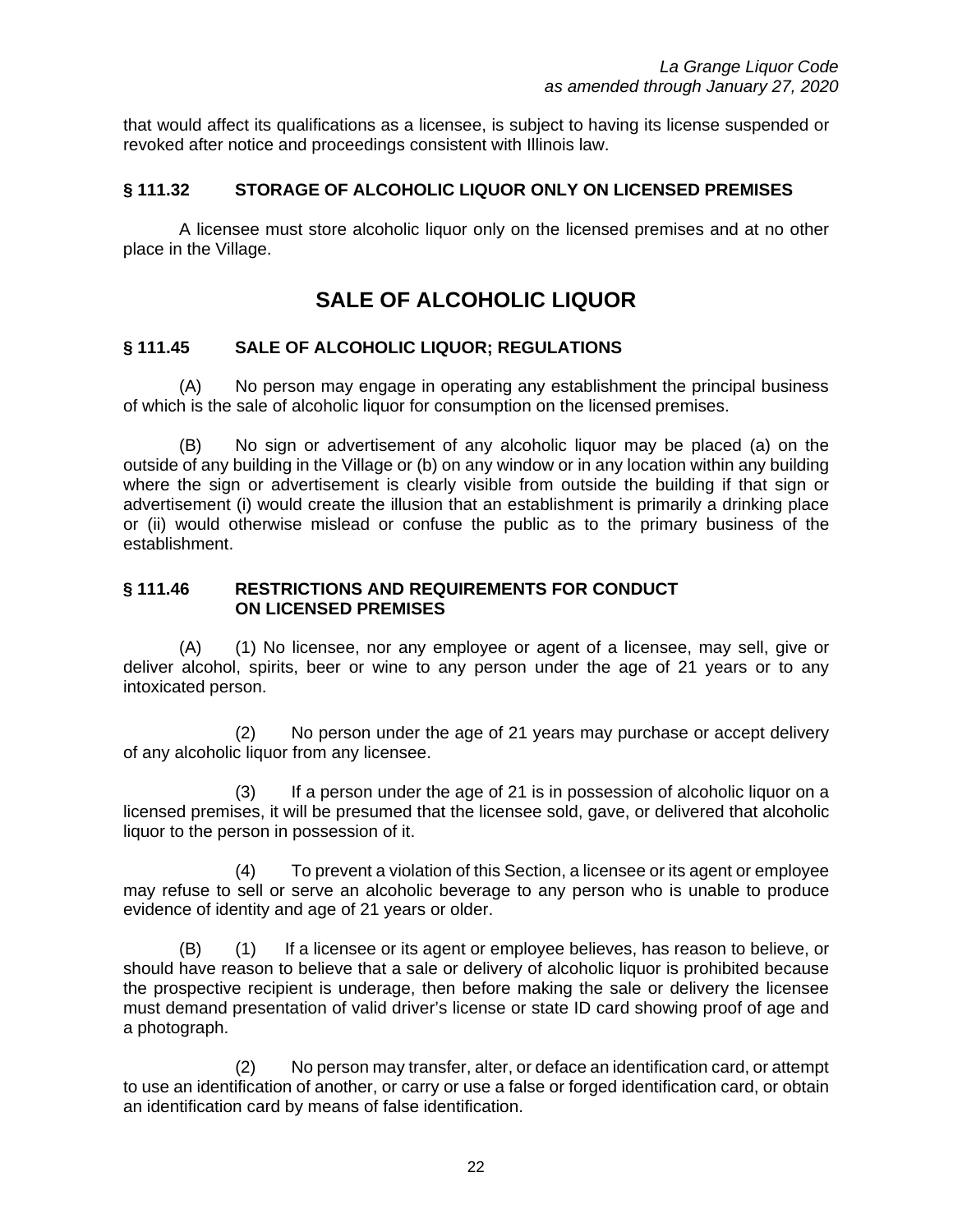(3) No person may purchase, accept delivery, or have possession of alcoholic liquor by the use of an altered, forged, or defaced identification card or by the use of an identification card of another person.

(4) No person may misrepresent his or her age for the purpose of purchasing or obtaining alcoholic.

(C) Every act or omission of whatsoever nature constituting a violation of any of the provisions of this Chapter by an officer, director, manager, or other agent or employee of any licensee, if such act is committed or omission is made within the scope of such agency or employment or with the authorization, knowledge, or approval of the licensee, is deemed and held to be the act of the employer or licensee, and the employer and licensee will be subject to punishment in the same manner as if such act or omission had been done or omitted by him or her personally.

(D) In every place in the Village where alcoholic liquor is sold there must be displayed at all times in a prominent place a printed card stating the following:

**Warning:** If you are under 21 years of age, you are subject to a fine of up to \$1,000 under the La Grange Code of Ordinances if you attempt to purchase alcoholic liquor, or misrepresent your age for the purpose of purchasing alcoholic liquor.

#### **§ 111.47 DIRECT ACCESS PROHIBITED BETWEEN PREMISES AND PRIVATE DWELLING; EXCEPTION**

It is unlawful to have direct access between a licensed premises or any other place where alcoholic liquor is sold and any dwelling unit except in the case of a hotel, motel, or catered event by a lawfully licensed caterer.

#### **§ 111.48 PROHIBITED ACTIVITIES**

(A) Except for sales by a licensed caterer or other holder of a license that authorizes off-premises sales of alcoholic liquor, all alcoholic liquor sales must be transacted on the licensed premises, and the delivery of alcoholic liquor must be made to the purchaser on the licensed premises. It is always unlawful to peddle alcoholic liquor in the Village.

(B) (1) It is unlawful for any licensee, or any officer, associate, member, representative, agent or employee of a licensee, to engage, employ, or permit any person under the age of 21 years to tend bar, to draw, pour, or mix any alcoholic liquor, or to take the initial order for any patron for any alcoholic liquor in any licensed premises, except that the provisions of this Section do not prohibit the employment of persons who are at least 19 years of age as waiters or waitresses in restaurants or hotels for the purposes of serving food and alcoholic liquor in the licensed premises.

(2) It is unlawful for any licensee or agent or employee of any licensee holding a license for sale of alcoholic liquor not for consumption on the premises to permit any employee under the age of 21 years or any customer of any age to register, by mechanical, electronic or other means, the sale of any alcoholic liquor.

(3) It is unlawful for a licensee to sell or serve any alcoholic liquor for consumption in a restaurant, bar, or cocktail lounge on the licensed premises unless the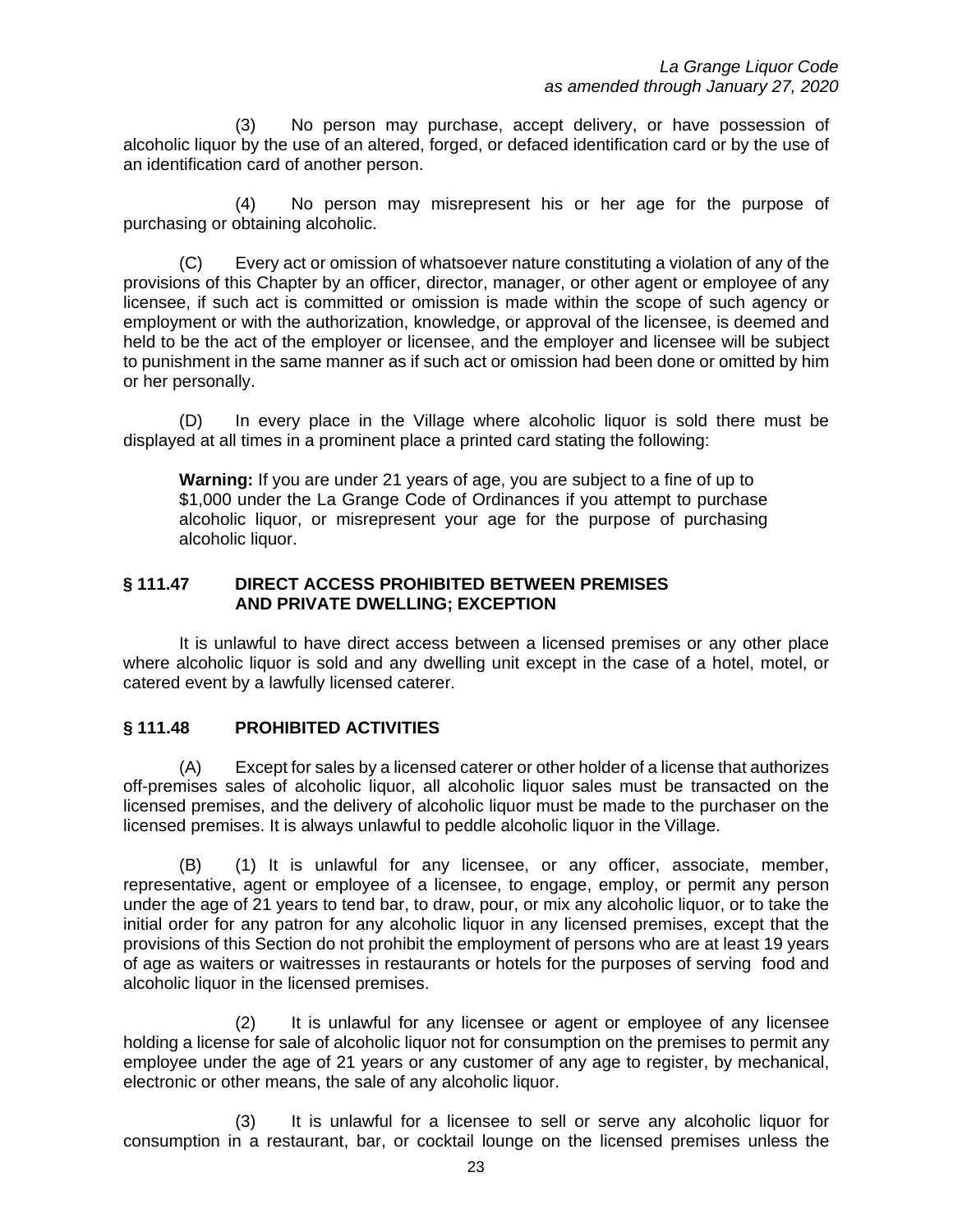managers of liquor sales and the bartenders employed by the licensee have completed education and training programs as required by the Village, except that only the manager of liquor sales need complete such alcohol program for restaurants having only a service bar.

(C) No game of chance or gaming device may be installed, kept, or used in any licensed premises, nor may any licensee permit any illegal, disorderly, or immoral practices or gambling at the licensed premises.

# **STANDARDS OF OPERATION**

## **§ 111.60 HOURS**

(A) General Hours. Unless otherwise specifically stated in this Chapter for a particular license classification, and subject to the hours for certain licenses stated in Subsection B and C of this Section, the hours during which alcoholic liquor may be sold, served, or consumed by or within a licensed establishment are as follows:

(1) Sunday through Thursday: From 11:00 a.m. to 1:00 a.m. the following

day; and

(2) Friday and Saturday: From 11:00 a.m. to 2:00 a.m. the following day.

(B) Classes A-2 and A-3 Early Breakfast / Brunch Licenses. In addition to the general hours stated in Subsection A of this Section, a licensed establishment under a Class A-2 or A-3 License that regularly serves breakfast or brunch may serve alcoholic liquor starting at 8:00 a.m. each day.

(C) Classes B, C-1, C-2, D, and E Licenses and Class H Bring-Your-Own Licenses other than for Restaurants. Unless otherwise specifically stated in this Chapter 111 for a particular license classification, the hours during which alcoholic liquor may be sold, served, or consumed by or within a licensed establishment under Class B, C-1, C-2, D, and E Licenses, and under Class H Bring-Your-Own Licenses for all establishments other than a restaurant, are from 8:00 a.m. to 11:00 p.m. each day.

(D) Liquor Control Commissioner Authority to Extend Hours. The Liquor Control Commissioner, by written order, may grant extended hours for the sale, service, or consumption of alcoholic liquor for holidays and special events. A written application for extended hours must be submitted to the Liquor Control Commissioner not less than five days prior to the required date for extended hours, unless the five-day deadline is waived by the Liquor Control Commissioner for good cause shown.

# **§ 111.61 LOCATION RESTRICTIONS**

(A) Distances from Certain Establishments. No license may be issued for the sale at retail of any alcoholic liquor within 100 feet of any church, school, hospital, home for aged or indigent persons or for veterans and their spouses and children, or any military or naval station except as provided in Section 6-11 of the Illinois Liquor Control Act. The 100-foot prohibition does not apply to a restaurant, food shop, or other place where the sale of alcoholic liquors is not the principal business of the establishment. In the case of a church, the distance of 100 feet will be measured from the center of the proposed licensed premises to the nearest part of any building used for worship services or educational programs and not to the churches property boundaries. In the case of a school, hospital, home for aged or indigent persons or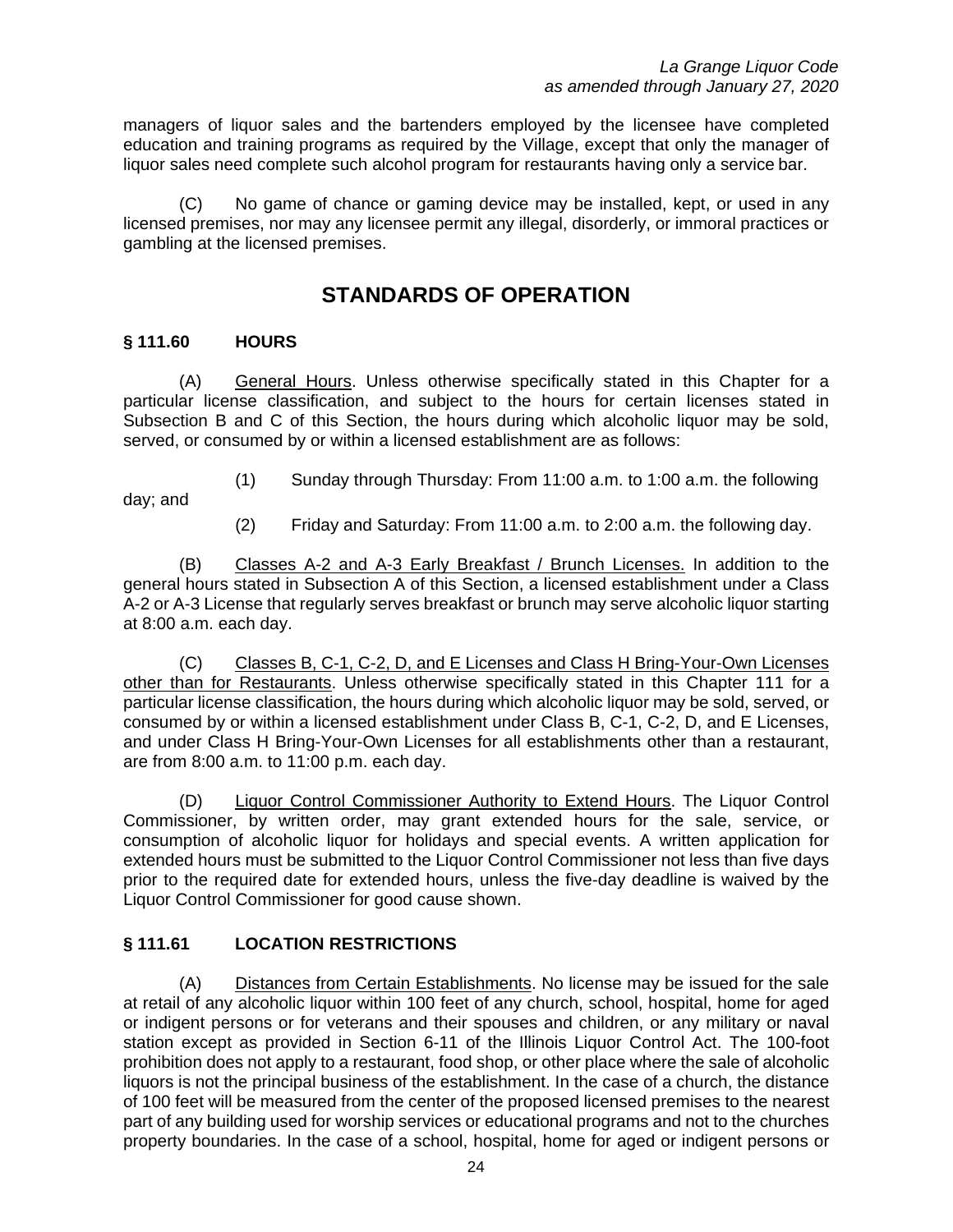for veterans and their spouses and children, or any military or naval station, the distance of 100 feet will be measured from the center of the proposed licensed premises to the center of the institution.

(B) Residential Districts. A liquor license may not be issued to a premises located within any residential district except a license for a caterer or for sale or service of alcoholic liquor at an Event as defined in the particular license class regulations.

#### **§ 111.62 STANDARDS FOR LICENSED PREMISES**

(A) The licensed premises must be kept in a clean and sanitary condition and must be kept in full compliance with all codes of the Village.

All rooms where liquor is sold for consumption on the premises must be continuously lighted during business hours by natural light or artificial light so that all parts of the interior of the premises are clearly visible. No window display of liquor are permitted. The exterior of the licensed premises must be adequately lighted at night by artificial light.

The words "bar" nor "saloon" may not be used in the name of the business, or in advertising for any licensee's business, or on the licensed premises.

(C) Sales of alcoholic liquor under a temporary license must be conducted only on the licensed premises and during the hours stipulated and the period specified in the temporary licensee and sales may be conducted only by the person or organization to whom the temporary license is issued.

(D) If the licensed premises is being newly constructed or renovated, then the applicant or licensee must file with the Village plans showing the dimensions and layout of the licensed premises. The building must conform to the plans submitted.

(E) A license issued for licensed premises permits the sale on the licensed premises only as those premises then exist. Any enlargement of the improvements on the licensed premises requires approval of the Liquor Control Commissioner, so that the license will apply to the enlarged or changed improvements.

(F) Every licensed premises that is open to the public for retail sales at hours during which the sale of alcoholic liquor is prohibited at that licensed premises must use control devices, specific personnel procedures, or some other mechanism acceptable to the Liquor Control Commissioner to prevent the sale of alcoholic liquors during prohibited hours.

(H) All licensed premises that employ persons younger than 21 years of age must maintain and enforce personnel procedures to prevent those young persons from engaging in any action related to alcoholic beverages, whether knowingly or inadvertently, that is prohibited by underage employees under this Code.

#### **§ 111.63 INSPECTION OF LICENSED PREMISES**

Licensed premises must be kept in a clean and sanitary condition at all times and must be opened by the licensee at any time for inspection by the Chief of Police or other authorized Village official, including without limitation the Liquor Control Commissioner.

# **§ 111.64 RESPONSIBILITY FOR COMPLIANCE**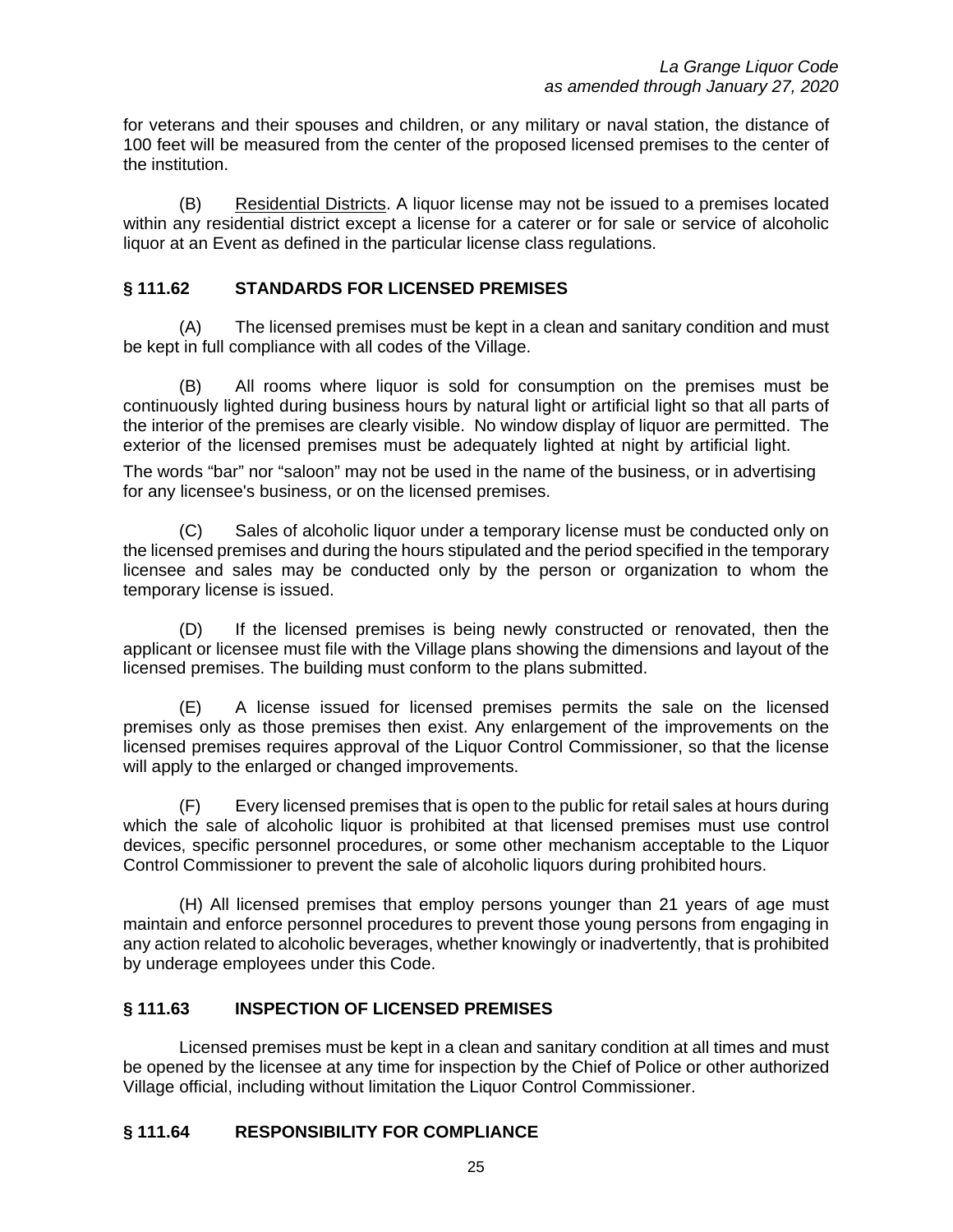Nothing in this Chapter excuses or relieves the owner, proprietor, or person in charge of the business being conducted on the licensed premises from complying with or conforming to the restrictions and requirements of any other applicable provision of this Code of Ordinances, an Village ordinance, or Illinois law.

# **§ 111.65 SELLERS AND SERVERS TRAINING**

(A) Required Training. Except as provided in Subsection (B) of this Section for certain licensees, each person who (a) manages a licensed premises, or (b) is responsible for the sale or service of alcoholic liquor at a licensed premises, or (c) operates a cash register in the sale of alcoholic liquor, or (d) is responsible for determining the age of persons within the licensed premises, or (e) is responsible for determining whether a person has been overserved alcoholic liquor must have been issued a certificate of successful completion of a fourhour or longer Beverage Alcohol Sellers and Servers Education and Training (BASSET) program or its equivalent approved by the Illinois Liquor Control Commission.

That training must be completed within 120 days before the person engages in the activity for which training is required. In addition to every other penalty provided by this Code of Ordinances, any failure to comply with this Section 111.65 will be cause for the denial, suspension, or revocation of a liquor license.

(B) Exceptions for Certain License Classes. Sellers and servers training is not required for an establishment holding only a Class E Business Single Event License with beer and wine only, or a Class F-1 Fraternal Club License, or a Class F-2 Private Membership Organization License or for an establishment other than a restaurant or an Adult-Supervised Indoor Recreation Facility holding only a Class H Bring-Your-Own License.

(C) Recommended Training. The Village strongly recommends sellers and servers training consistent with Subsection A of this Section for every establishment that permits the consumption of alcoholic liquor within that establishment.

#### **§ 111.66 AMENDMENTS; CONTINUITY**

(A) Amendments. When the Board of Trustees amends a regulation affecting a license class, then each licensee holding a license of that class must comply with the amended regulation within 30 days after it becomes effective, except only if the Board of Trustees has established a different compliance date in the ordinance enacting the amendment.

(B) Continuity. When the Board of Trustees amends the name of a license class or the type of license applicable to a licensee, then the Village Clerk will cause a new license to be issued to each affected licensee. Each new license will be valid for the remainder of the term of the superseded license. No new license may be renewed or otherwise reissued except only if the licensee complies with all regulations applicable to that new license.

# **ADMINISTRATION AND ENFORCEMENT**

#### **§ 111.75 LIQUOR CONTROL COMMISSIONER DESIGNATED; POWERS AND DUTIES**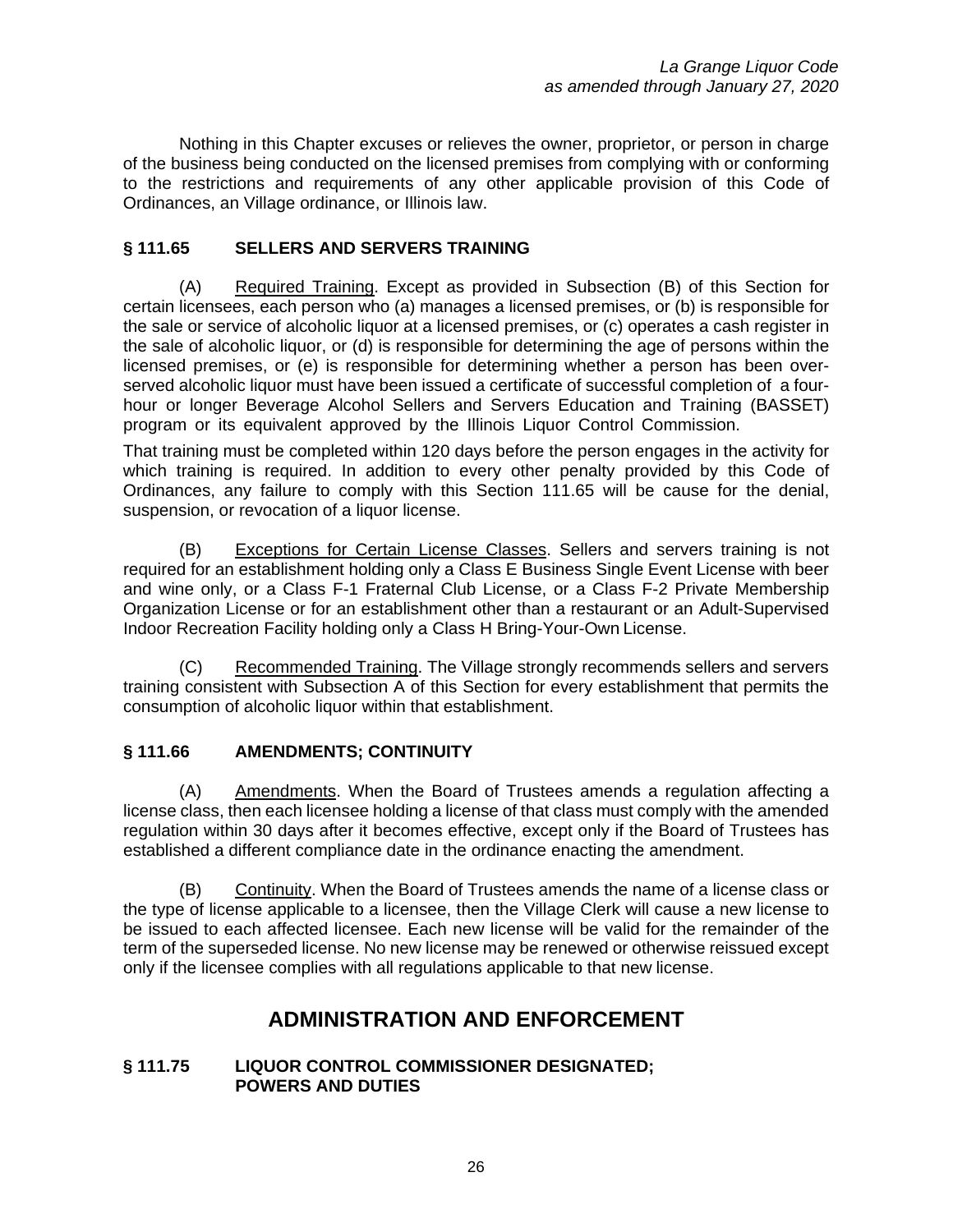The Village President is the Liquor Control Commissioner who has the duties that are imposed on him or her and the powers and rights that are given to him or her under this Code of Ordinances, other ordinances of the Village, and Illinois law.

#### **§ 111.76 LIQUOR CONTROL COMMISSION**

(A) The Village Liquor Control Commission is composed of the Liquor Control Commissioner (who is Village President) and two Village Trustees appointed by the Liquor Control Commissioner with the advice and consent of the Board of Trustees to advise the Liquor Control Commissioner in the exercise of his or her powers and duties.

(B) The Village Clerk must keep a record of all Liquor Control Commission proceedings. The Village Clerk is the custodian of all records of the Liquor Control Commission.

(C) The Liquor Control Commission has the following powers, functions, and duties with respect to license and procedures under this Chapter:

(1) To receive complaints from any resident of the Village of liquor law violations;

(2) When designated by the Liquor Control Commissioner (i) to examine or cause to be examined, under oath, any person applying for a license or for a renewal thereof or licensee, or on whom notice of revocation or suspension has been served, (ii) to examine or cause to be examined the books and records of any applicant or licensee, (iii) to hear testimony and take proof for its information in the performance of its duties, and (iv) for those purposes, to issue subpoenas;

(3) To adopt reasonable rules and regulations as it may deem necessary for the performance of the duties herein provided;

(4) To require the filing of plans and drawings or sketches with it showing the design, layout, and specifications for any building or structure to be erected or adapted for use as the licensed premises in connection with any application for license or for change of location of license;

(5) To assist the Liquor Control Commissioner in his or her determination to suspend or revoke any license issued under this Chapter, as the Liquor Control Commissioner determines whether the licensee has violated any of the provisions of the this Code of Ordinance, Illinois law, or any other ordinances of the Village; and

(D) No license may be revoked or suspended except after a public hearing by the Liquor Control Commissioner or the Liquor Control Commission as directed by the Liquor Control Commissioner, with a three-day written notice sent to the licensee prior to the hearing affording the licensee an opportunity to appear and defend, except that, if the Liquor Control Commissioner has reason to believe that any continued operation of a particular licensed premises will immediately threaten the welfare of the community, then the Liquor Control Commissioner, upon the issuance of a written order stating the reason for that conclusion and without notice or hearing, may order the licensed premises closed for not more than seven days, giving the licensee an opportunity to be heard during that period, except that if the licensee also is engaged in the conduct of another business on the licensed premises, then the order will not be applicable to that other business.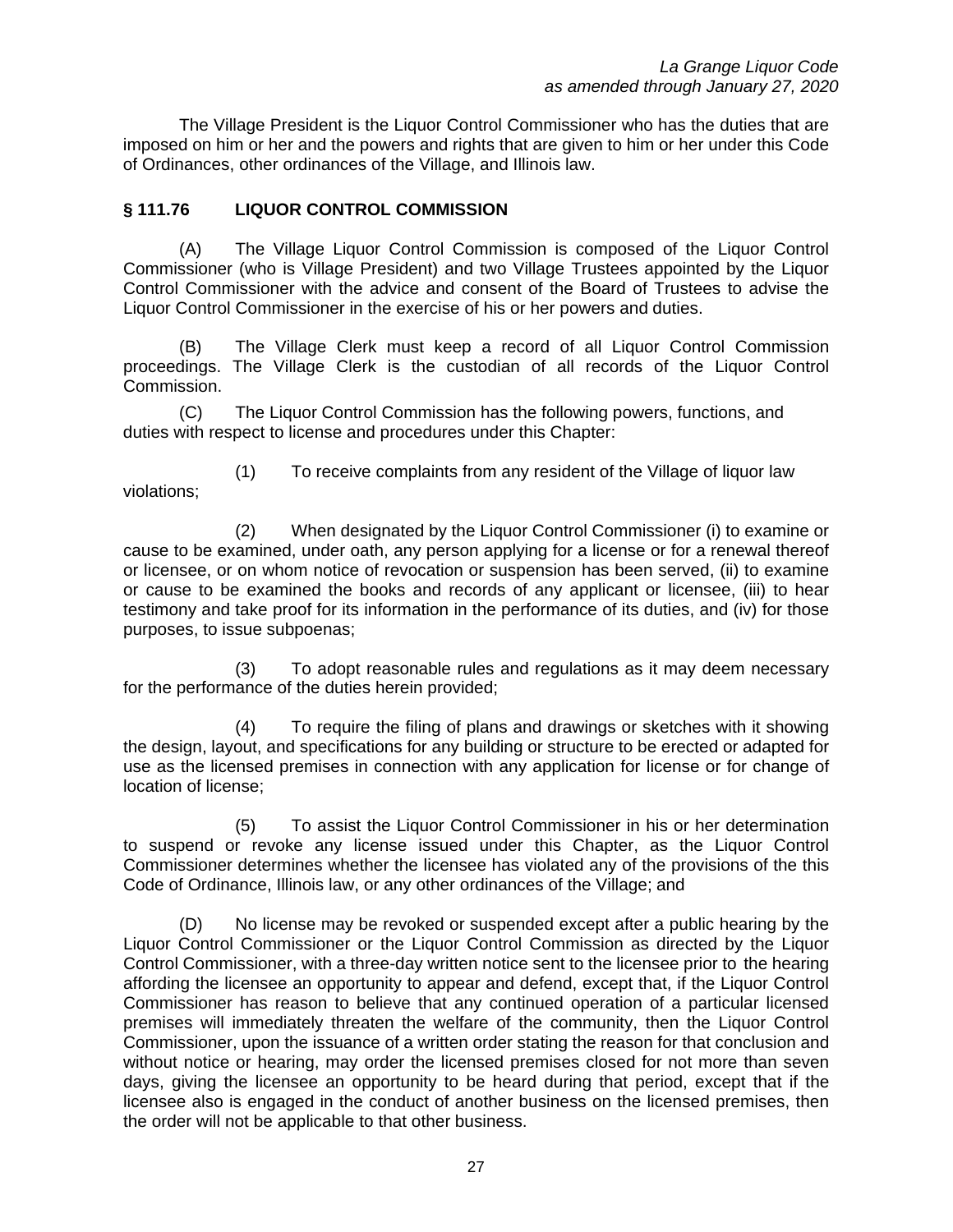(E) (1) All hearings must be open to the public, and the Liquor Control Commissioner must reduce all evidence to writing and must maintain an official record of the proceedings.

(2) The Liquor Control Commissioner must within five days after a hearing, if the Liquor Control Commissioner determines after such hearing that the license should be revoked or suspended, or that the licensee should be fined, state the reason or reasons for that determination in a written order and either the amount of the fine, the period of suspension, or that the license has been revoked, and must serve a copy of the order within five days on the licensee.

(3) The licensee, after the receipt of the order of suspension or revocation may, within a period of 20 days after the receipt of the order of suspension or revocation, appeal the order to the Illinois Liquor Control Commission, and on the filing of an appeal by the licensee, the licensee may resume business until the Illinois Liquor Control Commission renders a decision either sustaining the order of the Liquor Control Commissioner or reversing the order. Any appeal to the Illinois Liquor Control Commission will be heard on the basis of the record of the hearing that was conducted at the local level, and may not be conducted as a "de novo" proceeding.

(4) In addition to a suspension, the Liquor Control Commissioner may levy a fine on the licensee for violations of any section of this Chapter. A fine may not exceed \$1,000 for each violation. Each day on which each violation continues is a separate violation. Not more than \$10,000 in fines under this Section may be imposed against any licensee during the period of its license.

# **§ 111.77 INSPECTION POWERS**

The Liquor Control Commissioner has the power to enter, or to authorize any law enforcement officer to enter, at any time, on any licensed premises to determine whether any of the provisions of Illinois law, this Code of Ordinances, or other ordinances of the Village have been or are being violated and at that time to inspect the licensed premises.

#### **§ 111.78 VIOLATIONS DECLARED NUISANCE**

All licensed premises in which alcoholic liquor is sold, served, or delivered in violation of any provision of this Chapter are hereby declared nuisances and may be abated as nuisances by the La Grange Police Department or otherwise by the Village and by a lawsuit filed by the Village, notwithstanding any other penalty or remedy provided in this Chapter.

#### **§ 111.99 PENALTY**

(A) Any violation determined not to be within the authority granted to the Liquor Control Commissioner under Illinois law or in this Chapter, or as provided under Section 76(D)(4) of this Code of Ordinances, may also be prosecuted as follows: Any person, firm, or corporation that violates any of the provisions of this Chapter will be fined, upon conviction, not less than \$50 nor more than \$1,000 for each offense. Each day a violation occurs or continues is separate offense.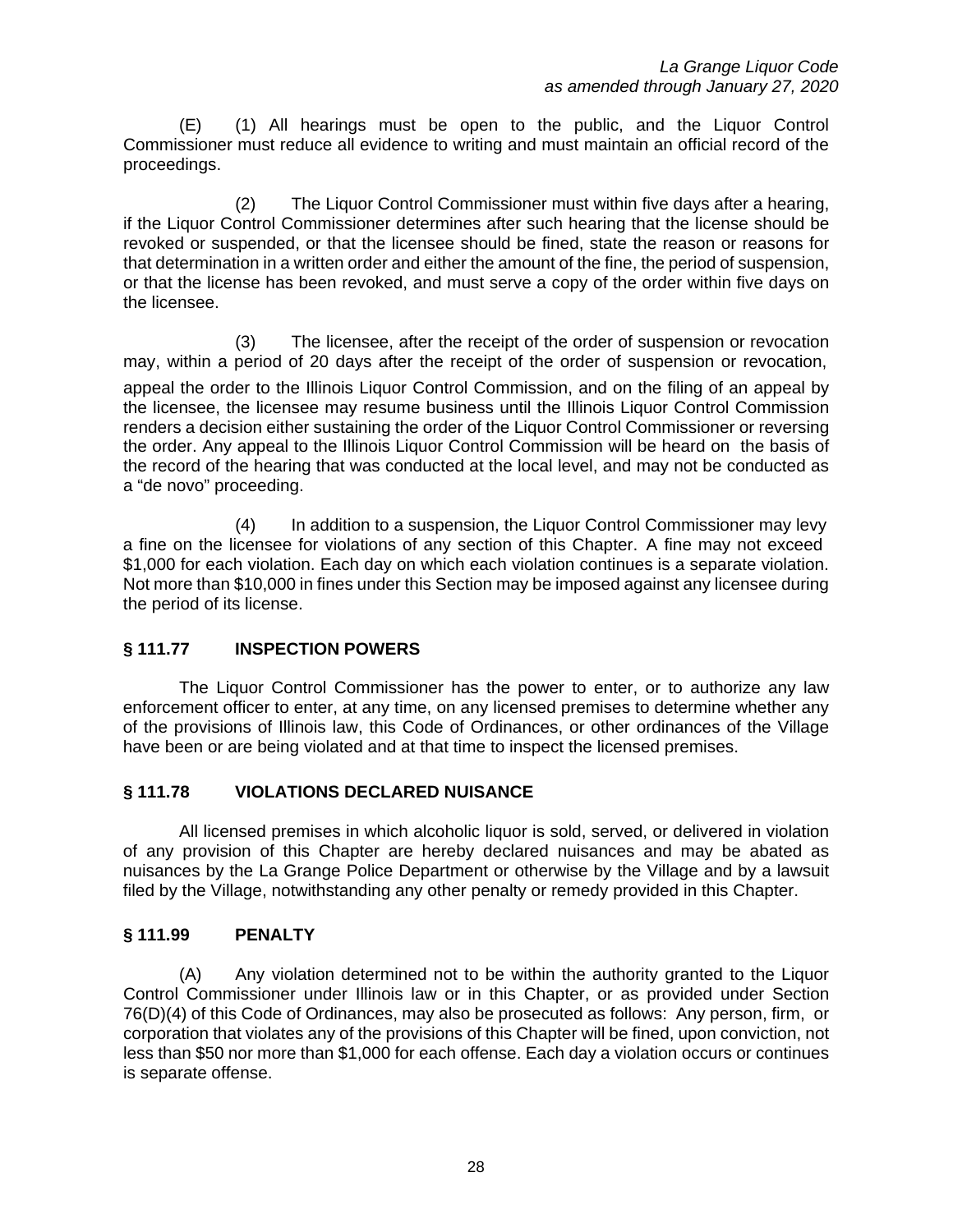(B) The Liquor Control Commissioner may suspend for not more than 30 days or revoke for cause any license for any violation of any provision pertaining to the sale, service, or delivery of alcoholic liquor, as provided and in the manner specified in Illinois law.

(C) The revocation or suspension of a license may be in addition to the imposition of a fine or other penalty for violation of any of the provisions of this Chapter and a revocation or suspension is not a defense to a prosecution for that violation.

# **LIMITED ALCOHOLIC LIQUOR SERVICE WITHOUT LICENSE**

#### **§ 111.100 NOT-FOR-PROFIT ORGANIZATIONS**

(A) No Liquor License Required. No liquor license is required for a not-for-profit organization to sell or serve alcoholic liquor at its own charitable Events, so long as the organization complies with all of the conditions in Subsection (B) of this Section.

(B) Conditions. A not-for-profit organization that sells or serves alcoholic liquor at its own charitable Events must comply with all of the following conditions:

(1) The organization must give written notice to the Village of an Event at which any alcoholic liquor will be sold or served not less than five business days before the scheduled date of the Event.

(2) Alcoholic liquor may be sold or served only to patrons while they are within the organization's premises and only for consumption at the Event.

(3) Alcoholic liquor may be sold or served only in containers not intended or allowed to be removed from the Event.

(4) Alcoholic liquor may be sold or served only in conjunction with the service of food.

(5) If an Event is held at a location other than a location owned or rented by the organization, then that location must be in compliance with any applicable regulations of this Chapter.

(6) A caterer that sells or serves alcoholic liquor at an Event must have a caterer's license issued by the Village pursuant to this Chapter.

(7) The organization must provide to the Village evidence of all required State licenses, if any.

#### **§ 111.101 BUSINESSES HOSTING CHARITABLE EVENTS**

(A) No Liquor License Required. No liquor license is required for a business to sell or serve alcoholic liquor at a private, charitable Event hosted by that business within that business's premises, so long as the business complies with all of the conditions in Subsection (B) of this Section.

(B) Conditions. A business that hosts a private, charitable Event within the business's premises must comply with all of the following conditions: